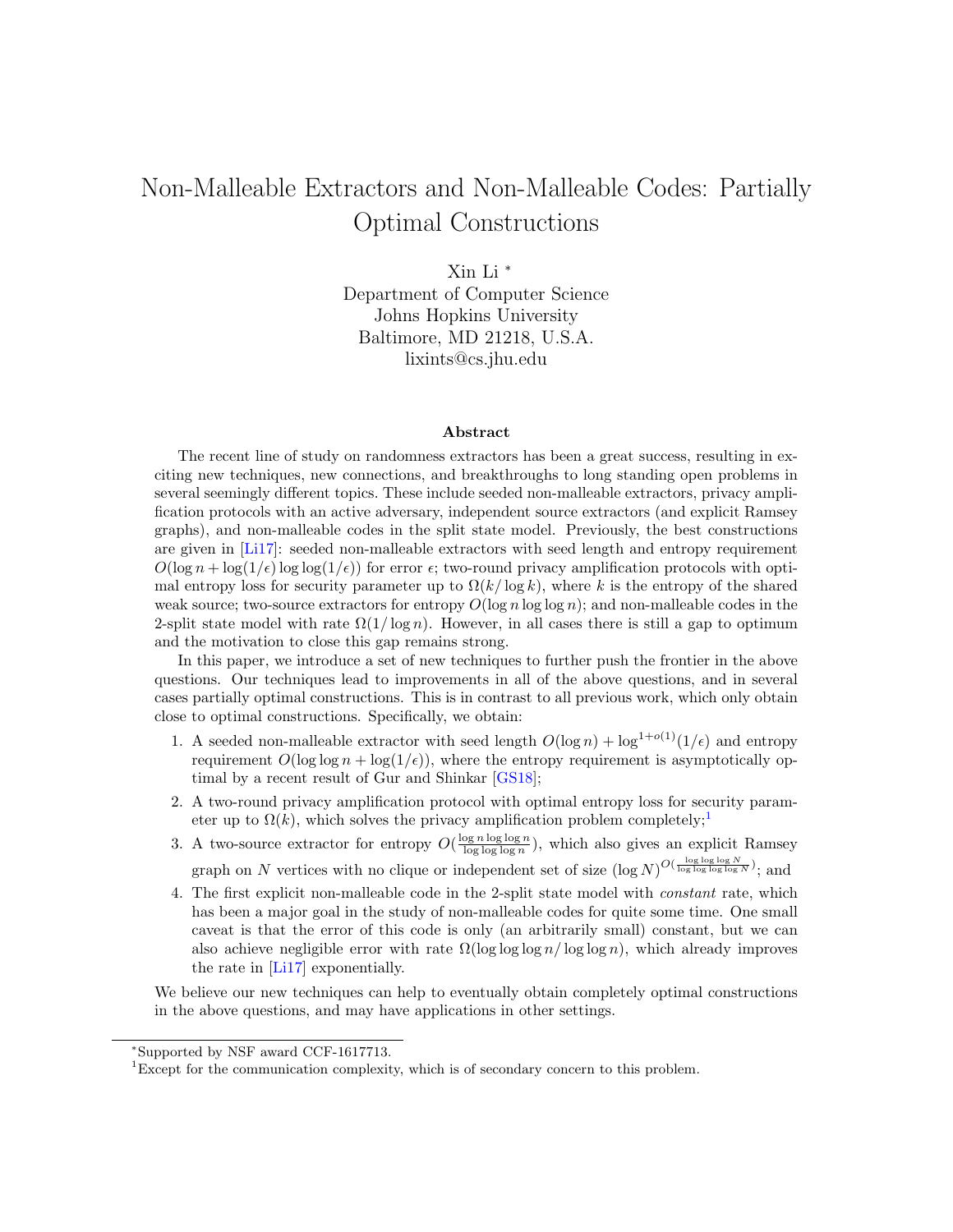# 1 Introduction

The study of randomness extractors has been a central line of research in the area of pseudorandomness, where the goal is to understand how to use randomness more efficiently in computation. As fundamental objects in this area, randomness extractors are functions that transform imperfect random sources into nearly uniform random bits. Their original motivation is to bridge the gap between the uniform random bits required in standard applications (such as in randomized algorithms, distributed computing, and cryptography), and practical random sources which are almost always biased (either because of natural noise or adversarial information leakage). However the study of these objects has led to applications far beyond this motivation, in several different fields of computer science and combinatorics (e.g., coding theory, graph theory, and complexity theory).

The inputs to a randomness extractor are usually imperfect randomness, modeled by the notion of general weak random sources with a certain amount of entropy.

**Definition 1.1.** The *min-entropy* of a random variable  $X$  is

$$
H_\infty(X)=\min_{x\in \text{supp}(X)}\log_2(1/\Pr[X=x]).
$$

For  $X \in \{0,1\}^n$ , we call X an  $(n, H_{\infty}(X))$ -source, and we say X has entropy rate  $H_{\infty}(X)/n$ .

An extensively studied model of randomness extractors is the so called *seeded extractors*, introduced by Nisan and Zuckerman [\[NZ96\]](#page-52-0). The inputs to a seeded extractor are a general weak random source and a short independent uniform random seed. The random seed is necessary here since it is well known that no deterministic extractor with one general weak source as input can exist. Such extractors have wide applications in computer science.

**Definition 1.2.** (Seeded Extractor) A function  $Ext: \{0,1\}^n \times \{0,1\}^d \rightarrow \{0,1\}^m$  is a  $(k,\varepsilon)$ -extractor if for every source X with min-entropy k and independent Y which is uniform on  $\{0,1\}^d$ ,

$$
|\mathsf{Ext}(X,Y) - U_m| \le \epsilon.
$$

If in addition we have  $|(\text{Ext}(X, Y), Y) - (U_m, Y)| \leq \epsilon$  then we say it is a strong  $(k, \epsilon)$ -extractor.

Through a long line of research, we now have explicit constructions of seeded extractors with almost optimal parameters (e.g., [\[LRVW03,](#page-52-1) [GUV09,](#page-50-1) [DW08,](#page-50-2) [DKSS09\]](#page-50-3)). In the last decade or so, the focus has shifted to several different but related models of randomness extractors, including seedless extractors and non-malleable extractors. The study of these topics has also been quite fruitful, leading to breakthroughs to several long standing open problems.

#### 1.1 Seedless extractors

As the name suggests, a seedless extractor uses no uniform seed, and the only inputs are weak random sources. Here, again we have two different cases. In the first case, one puts additional restrictions on a single weak random source in order to allow possible extraction, thus obtaining deterministic extractors for special classes of (structured) sources. In the second case, the sources are still general weak random sources, but the extractor needs to use more than one sources. To make extraction possible, one typically assumes the input sources to the extractor are independent, and this kind of extractors are sometimes called independent source extractors.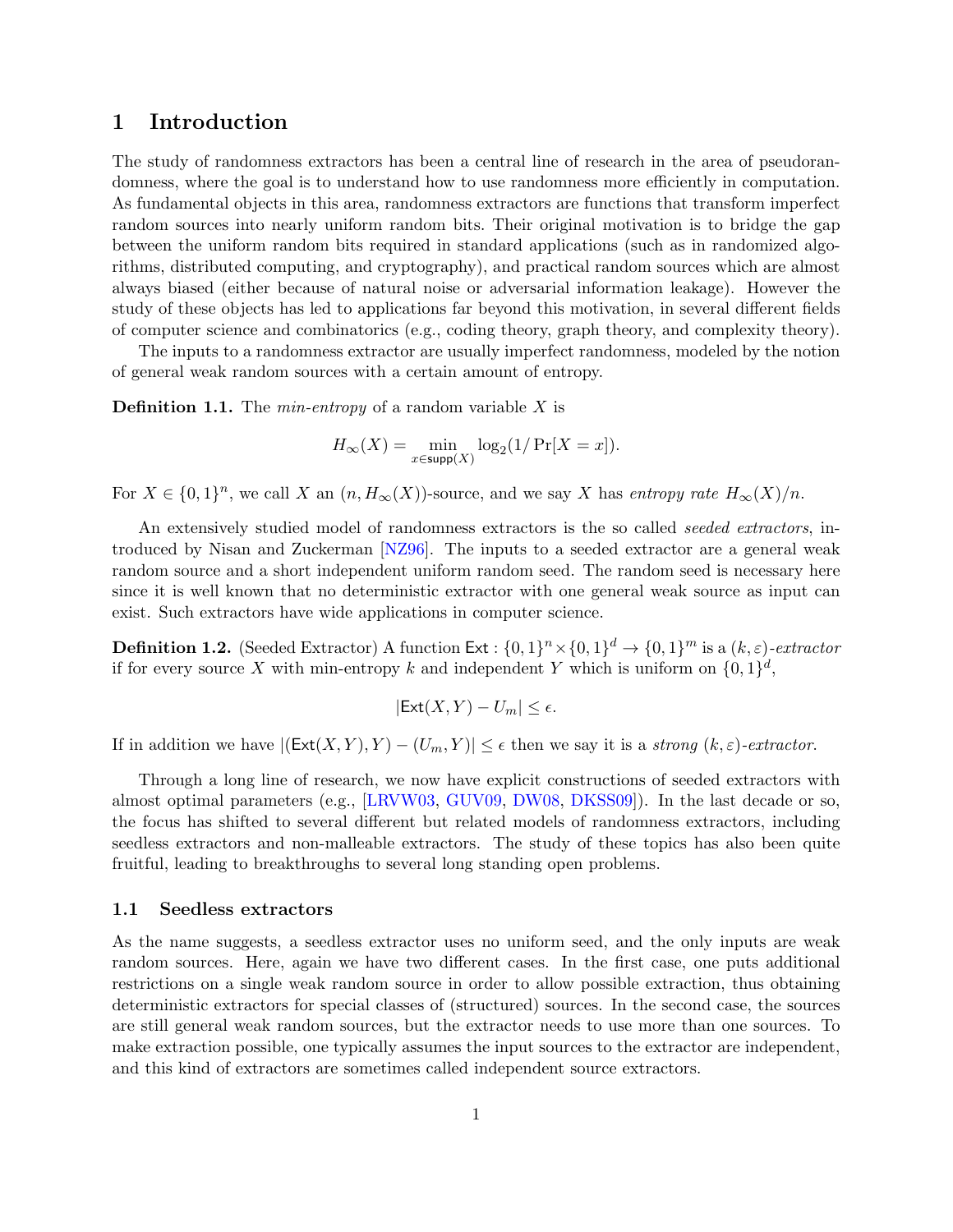Since the pioneering work of Chor and Goldreich [\[CG88\]](#page-48-0), the study of independent source extractors has gained significant attention due to their close connections to explicit Ramsey graphs, and their applications in distributed computing and cryptography with general weak random sources [\[KLRZ08,](#page-51-1) [KLR09\]](#page-51-2). The goal here is to give explicit constructions that match the probabilistic bound: an extractor for just two independent  $(n, k)$  sources with  $k > \log n + O(1)$  that outputs  $\Omega(k)$  bits with exponentially small (in k) error. Note that an explicit two-source extractor for such entropy (even with one bit output and constant error) will give an (strongly) explicit Ramsey graph on N vertices with no clique or independent set of size  $O(\log N)$ , solving an open problem proposed by Erdős [\[Erd47\]](#page-50-4) in his seminal paper that inaugurated the probabilistic method.

While early progress on this problem has been quite slow, with the best known construction in almost 20 years only able to handle two independent  $(n, k)$  sources with  $k > n/2$  [\[CG88\]](#page-48-0), since 2004 there has been a long line of work [\[BIW04,](#page-48-1) [BKS](#page-48-2)<sup>+</sup>05, [Raz05,](#page-52-2) [Bou05,](#page-48-3) [Rao06,](#page-52-3) [BRSW06,](#page-48-4) [Li11,](#page-51-3) [Li12b,](#page-51-4) [Li13b,](#page-51-5) [Li13a,](#page-51-6) [Li15b,](#page-51-7) [Coh15,](#page-49-0) [CZ16,](#page-50-5) [Li16,](#page-51-8) [CS16,](#page-49-1) [CL16,](#page-49-2) [Coh16a,](#page-49-3) [BADTS17,](#page-48-5) [Coh17,](#page-49-4) [Li17\]](#page-51-0) introducing exciting new techniques to this problem. This line of work greatly improved the situation and led to a series of breakthroughs. Now we have three source extractors for entropy  $k \geq \text{polylog}(n)$ that output  $\Omega(k)$  bits with exponentially small error [\[Li15b\]](#page-51-7), two-source extractors for entropy  $k \geq \text{polylog}(n)$  that output  $\Omega(k)$  bits with polynomially small error [\[CZ16,](#page-50-5) [Li16,](#page-51-8) [Mek15\]](#page-52-4), and two-source extractors for entropy  $k \ge O(\log n \log \log n)$  that output one bit with any constant error [\[Li17\]](#page-51-0). This also gives an explicit Ramsey graph on N vertices with no clique or independent set of size  $(\log N)^{O(\log \log \log N)}$ . Interestingly and somewhat surprisingly, the most recent progress which brought the entropy requirement close to optimal, has mainly benefited from the study of another kind of extractors, the so called non-malleable extractors, which we now describe below.

#### 1.2 Non-malleable extractors

Non-malleable extractors are strengthening of standard extractors, where one requires that the output is close to uniform even given the output of the extractor on tampered inputs.

**Definition 1.3** (Tampering Funtion). For any function  $f : S \to S$ , We say f has no fixed points if  $f(s) \neq s$  for all  $s \in S$ . For any  $n > 0$ , let  $\mathcal{F}_n$  denote the set of all functions  $f: \{0,1\}^n \to \{0,1\}^n$ . Any subset of  $\mathcal{F}_n$  is a family of tampering functions.

Depending on what the tampering function acts on, we also have different models of nonmalleable extractors. If the tampering acts on the seed of a seeded extractor, such extractors are called seeded non-malleable extractors, originally introduced by Dodis and Wichs [\[DW09\]](#page-50-6).

**Definition 1.4.** A function snmExt :  $\{0,1\}^n \times \{0,1\}^d \to \{0,1\}^m$  is a seeded non-malleable extractor for min-entropy k and error  $\epsilon$  if the following holds: If X is an  $(n, k)$  source and  $\mathcal{A}: \{0, 1\}^d \to$  $\{0,1\}^d$  is an arbitrary tampering function with no fixed points, then

 $|\text{snmExt}(X, U_d)| \circ \text{snmExt}(X, \mathcal{A}(U_d)) \circ U_d - U_m \circ \text{snmExt}(X, \mathcal{A}(U_d)) \circ U_d| < \epsilon$ 

where  $U_m$  is independent of  $U_d$  and X.

If the tampering acts on the sources of an independent source extractor, then we have seedless non-malleable extractors, originally introduced by Cheraghchi and Guruswami [\[CG14b\]](#page-49-5).

<span id="page-2-0"></span>**Definition 1.5.** A function  $\mathsf{nmExt} : (\{0,1\}^n)^C \to \{0,1\}^m$  is a  $(k,\epsilon)$ -seedless non-malleable extractor for C independent sources, if it satisfies the following property: Let  $X_1, \dots, X_C$  be C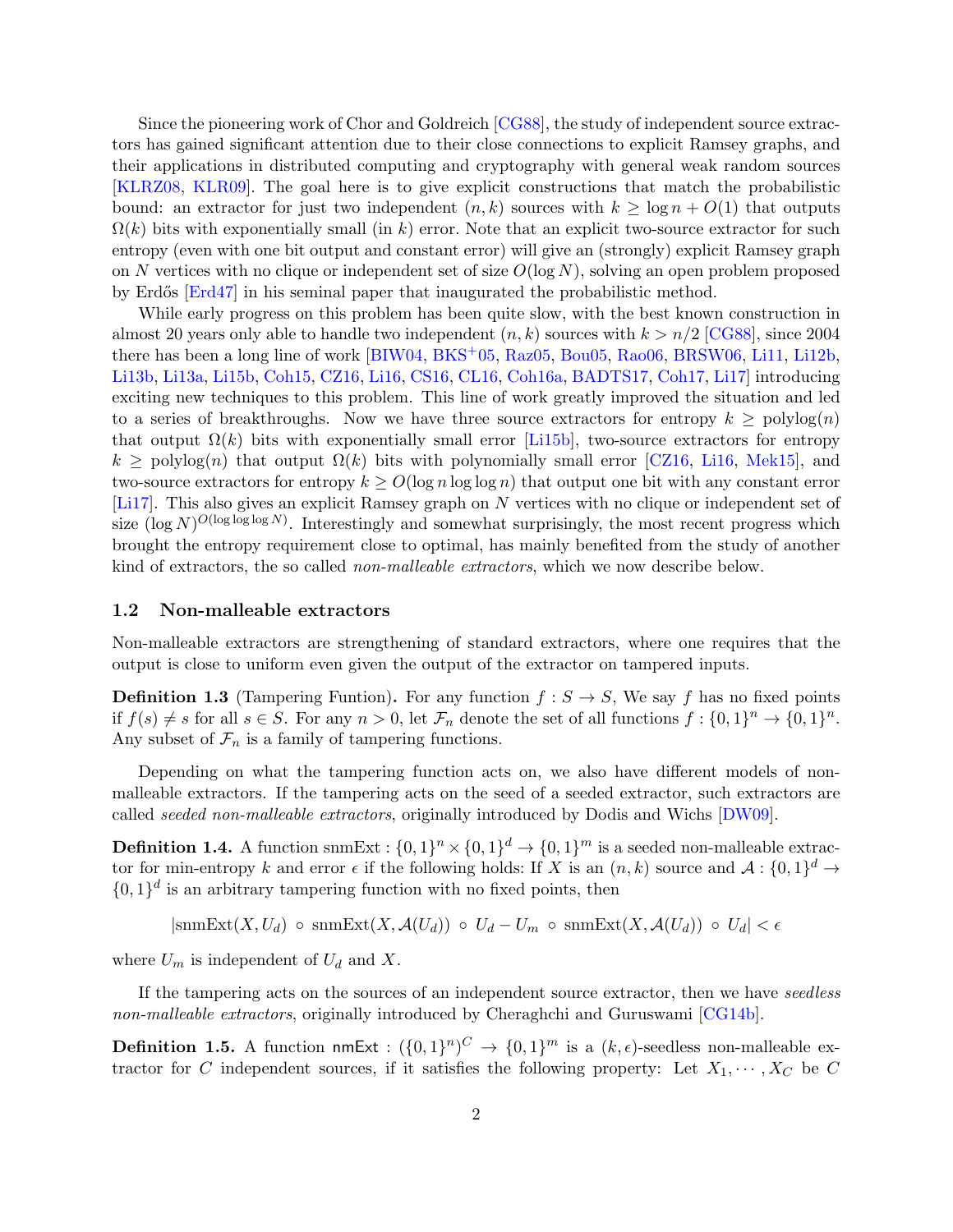independent  $(n, k)$  sources, and  $f_1, \dots, f_C: \{0, 1\}^n \to \{0, 1\}^n$  be C arbitrary tampering functions such that there exists an  $f_i$  with no fixed points,<sup>[2](#page-3-0)</sup> then

$$
|\mathsf{nmExt}(X_1,\cdots,X_C)\circ\mathsf{nmExt}(f_1(X_1),\cdots,f_C(X_2))-U_m\circ\mathsf{nmExt}(f_1(X_1),\cdots,f_C(X_2))|<\epsilon.
$$

Seeded non-malleable extractors and privacy amplification. Seeded non-malleable extrac-tors were introduced by Dodis and Wichs [\[DW09\]](#page-50-6), to study the basic problem of *privacy amplifi*cation [\[BBR88\]](#page-48-6). Consider the situation where two parties with local (non-shared) uniform random bits try to convert a shared secret weak random source  $X$  into shared secret uniform random bits. They do this by communicating through a channel, which is watched by an adversary with unlimited computational power. Standard strong seeded extractors provide very efficient protocols for a passive adversary (i.e., can only see the messages but cannot change them), but fail for an active adversary (i.e., can arbitrarily change, delete and reorder messages). In the latter case, which is the focus of this paper, the main goal is to design a protocol that uses as few number of interactions as possible, and achieves a shared uniform random string  $\bf{R}$  which has entropy loss (the difference between the length of the output and  $H_{\infty}(\mathbf{X})$  as small as possible. Such a protocol is defined with a security parameter s, which means the probability that an active adversary can successfully make the two parties output two different strings without being detected is at most 2<sup>-s</sup>. On the other hand, if the adversary remains passive, then the two parties should achieve a shared secret string that is  $2^{-s}$ -close to uniform. We refer the reader to [\[DLWZ14\]](#page-50-7) for a formal definition.

A long line of work has been devoted to this problem [\[MW97,](#page-52-5) [DKRS06,](#page-50-8) [DW09,](#page-50-6) [RW03,](#page-52-6) [KR09,](#page-51-9) [CKOR10,](#page-49-6) [DLWZ14,](#page-50-7) [CRS14,](#page-49-7) [Li12a,](#page-51-10) [Li12b,](#page-51-4) [Li15a,](#page-51-11) [CGL16,](#page-49-8) [Coh16b,](#page-49-9) [Coh16c,](#page-49-10) [CL16,](#page-49-2) [Coh16a,](#page-49-3) [Coh17,](#page-49-4) Li17. It is known that one round protocol can only exist when the entropy rate of  $X$  is bigger than  $1/2$ , and the protocol has to incur a large entropy loss. When the entropy rate of **X** is smaller than 1/2, [\[DW09\]](#page-50-6) showed that any protocol has to take at least two rounds with entropy loss at least  $\Omega(s)$ . Achieving a two-round protocol with entropy loss  $O(s)$  for all possible security parameters s is thus the holy grail of this problem (note that s can be at most  $\Omega(k)$  where  $k = H_{\infty}(\mathbf{X})$ ).

While early works on this problem used various techniques, in [\[DW09\]](#page-50-6), Dodis and Wichs introduced a major tool, the seeded non-malleable extractor defined above. They showed that two-round privacy amplification protocols with optimal entropy loss can be constructed using explicit seeded non-malleable extractors. Furthermore, non-malleable extractors exist when  $k > 2m + 2\log(1/\varepsilon)$  +  $\log d + 6$  and  $d > \log(n - k + 1) + 2 \log(1/\varepsilon) + 5$ . Since then, the study of non-malleable extractors has seen significant progress starting from the first explicit construction in [\[DLWZ14\]](#page-50-7), with further connections to independent source extractors established in [\[Li12b,](#page-51-4) [Li13b,](#page-51-5) [CZ16\]](#page-50-5). Previous to this work, the best known seeded non-malleable extractor is due to the author [\[Li17\]](#page-51-0), which works for entropy  $k \ge O(\log n + \log(1/\epsilon) \log \log(1/\epsilon))$  and has seed length  $d = O(\log n + \log(1/\epsilon) \log \log(1/\epsilon))$ . Although close to optimal, the extra  $O(\log \log(1/\epsilon))$  factor in the entropy requirement implies that by using this extractor, one can only get two-round privacy amplification protocols with optimal entropy loss for security parameter up to  $s = \Omega(k/\log k)$ . This still falls short of achieving the holy grail, and may be problematic for some applications. For example, even if the shared weak source has slightly super-logarithmic entropy, the error of the protocol can still be sub-polynomially large; while ideally one can hope to get negligible error, which is important for other cryptographic applications based on this. The only previous protocol that can achieve security parameter up to

<span id="page-3-0"></span><sup>&</sup>lt;sup>2</sup>The original definition of seedless non-malleable independent source extractors in  $[CG14b]$  allows fixed points, but the two definitions are equivalent up to a small loss in parameters. See Section [7](#page-36-0) for details.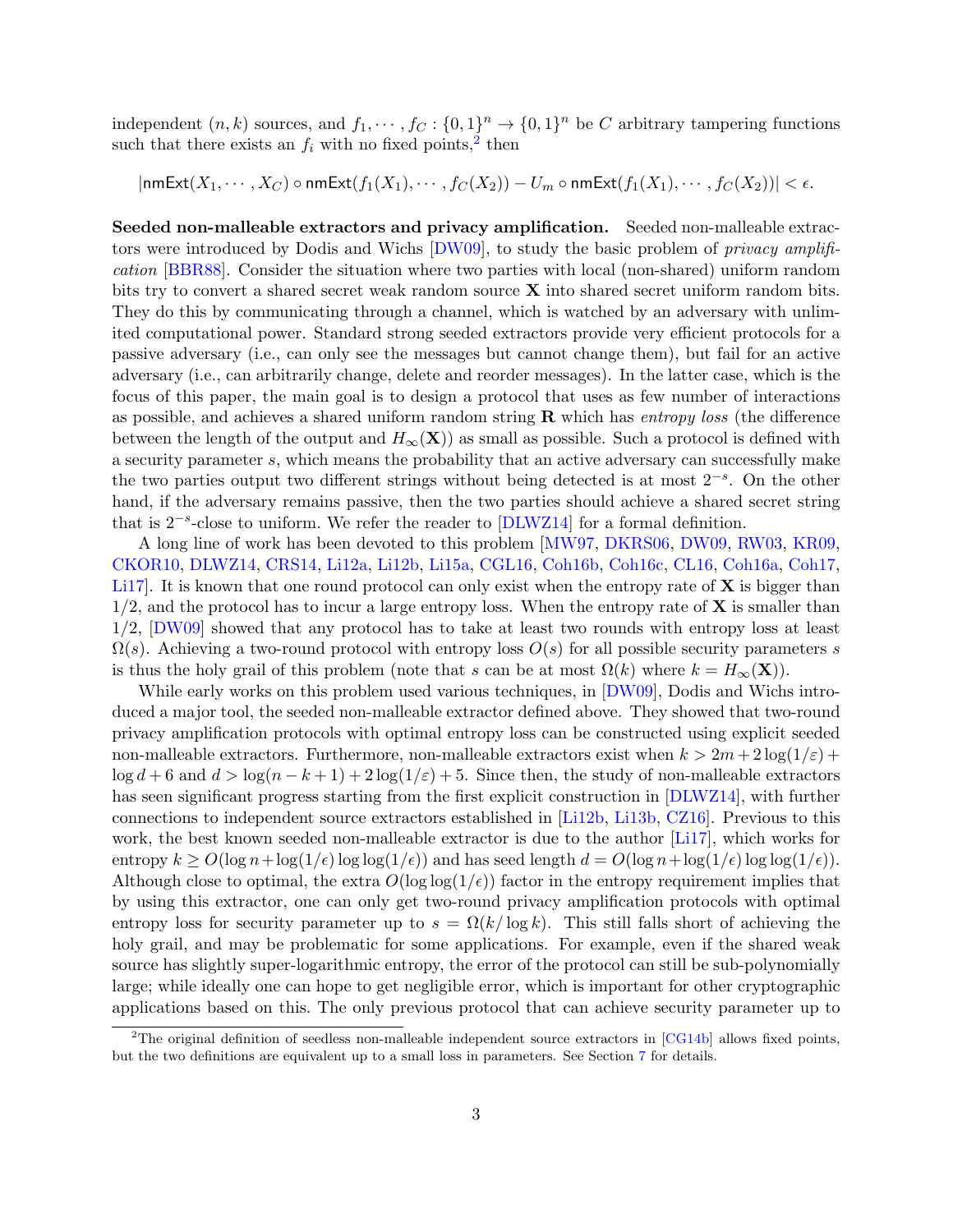$s = \Omega(k)$  is the work of [\[CKOR10\]](#page-49-6), which has entropy loss  $O(\log n + s)$  but also uses  $O(\log n + s)$ rounds of interactions, much larger than 2. This also results in a total communication complexity of  $O((\log n + s)^2)$  and requires the two parties' local random bits to be at least this long.

Seedless non-malleable extractors and non-malleable codes. Seedless non-malleable extractors were first introduced by Cheraghchi and Guruswami [\[CG14b\]](#page-49-5) to study non-malleable codes [\[DPW10\]](#page-50-9), a generalization of standard error correcting codes to handle a much larger class of attacks. Informally, a non-malleable code is defined w.r.t. a specific family of tampering functions  $\mathcal{F}$ . The code consists of a randomized encoding function  $E$  and a deterministic decoding function  $D$ , such that for any  $f \in \mathcal{F}$ , if a codeword  $E(x)$  is modified into  $f(E(x))$ , then the decoded message  $x' = D(f(E(x)))$  is either the original message x or a completely unrelated message. The formal definition is given in Section [7.](#page-36-0) In [\[DPW10\]](#page-50-9), Dziembowski et. al showed that such codes can be used generally in tamper-resilient cryptography to protect the memory of a device.

Even with such generalization, non-malleable codes still cannot exist if  $\mathcal F$  is completely unrestricted. However, they do exist for many broad families of tampering functions. One of the most studied families of tampering functions is the so called t-split-state model. Here, a k-bit message x is encoded into a codeword with t parts  $y_1, \dots, y_t$ , each of length n. An adversary can then arbitrarily tamper with each  $y_i$  independently. In this case, the rate of the code is defined as  $k/(tn)$ .

This model arises naturally in many applications, typically when different parts of memory are used to store different parts of  $y_1, \dots, y_t$ . Such a code can also be viewed as a kind of "non-malleable" secret sharing scheme". The case of  $t = 2$  is the most useful and interesting setting, since  $t = 1$ corresponds to the case where  $\mathcal F$  is unrestricted. Again, there has been a lot of previous work on non-malleable codes in this model. In this paper we will focus on the information theoretic setting.

Dziembowski et. al [\[DPW10\]](#page-50-9) first proved the existence of non-malleable codes in the split-state model. Cheraghchi and Guruswami [\[CG14a\]](#page-48-7) showed that the optimal rate of such codes in the 2-split-state model is 1/2. Since then a major goal is to construct explicit non-malleable codes in the 2-split-state model with constant rate. The first construction appears in [\[DKO13\]](#page-50-10), with later improvements in [\[ADL14,](#page-48-8) [Agg14,](#page-48-9) [ADKO15\]](#page-48-10), but all constructions only achieve rate  $n^{-\Omega(1)}$ .

Cheraghchi and Guruswami  $\left[CG14b\right]$  found a way to construct non-malleable codes in the tsplit state model using non-malleable t-source extractors. Chattopadhyay and Zuckerman  $\left[{\rm CZ14}\right]$ constructed the first seedless non-malleable extractor, which works for 10 independent sources with entropy  $(1 - \gamma)n$ , and consequently they obtained a constant rate non-malleable code in the 10split-state model. Subsequently, constructions of non-malleable two source extractors appeared in [\[CGL16\]](#page-49-8) and [\[Li17\]](#page-51-0). Both constructions work for min-entropy  $k = (1 - \gamma)n$ , and the former gives a non-malleable code in the 2-split state model with rate  $n^{-\Omega(1)}$  while the latter achieves rate  $\Omega(\frac{1}{\log n})$ . Very recently, a work by Kanukurthi et. al [\[KOS17\]](#page-51-12) achieved constant rate in the 4-split state model, and another one by Gupta et. al [\[GMW18\]](#page-50-11) achieved constant rate in the 3-split state model, but the best construction in the 2-split state model still only achieves rate  $\Omega(\frac{1}{\log n})$  [\[Li17\]](#page-51-0).

As can be seen from the above discussions, extensive past research has established strong connections among these different topics, and provided solutions close to optimal. However, there still remains a gap and the motivation to close this gap remains strong.

#### 1.3 Our Results

In this paper we introduce a set of new techniques to further push the frontier in the above questions. Our techniques lead to improvements in all the questions discussed, and in several cases partially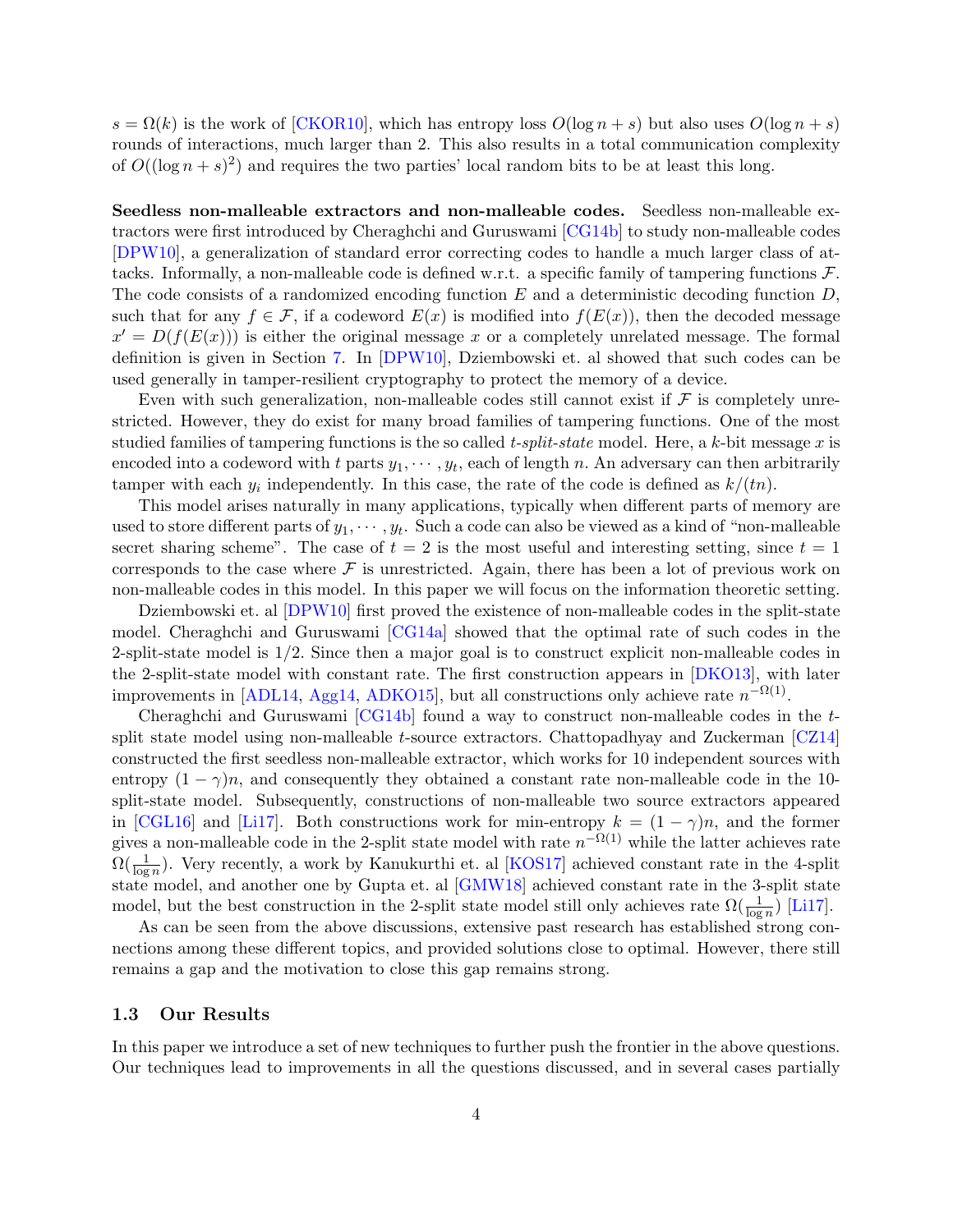optimal constructions. In contrast, all previous work only obtain close to optimal constructions. Our first theorem gives explicit seeded non-malleable extractors with optimal entropy requirement.

<span id="page-5-1"></span>**Theorem 1.6.** There exists a constant  $C > 1$  such that for any constant  $a \in \mathbb{N}, a \geq 2$ , any  $n, k \in \mathbb{N}$  and any  $0 < \epsilon < 1$  with  $k \ge C(\log \log n + a \log(1/\epsilon))$ , there is an explicit construction of a strong seeded  $(k, \epsilon)$  non-malleable extractor  $\{0, 1\}^n \times \{0, 1\}^d \to \{0, 1\}^m$  with  $d = O(\log n) +$  $\log(1/\epsilon)2^{O(a(\log\log(1/\epsilon))^{\frac{1}{a}})}$  and  $m = \Omega(k)$ .

Note that this theorem provides a trade-off between the entropy requirement and the seed length. For example, if we take  $a = 2$ , then the entropy requirement is  $O(\log \log n + \log(1/\epsilon))$  while the seed length is  $O(\log n) + 2^{O(\sqrt{\log \log(1/\epsilon)})} \log(1/\epsilon) = O(\log n) + \log^{1+o(1)}(1/\epsilon)$ . By a recent result of Gur and Shinkar [\[GS18\]](#page-50-0), the entropy requirement in our construction is asymptotically optimal. Combined with the protocol in [\[DW09\]](#page-50-6), this gives the following theorem.

**Theorem 1.7.** For any constant integer  $a > 2$  there exists a constant  $0 < \alpha < 1$  such that for any  $n, k \in \mathbb{N}$  and security parameter  $s \leq \alpha k$ , there is an explicit two-round privacy amplification protocol with entropy loss  $O(\log \log n + s)$ , in the presence of an active adversary. The communication complexity of the protocol is  $O(\log n) + s2^{O(a(\log s)^{\frac{1}{a}})}$ .

Our two-round protocol has optimal entropy loss for security parameter up to  $s = \Omega(k)$ , thus achieving the holy grail of this problem. Compared to the  $O(\log n + s)$ -round protocol in [\[CKOR10\]](#page-49-6), our protocol also has better dependence on n and significantly better communication complexity. We remark that for clarity, the above theorem assumes an optimal seeded extractor with seed length  $O(\log(n/\epsilon))$  and entropy loss  $O(\log(1/\epsilon))$ . However the best known extractor with such seed length [\[GUV09\]](#page-50-1) has an additional entropy loss of  $\alpha k$  ( $\alpha$  is any constant), which will also appear in the protocol (the same as in [\[DW09\]](#page-50-6) and [\[CKOR10\]](#page-49-6)). Yet this is just an artifact of current seeded extractor constructions, and not of the protocol itself. Moreover, one can avoid this loss by using the extractor in [\[RRV99\]](#page-52-7), which has optimal entropy loss but larger seed length (e.g.,  $O(\log^2 n \log(1/\epsilon) \log(k))$ . This only affects the the communication complexity of the protocol.

We also remark that the  $O(\log \log n)$  term in both theorems is also the best possible (up to constant) if one wants to apply the two-round protocol in [\[DW09\]](#page-50-6). This is because the output of the non-malleable extractor is used in the second round as the key for a message authentication code (MAC) that authenticates the seed of a strong seeded extractor with security parameter s. Since the seed of the extractor uses at least  $\Omega(\log n)$  bits, the MAC requires a key of length at least  $\log \log n + s$ . See [\[DW09\]](#page-50-6) for more details.

We can also achieve smaller seed length while requiring slightly larger entropy.

<span id="page-5-2"></span>**Theorem 1.8.** There exists a constant  $C > 1$  such that for any  $n, k \in \mathbb{N}$  and  $0 < \epsilon < 1$  with  $k \geq C(\log \log n + \log(1/\epsilon)) \log \log(1/\epsilon))$ , there is an explicit construction of a strong seeded  $(k, \epsilon)$ non-malleable extractor  $\{0,1\}^n \times \{0,1\}^d \to \{0,1\}^m$  with  $d = O(\log n + \log(1/\epsilon)(\log \log(1/\epsilon))^2)^3$  $d = O(\log n + \log(1/\epsilon)(\log \log(1/\epsilon))^2)^3$  and  $m = \Omega(k)$ .

**Theorem 1.9.** There exists a constant  $0 < \alpha < 1$  such that for any  $n, k \in \mathbb{N}$  and security parameter  $s \leq \alpha k / \log \log k$ , there is an explicit two-round privacy amplification protocol with entropy loss  $O(\log \log n + s)$ , in the presence of an active adversary. The communication complexity of the protocol is  $O(\log n + s \log^2 s)$ .

<span id="page-5-0"></span> $3$ The exponent 2 can be reduced to be arbitrarily close to  $log 3$ .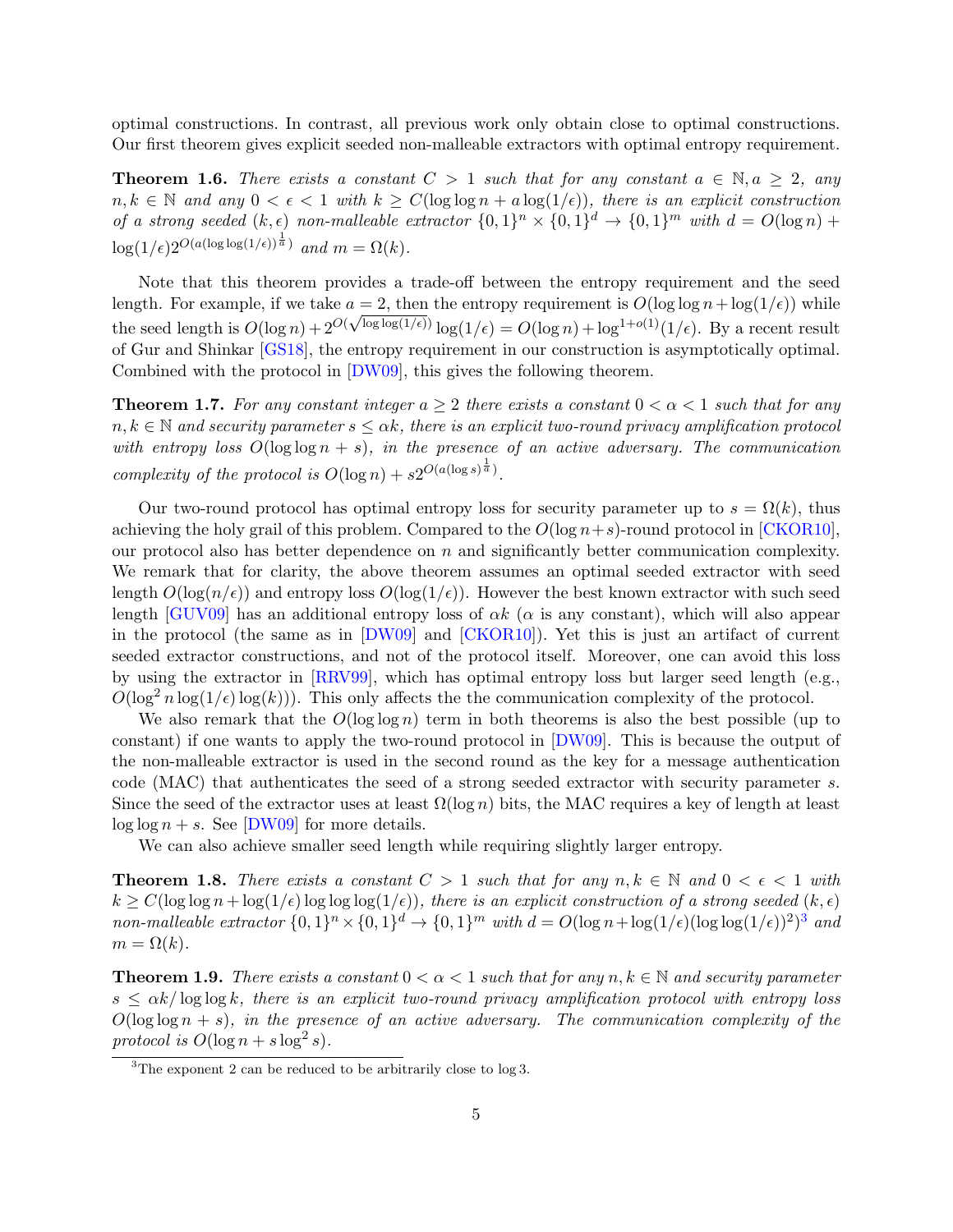**Remark 1.10.** In both Theorem [1.6](#page-5-1) and Theorem [1.8,](#page-5-2) the dependence on error  $\epsilon$  in the seed length and the entropy requirement can be switched. For example, in Theorem [1.6,](#page-5-1) we can also achieve  $k \geq C \log \log n + \log(1/\epsilon) 2^{C \cdot a (\log \log(1/\epsilon))^{\frac{1}{a}}}$  and  $d = O(\log n + a \log(1/\epsilon))$ . In other words, we can achieve asymptotically optimal parameters in either the seed length or the entropy requirement, but not in both. In addition,

We also have the following non-malleable two-source extractor and seeded non-malleable extractor.

<span id="page-6-0"></span>**Theorem 1.11.** There exists a constant  $0 < \gamma < 1$  and a non-malleable two-source extractor for  $(n,(1-\gamma)n)$  sources with error  $2^{-\Omega(n\log\log n/\log n)}$  and output length  $\Omega(n)$ .

<span id="page-6-1"></span>**Theorem 1.12.** There is a constant  $C > 0$  such that for any  $\epsilon > 0$  and  $n, k \in \mathbb{N}$  with  $k \geq$  $C(\log \log n + \frac{\log(1/\epsilon) \log \log(1/\epsilon)}{\log \log \log(1/\epsilon)})$  $\frac{\log \log \log (1/\epsilon)}{\log \log (1/\epsilon)}$ , there is an explicit strong seeded non-malleable extractor for  $(n, k)$ sources with seed length  $d = O(\log n + \frac{\log(1/\epsilon) \log \log(1/\epsilon)}{\log \log \log(1/\epsilon)})$  $\frac{\log \log \log(1/\epsilon)}{\log \log \log(1/\epsilon)}$ , error  $\epsilon$  and output length  $\Omega(k)$ .

Combined with the techniques in [\[BADTS17\]](#page-48-5), we obtain the following theorem which gives improved constructions of two-source extractors and Ramsey graphs.

<span id="page-6-2"></span>**Theorem 1.13.** For every constant  $\epsilon > 0$ , there exists a constant  $C > 1$  and an explicit two source extractor  $\text{Ext}: (\{0,1\}^n)^2 \to \{0,1\}$  for entropy  $k \geq C \frac{\log n \log \log n}{\log \log \log n}$  $\frac{\log n \log \log n}{\log \log \log n}$  with error  $\epsilon$ .

Corollary 1.14. For every large enough integer N there exists a (strongly) explicit construction of a K-Ramsey graph on N vertices with  $K = (\log N)^{O(\frac{\log \log \log N}{\log \log \log \log N})}$ .

For non-malleable codes in the 2-split state model, we have the following theorem.

**Theorem 1.15.** There are constants  $0 < \eta, \mu < 1$  such that for any  $n \in \mathbb{N}$  and  $2^{-\frac{\mu n}{\log n}} \leq \epsilon \leq \eta$ there exists an explicit non-malleable code in the 2-split-state model with block length 2n, rate  $\Omega(\frac{\log \log \log(1/\epsilon)}{\log \log(1/\epsilon)})$  and error  $\epsilon$ .

Note that if we choose  $\epsilon = 2^{-c}$  for some constant  $c > 1$ , then we get a non-malleable code with rate  $\Omega(\frac{\log \log c}{\log c})$  and error  $2^{-c}$ . This gives the first construction of an explicit non-malleable code in the 2-split-state model with constant rate. Note that the error can be arbitrarily small, and the dependence of the rate on the error is pretty good. For example, even if one wants to achieve error  $2^{-2^{100}}$ , which is more than enough for any practical application, the rate is on the order of 1/16. On the other hand, if we choose  $\epsilon = 2^{-\text{polylog}(n)}$ , then we get a non-malleable code with negligible error and rate  $\Omega(\frac{\log \log \log n}{\log \log n})$ , which already improves the rate in [\[Li17\]](#page-51-0) exponentially.

We can also achieve close to exponentially small error with an improved rate.

<span id="page-6-3"></span>**Theorem 1.16.** For any  $n \in \mathbb{N}$  there exists a non-malleable code with efficient encoder/decoder in the 2-split-state model with block length  $2n$ , rate  $\Omega(\log \log n / \log n)$  and error  $\epsilon = 2^{-\Omega(n \log \log n / \log n)}$ .

#### 1.4 Overview of The Constructions and Techniques

We demonstrate our techniques here by an informal overview of our constructions. Throughout this section we will be mainly interested in the dependence of various parameters (e.g., seed length, entropy requirement) on the error  $\epsilon$ , since this makes the presentation cleaner. The dependence on n comes from the alternating extraction between the seed and the source, thus the seed needs to have an  $O(\log n)$  term while the source only needs an  $O(\log \log n)$  term.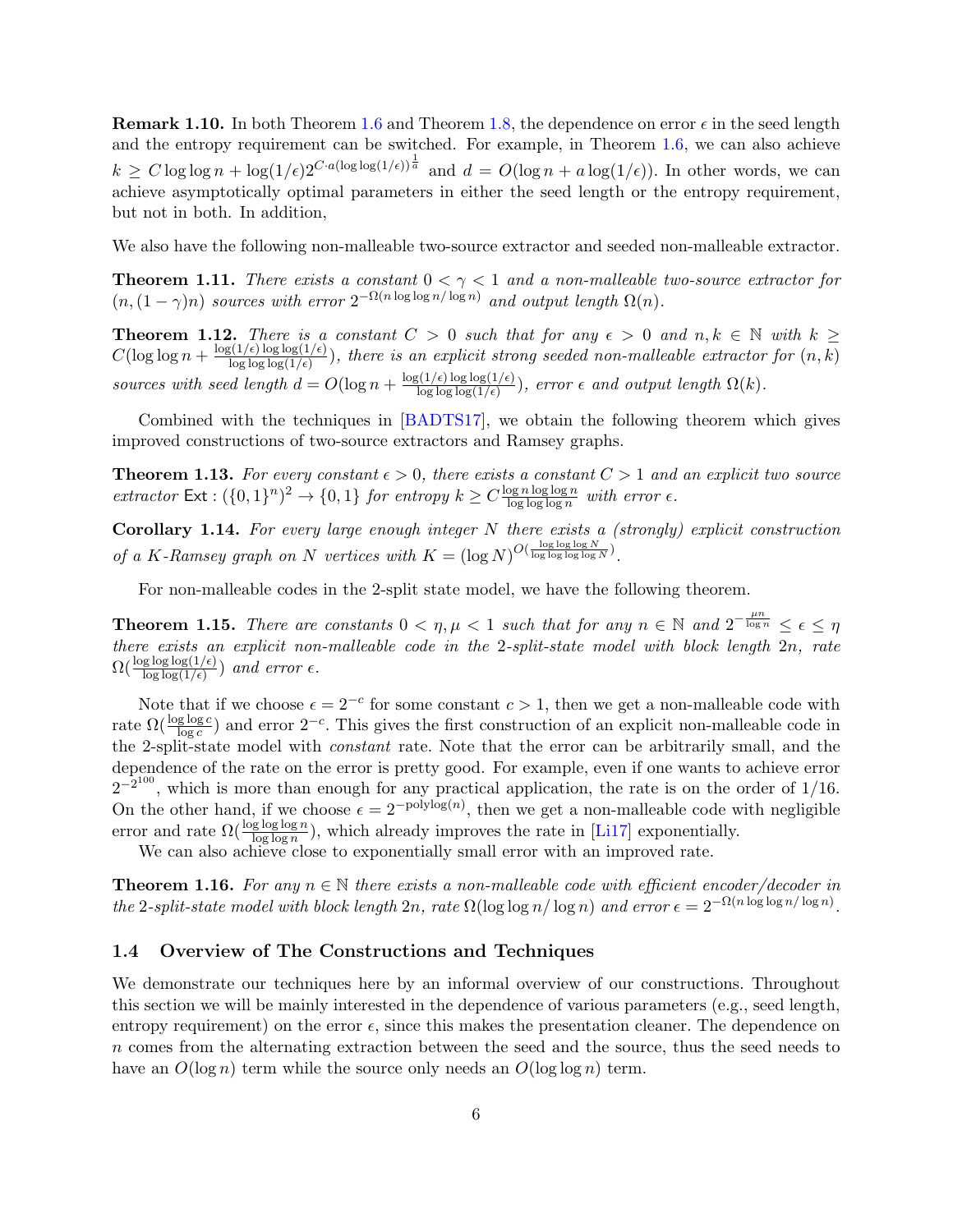All recent constructions of non-malleable extractors essentially follow the same high level sketch: first obtain a small advice on  $L = O(\log(1/\epsilon))$  bits such that with probability  $1 - \epsilon$ , the advice is different from its tampered version. Then, use the rest of the inputs, together with a correlation breaker with advice (informally introduced in [\[CGL16\]](#page-49-8) and formally defined in [\[Coh16b\]](#page-49-9)) to obtain the final output. There are several constructions of the correlation breaker, with the most efficient one using a non-malleable independence preserving merger (NIPM for short, introduced in [\[CS16\]](#page-49-1) and generalized in [\[CL16\]](#page-49-2)). The NIPM takes an  $L \times m$  random matrix V with  $m = O(\log(1/\epsilon))$  and use the other inputs to merge it into one output. It has the property that if the matrix has one row which is uniform given the corresponding row in its tampered version<sup>[4](#page-7-0)</sup> (which can be obtained from the advice and inputs), then the output is guaranteed to be uniform given the tampered output. From now on, we assume the inputs to the extractor are two independent sources  $X$  and  $Y$  (in the case of a seeded non-malleable extractor, Y can be viewed as the seed).

Previously, the best construction of an NIPM is due to the author [\[Li17\]](#page-51-0), which works roughly as follows. Suppose the matrix  $V$  is a deterministic function of the source  $X$ , then we first generate  $\ell = \log L$  random variables  $(Y_1, \dots, Y_\ell)$  from Y, such that each  $Y_i$  is close to uniform given the previous random variables and their tampered versions (i.e.,  $(Y_1, Y'_1, \cdots, Y_{i-1}, Y'_{i-1})$ ). We call this property the look-ahead property. Next, we run a simple merger for  $\ell$  iterations, with each iteration using a new  $Y_i$  to merge every two consecutive rows in V, thus decreasing the number of rows by a factor of 2. We output the final matrix  $V$  which has one row.

Let's turn to the entropy requirement. In this construction each  $Y_i$  needs to have at least  $\Omega(\log(1/\epsilon))$  bits in order to ensure the error is at most  $\epsilon$ , thus it is clear that Y needs to have entropy at least  $\Omega(\ell \log(1/\epsilon)) = \Omega(\log(1/\epsilon) \log \log(1/\epsilon))$ . However, it turns out that X also needs to have such entropy, for the following two reasons. First, in each iteration after we apply the simple merger, the length of each row in the matrix decreases by a constant factor (due to the entropy loss of any seeded extractor). Thus we cannot afford to just repeat the process for  $\ell$  times since that would require the original row in V (and hence X) to have entropy at least polylog $(1/\epsilon)$ . Instead, we again create  $\ell$  random variables  $(X_1, \dots, X_\ell)$  from X with the look-ahead property, and in each iteration after merging we use each row of the matrix to extract from a new  $X_i$  (using a standard seeded extractor, and possibly after first extracting from another new  $Y_i$ , to restore the length of the rows in the matrix. We need the look-ahead property in  $(X_1, \dots, X_\ell)$  and  $(Y_1, \dots, Y_\ell)$  so that after each iteration we can fix the previously used random variables and maintain the independence of X and Y, as well as the fact that the matrix is a deterministic function of X. Each  $X_i$  again needs at least  $\Omega(\log(1/\epsilon))$  bits so this puts a lower bound on the entropy of X.

Second, in order to prepare the random variables  $(Y_1, \dots, Y_\ell)$ , we in fact run an alternating extraction protocol between (part of) X and Y. This protocol lasts  $2\ell$  rounds between X and Y, and in each round either X or Y needs to spend  $\Omega(\log(1/\epsilon))$  random bits. This again puts a lower bound of  $\Omega(\ell \log(1/\epsilon))$  on the entropy of X.

We remark that the above description is slightly different from the standard definition of an NIPM, where the only input besides the matrix  $V$  is  $Y$ . Indeed, in [\[Li17\]](#page-51-0) it was presented as a correlation breaker. However, these two objects are actually similar, and for this paper it is more convenient to consider NIPMs with an additional input  $X$ , which is independent of Y but may be correlated with  $V$ . We will use this notion here and formally define it in Section [4.](#page-14-0)

<span id="page-7-0"></span><sup>4</sup>Sometimes we also require the other rows to be uniform, in order to make the construction simpler. This is the case of this paper, but we ignore the issue here for simplicity and clarity.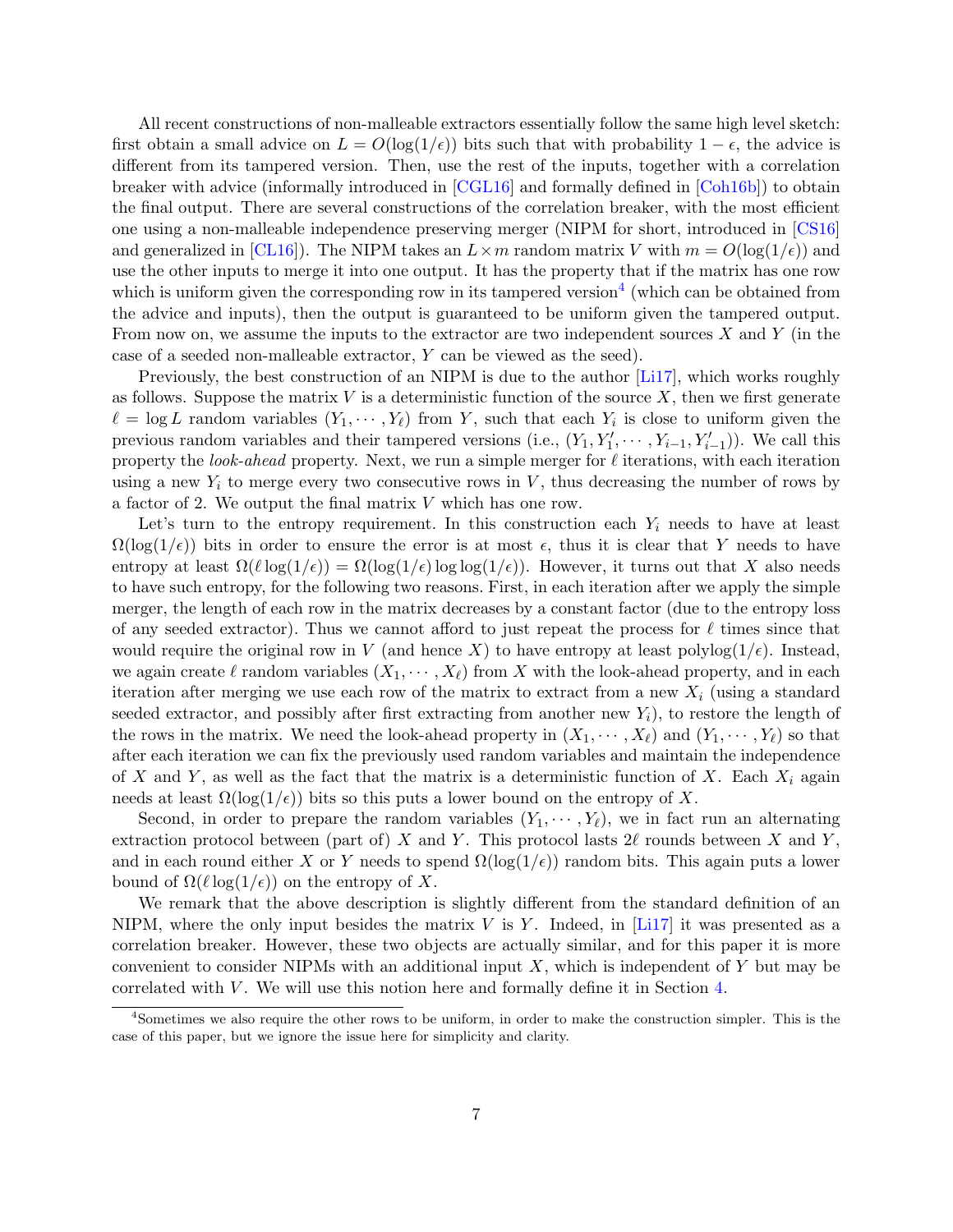Improved merger construction. We develop new techniques to break the above barriers. For the first problem, our key observation is that we can *recycle* the entropy in  $X$ , similar in sprit to what has been done in previous constructions of pseudorandom generators for small space computation [\[Nis92,](#page-52-8) [NZ96\]](#page-52-0). Indeed, the random variables  $(X_1, \dots, X_\ell)$  can be replaced by the original source X, as long as we have slightly more (e.g.,  $2\ell$ )  $Y_i$ 's and they satisfy the look ahead property. To achieve this we crucially use the property that the NIPM only needs one row of V to be uniform given the corresponding row in its tampered version, and does not care about the dependence among the rows of V (they can have arbitrary dependence). Consider a particular iteration i in which we have just finished applying the simple merger. We can first fix all random variables  $\{Y_i\}$  that have been used so far, and conditioned on this fixing we know that  $X$  and  $Y$  are still independent, and the matrix  $V$  is a deterministic function of  $X$ , which is independent of all random variables obtained from Y. To restore the length of each row in  $V$ , we use each row of  $V$  to first extract  $O(\log(1/\epsilon))$  bits from  $Y_{j+1}$ , and then extract back from the original source X. Note that we only need to consider each row separately (since we don't care about the dependence among them). Assume row h in V has the property that  $V_h$  is uniform given  $V_h'$  (the tampered version). Since each random variable only has  $O(\log(1/\epsilon))$  bits, as long as the entropy of X is  $c \log(1/\epsilon)$  for a large enough constant  $c > 1$ , we can argue that conditioned on the fixing of  $(V_h, V_h')$ , X still has entropy at least some  $O(\log(1/\epsilon))$ . On the other hand since  $V_h$  is uniform given  $V'_h$ , their corresponding outputs after extracting from  $(Y_{j+1}, Y'_{j+1})$  will also preserve this independence; and conditioned on the fixing of  $(V_h, V'_h)$ , these outputs are deterministic functions of  $(Y, Y')$ , which are independent of  $(X, X')$ . Thus they can be used to extract back from  $(X, X')$  and preserve the independence. By standard properties of a strong seeded extractor, this holds even conditioned on the fixing of  $(Y_{j+1}, Y'_{j+1})$ . Note that conditioned on the further fixing of  $(Y_{j+1}, Y'_{j+1})$ , the new matrix is again a deterministic function of  $X$ , thus we can go into the next iteration. Therefore, by recycling the entropy in X, altogether we only need X to have entropy some  $O(\log(1/\epsilon))$ . In each iteration we use two new  $Y_i$ 's so we need roughly  $2\ell$  such random variables.

However, we still need to address the second problem, where we need to generate the random variables  $(Y_1, \dots, Y_{2\ell})$ . The old way to generate them by using an alternating extraction protocol requires entropy roughly  $O(\ell \log(1/\epsilon))$  from X. To solve this problem, we develop a new approach that requires much less entropy from X. For simplicity assume that Y is uniform, we first take  $2\ell$ slices  $Y^i$  from Y, where  $Y^i$  has size  $(2^i - 1)d$  for some  $d = O(\log(1/\epsilon))$ . This ensures that even conditioned on the fixing of  $(Y^1, Y'^1, \dots, Y^{i-1}, Y'^{i-1})$ , the (average) conditional min-entropy of  $Y_i$ is at least  $(2^{i} - 1)d - 2 \cdot (2^{i-1} - 1)d = d$ . Then, we can take  $O(log(1/\epsilon))$  uniform bits obtained from X, and use the *same* bits to extract  $Y_i$  from  $Y^i$  for every i. As long as we use a strong seeded extractor here, we are guaranteed that  $(Y_1, \dots, Y_{2\ell})$  satisfy the look-ahead property; and moreover conditioned on the fixing of the  $O(\log(1/\epsilon))$  bits from X, we have that  $(Y_1, \dots, Y_{2\ell})$  is a deterministic function of Y. Note here again we only require entropy  $O(\log(1/\epsilon))$  from X, and together with the approach described above this gives us a non-malleable extractor where  $X$  can have entropy  $O(\log(1/\epsilon))$ . However Y will need to have entropy at least  $2^{2\ell}O(\log(1/\epsilon)) = O(\log^3(1/\epsilon))$ .

To improve the entropy requirement of  $Y$ , we note that in the above approach, we only used part of X once to help obtaining the  ${Y^i}$ . Thus we have to use larger and larger slices of Y which actually waste some entropy. Instead, we can use several parts of X, each with  $O(\log(1/\epsilon))$  uniform bits. For example, suppose that we have obtained  $X^1$  and  $X^2$ , where each is uniform on some  $O(\log(1/\epsilon))$  bits and  $X^2$  is uniform even conditioned on the fixing of  $(X^1, X'^1)$ . We can now take some t slices  $\{Y^i\}$  of Y, each of length  $(2^i - 1) \cdot 2d$  for some parameters t, d. We first use  $X^1$  to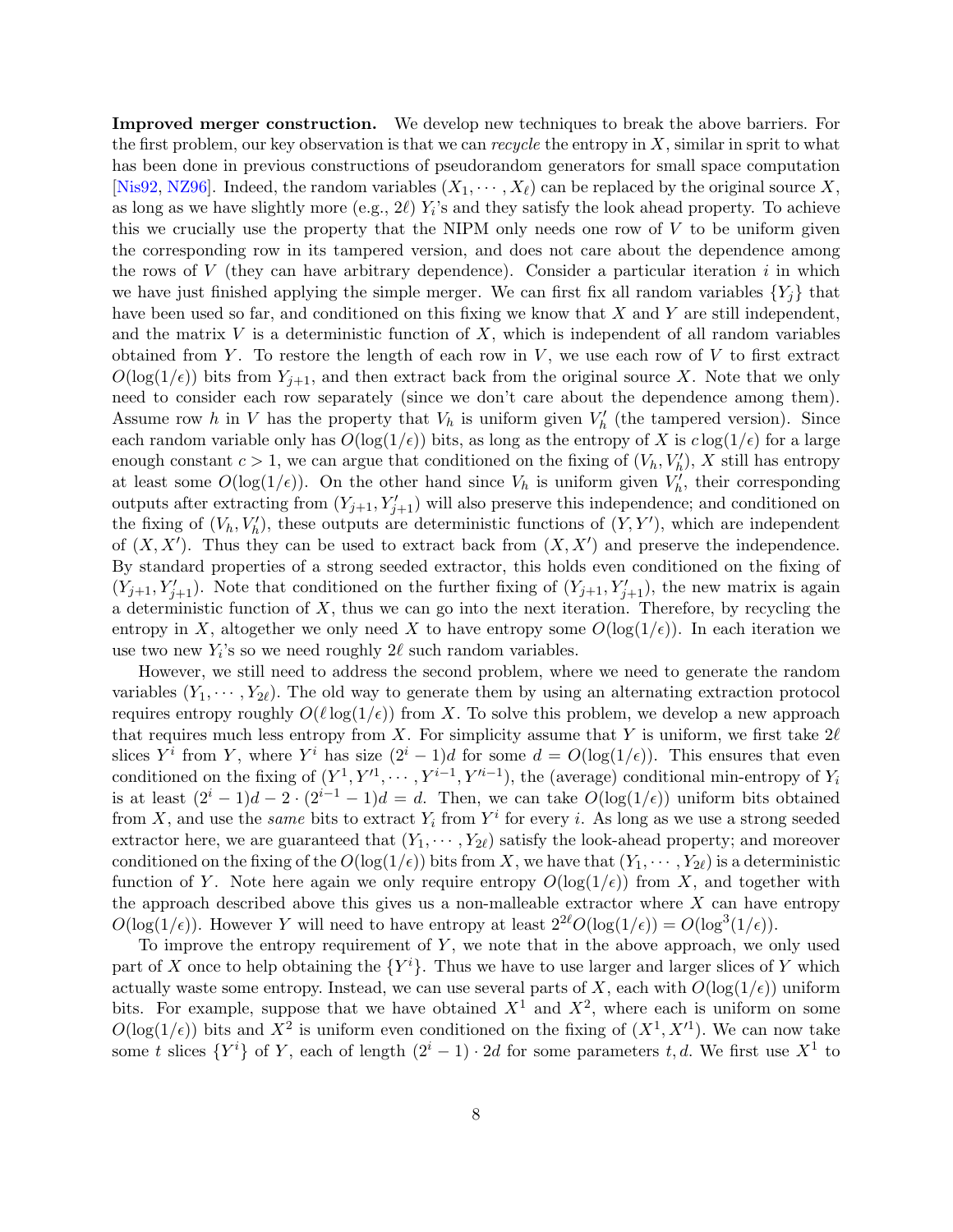extract from each  $Y^i$  and obtain d uniform bits. Note that conditioned on the fixing of  $(X^1, X'^1)$ , these  $t$  random variables already satisfy the look-ahead property. Now for each of these  $d$  bits obtained from  $Y^i$ , we can apply the same process, i.e., we take some t slices of these d bits, each of length  $(2^i - 1) \cdot O(\log(1/\epsilon))$  and then use  $X^2$  to extract from each of them. This way we obtain  $t^2$ random variables  $\{Y_i\}$  that satisfy the look-ahead property. We can thus choose  $t^2 = 2\ell$  which means  $t = O(\sqrt{\ell})$ . The entropy requirement of Y is roughly  $(2^t-1)\cdot(2^t-1)O(\log(1/\epsilon)) = O(2^{2t}\log(1/\epsilon)) =$  $2^{O(\sqrt{\ell})}\log(1/\epsilon)$ , while the entropy requirement for X is  $2 \cdot O(\log(1/\epsilon)) + O(\log(1/\epsilon)) = O(\log(1/\epsilon)).$ This significantly improves the entropy requirement of Y.

We can repeat the previous process and use some a parts  $(X^1, \dots, X^a)$  obtained from X. As long as a is a constant, X only needs entropy  $O(a \log(1/\epsilon)) = O(\log(1/\epsilon))$ , while the entropy requirement of Y is reduced to  $2^{O(a\ell^{\frac{1}{a}})}\log(1/\epsilon) = 2^{O(a\log\log(1/\epsilon)^{\frac{1}{a}})}\log(1/\epsilon)$ . To prepare the a parts of  $X$ , we perform an initial alternating extraction between  $X$  and  $Y$ , which only needs entropy  $O(a \log(1/\epsilon))$  from either of them. This gives Theorem [1.6.](#page-5-1) In the extreme case, we can try to minimize the entropy requirement of Y by first creating  $\log \ell + 1 = \log \log \log(1/\epsilon) + O(1) X^{i}$ 's, and in each step using a new  $X^i$  to double the number of  $Y_i$ 's. This can be done by using the same  $X^i$ to do an alternating extraction of two rounds with each  $Y_i$  in parallel. Thus after  $\log \ell + 1$  steps we obtain  $(Y_1, \dots, Y_{2\ell})$ . Now X needs to have entropy  $O(\log(1/\epsilon))$  log log( $1/\epsilon$ )). Ideally, we would want to claim that Y needs entropy  $O(\log(1/\epsilon))$  log  $\log(1/\epsilon)$ , but due to technical reasons we can only show that this works as long as Y has entropy  $O(\log(1/\epsilon)(\log \log(1/\epsilon))^2)$ .

**The balanced case.** In the above discussion, the entropy requirement for  $X$  and  $Y$  is unbalanced, in the sense that one of them can be quite small, while the other is relatively large. For applications to two-source extractors and non-malleable codes, we need a balanced entropy requirement. Upon first look it does not seem that our new techniques can achieve any improvement in this case, since we are still merging two rows of the matrix  $V$  in each step, and for this merging we need at least  $\Omega(\log(1/\epsilon))$  fresh random bits. Note that we need  $\ell = \log L = \log \log(1/\epsilon)$  steps to finish the merging, thus it seems the total entropy requirement is at least  $\Omega(\log(1/\epsilon))\log(\log(1/\epsilon))$ .

Our key observation here is that we can again apply the idea of recycling entropy. Specifically, let us choose a parameter  $t \in \mathbb{N}$  and we merge every t rows in the matrix V at each step, using some merger that we have developed above. For example, we can choose the merger which for merging theight that we have developed above. For example, we can choose the merger which for merging t rows, requires X to have entropy  $O(\log(1/\epsilon))$  and Y to have entropy  $2^{O(\sqrt{\log t})} \log(1/\epsilon)$ . This will take us  $\frac{\log L}{\log t}$  steps to finish merging, and we will do it in the following way. First, we create  $s = O(\frac{\log L}{\log t})$  $\frac{\log L}{\log t}$ ) random variables  $X_1, \cdots, X_s$  that satisfy the look-ahead property. Then, in each step of the merging, we will use a new  $X_j$ . The  $X_j$ 's can be prepared by taking a small slice of both X and Y and do an alternating extraction protocol with  $O(s)$  rounds, which consumes entropy  $O(s \log(1/\epsilon)) = O(\frac{\log L}{\log t})$  $\frac{\log L}{\log t}$  log(1/ $\epsilon$ )) from both X and Y. However, in each step of the merging, we will not use fresh entropy from Y, but will recycle the entropy in Y. Note that by doing this, we are recycling the entropy in both  $X$  and  $Y$ . The recycling in  $X$  is done within each step of applying the small merger, while the recycling in  $Y$  is done between these steps.

Now, consider a particular step i in the merging. Since we are using a new  $X_i$  in each step, we can fix all previous  $X_j$ 's that have been used and their tampered versions. Conditioned on this fixing, the matrix V obtained so far (and the tampered version  $V'$ ) is a deterministic function of Y, therefore independent of X. We now want to claim that conditioned on the random variable  $(V, V')$ , Y still has high entropy. If this is true then we can take a new  $X_{j+1}$  and apply a strong seeded extractor to Y using  $X_{j+1}$  as the seed, and the extracted random bits (which are deterministic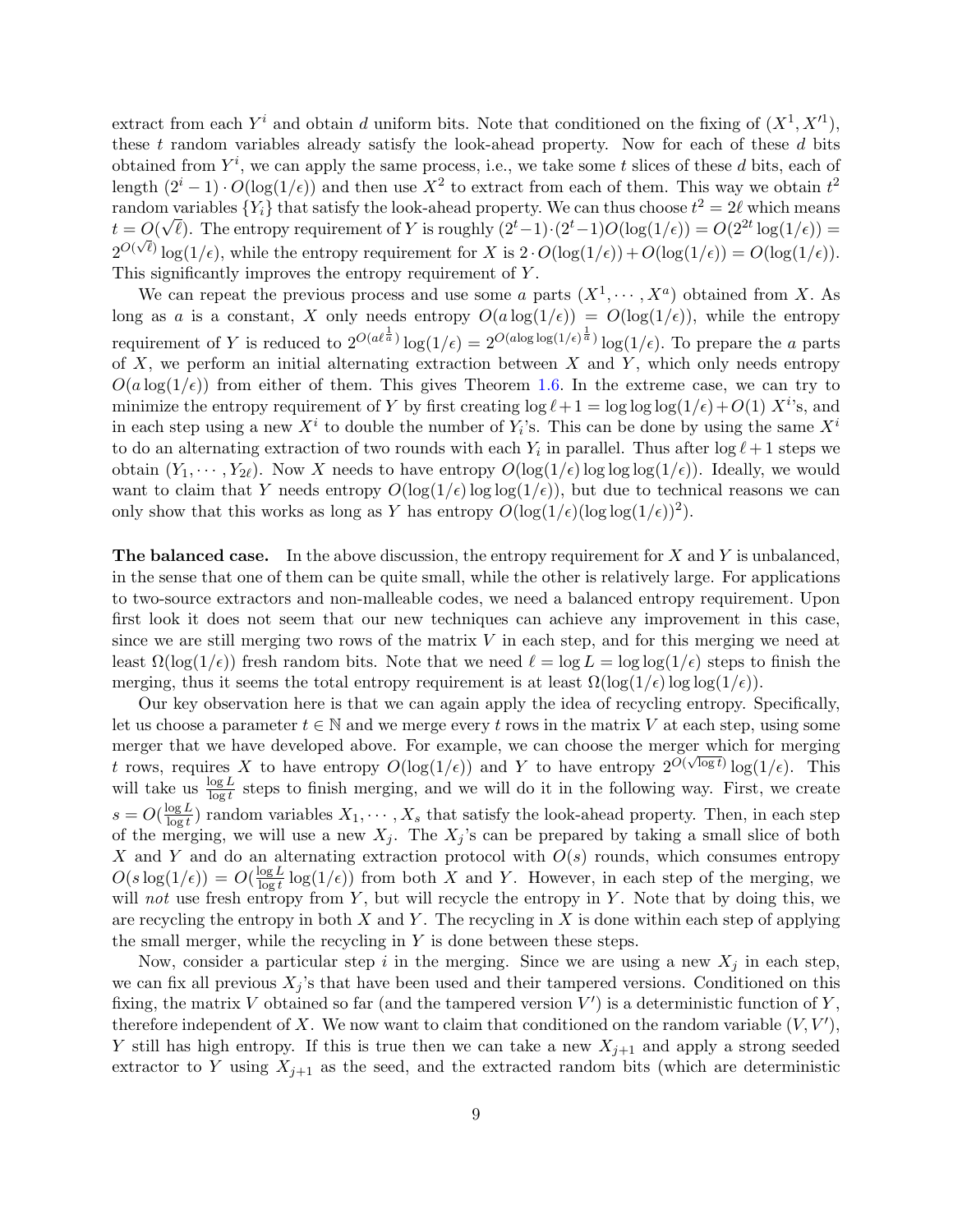functions of Y conditioned on the fixing of  $X_{j+1}$  can be used for merging in the next step. Also note that to apply the merger, we can take yet another new  $X_{j+2}$  and use each row of V to extract from  $X_{j+2}$  and create a matrix W. Conditioned on the fixing of  $(V, V')$ , we have that  $(W, W')$  is a deterministic function of  $(X, X')$  and therefore independent of  $(Y, Y')$ . Moreover the independence between corresponding rows in  $(V, V')$  is preserved in  $(W, W')$  (i.e., there is also a row in W that is uniform given the corresponding row in  $W'$ ). Thus now we can indeed apply the merger again to W and the extracted random bits from Y, possibly together with a new  $X_{i+3}$ . Again, this is similar in spirit to what has been done in previous constructions of pseudorandom generators for small space computation [\[Nis92,](#page-52-8) [NZ96\]](#page-52-0).

The above idea indeed works, except for the following subtle point: in the first several steps of merging, the matrix  $V$  can have many rows and the size of  $V$  can be larger than the entropy of  $Y$ , unless Y has entropy  $\Omega(\log^2(1/\epsilon))$ . Thus conditioning on  $(V, V')$  may cause Y to lose all entropy. To get around this, we again use the fact that we only need one row in  $V$  to be independent of the corresponding row in  $V'$  (call this the good row), and does not care about the dependence between different rows. Thus in each step, we only need to condition on the fixing of the t rows that we are merging (and their tampered versions). This ensures that if originally there is a good row in these t rows, then after merging the output is also a good row in the new matrix. Thus, we only need the t lows, then after merging the output is also a good fow in<br>entropy of Y to be  $O(t \log(1/\epsilon)) + 2^{O(\sqrt{\log t})} \log(1/\epsilon) + O(\frac{\log L}{\log t})$  $\frac{\log L}{\log t} \log(1/\epsilon)$  =  $O(t \log(1/\epsilon) + \frac{\log L}{\log t} \log(1/\epsilon))$ since we will maintain the length of each row in V to be  $O(\log(1/\epsilon))$ . Now by choosing  $t = \frac{\log L}{\log \log \epsilon}$  $\frac{\log L}{\log \log L}$ both X and Y only need entropy  $O(\frac{\log L}{\log \log L})$  $\frac{\log L}{\log\log L}\log(1/\epsilon)) = O(\frac{\log(1/\epsilon)\log\log(1/\epsilon)}{\log\log\log(1/\epsilon)})$  $\frac{\log\log\log(1/\epsilon)}{\log\log\log(1/\epsilon)}$ . By the connections in [\[Li17,](#page-51-0) [BADTS17,](#page-48-5) [CG14b\]](#page-49-5), this dependence gives Theorem [1.11,](#page-6-0) [1.12,](#page-6-1) [1.13](#page-6-2) and [1.16.](#page-6-3)

Non-malleable codes. To further improve the rate of non-malleable codes in the 2-split state model, we re-examine the connection between non-malleable codes and non-malleable two-source extractors found by Cheraghchi and Guruswami [\[CG14b\]](#page-49-5). They showed that given a non-malleable two-source extractor with error  $\epsilon$  and output length m, the uniform sampling of the pre-image of any given output gives an encoding of a non-malleable code in the 2-split state model with error roughly  $2^m \epsilon$ . This blow up of error comes from the conditioning on the event that the output of the extractor is a given string in  $\{0,1\}^m$ , which roughly has probability  $2^{-m}$ . Therefore, one needs  $m < \log(1/\epsilon)$ , and thus the error of the extractor puts a limit on the rate of the code.

To break this barrier, we note that all recent constructions of non-malleable two-source extractors [\[CGL16,](#page-49-8) [Li17\]](#page-51-0) follow a very special framework. As mentioned before, these constructions first obtain an advice  $\tilde{\alpha}$  such that with probability  $1 - \epsilon_1$  we have  $\tilde{\alpha} \neq \tilde{\alpha}'$ , where  $\tilde{\alpha}'$  is the tampered version. Then, using a correlation breaker with advice one obtains the output. This part has error  $\epsilon_2$ , and the final error of the extractor is  $\epsilon_1 + \epsilon_2$ .

In all previous work, this error is treated as a whole, but our key observation here is that these two errors  $\epsilon_1$  and  $\epsilon_2$  can actually be treated separately. More specifically, the error that matters most for the rate of the code is actually  $\epsilon_2$ , not  $\epsilon_1$ . Intuitively, this is because the event  $\tilde{\alpha} \neq \tilde{\alpha}'$ is determined by a set of random variables that have small size compared to the length of X and Y . Thus even conditioned on the fixing of these random variables, X and Y still have plenty of entropy, which implies that the output of the extractor is still  $\epsilon_2$ -close to uniform. Thus, as long as  $\epsilon_2$  is small, the output of the extractor is roughly independent of the event  $\tilde{\alpha} \neq \tilde{\alpha}'$ . Therefore, conditioned on any given output of the extractor, the event  $\tilde{\alpha} \neq \tilde{\alpha}'$  still happens with probability roughly 1– $\epsilon_1$  and we won't be paying a price of  $2^m\epsilon_1$  here. Once this event happens, the correlation breaker ensures that the extractor is non-malleable with error  $\epsilon_2$ , and we can use a similar argument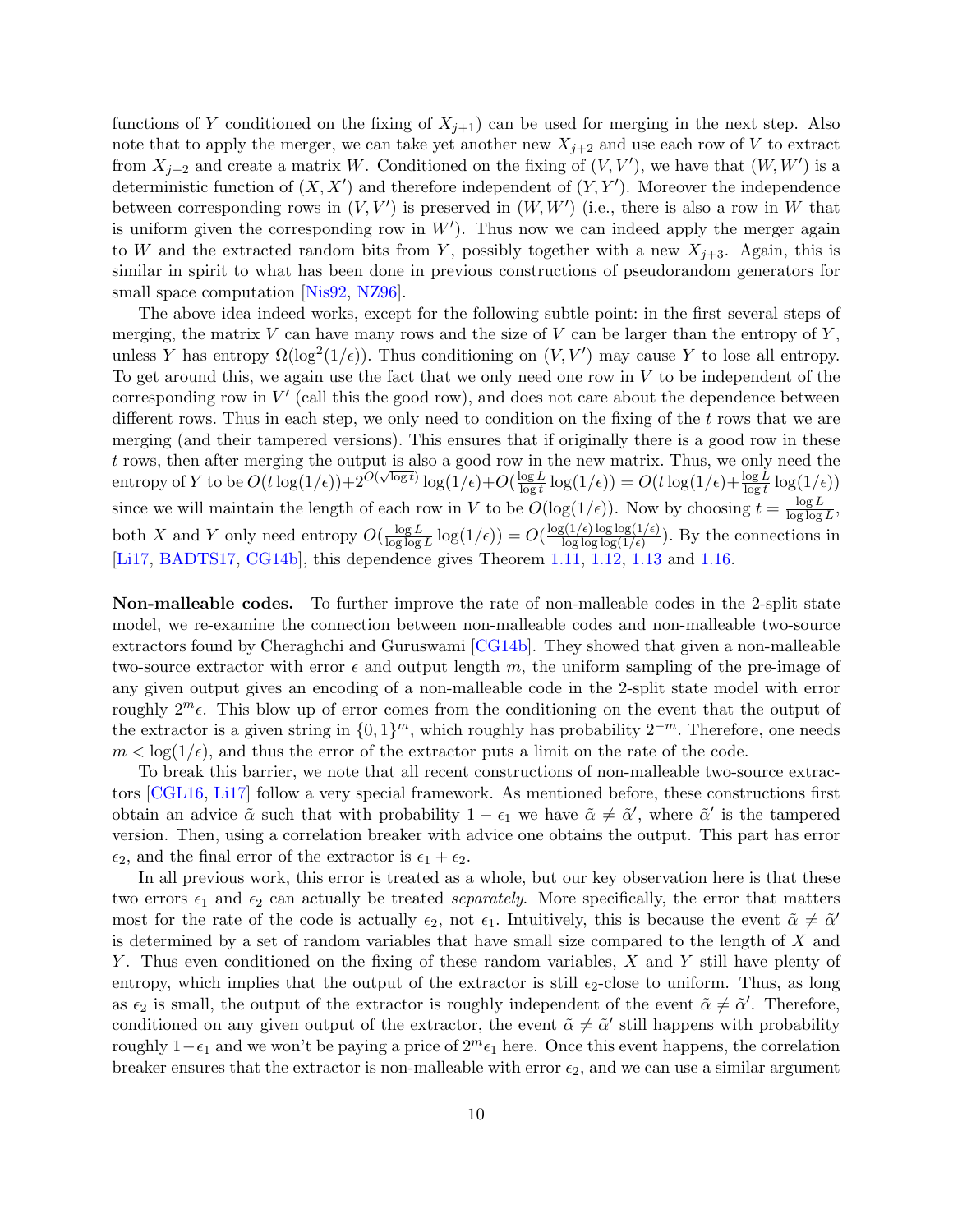as in [\[CG14b\]](#page-49-5) to get a non-malleable code with error roughly  $2^m\epsilon_2$ . Thus the total error of the non-malleable code is roughly  $\epsilon_1 + 2^m \epsilon_2$ . Now, we just need  $m < \log(1/\epsilon_2)$ .

We can now play with the two parameters  $\epsilon_1, \epsilon_2$ . The advice length L is  $\Omega(\log(1/\epsilon_1))$  and we need to supply entropy  $O(\frac{\log L}{\log \log L})$  $\frac{\log L}{\log \log L} \log(1/\epsilon_2)$  by using our improved correlation breaker. If we can achieve  $L = \Theta(\log(1/\epsilon_1))$  then one can see that if we choose  $\epsilon_1$  to be any constant, then we can set  $\epsilon_2 = 2^{-\Omega(n)}$  and also  $m = \Omega(n)$ , thus we get a constant rate non-malleable code. If we set  $\epsilon_1 = 2^{-\text{polylog}(n)}$  then we can set  $\epsilon_2 = 2^{-\Omega(\frac{n \log \log \log n}{\log \log n})}$  and thus we get rate  $\Omega(\frac{\log \log \log n}{\log \log n})$ .

A technical issue here is how to achieve  $L = \Theta(\log(1/\epsilon_1))$  for any  $\epsilon_1$ . In [\[CGL16,](#page-49-8) [Li17\]](#page-51-0), the advice is obtained by using some random seed  $R$  to sample from an asymptotically good encoding of  $X, Y$ , and concatenating the sampled symbols with R. This puts a lower bound of log n on L, since we need at least this number of bits to sample from a string of length  $n$ . However this is not good enough to achieve constant rate. Our idea around this is to use repeated sampling. To illustrate the idea, suppose for example that we have obtained an advice V such that  $V \neq V'$  with probability  $1 - 1/\text{poly}(n)$  and V has length  $O(\log n)$ . We now use another piece of independent random bits  $R_1$  of length  $O(\log \log n)$  to sample  $O(\log \log n)$  bits from an asymptotically good encoding of V, and obtain a new advice  $V_1$  by concatenating  $R_1$  with the sample bits. This ensures that  $V_1 \neq V_1'$ happens with probability  $1 - 1/\text{polylog}(n)$  conditioned on  $V \neq V'$ , and the length of  $V_1$  is now  $O(\log \log n)$ . We repeat this process until we get the desired error  $\epsilon_1$  (e.g., a constant) and the advice length is now  $L = \Theta(\log(1/\epsilon_1))$ . Note that the total error is still  $O(\epsilon_1)$ , the total number of random bits needed is small, and the process terminates in roughly  $\log^* n$  steps. To prepare the independent random bits used in repeated sampling, we first take a small slice of  $X$  and  $Y$  and do an alternating extraction with roughly  $\log^* n$  steps, which guarantees the bits used for sampling in later steps are independent of the previous ones and their tampered versions. Finally, some extra work are needed here to take care of the issue of fixed points, which is more subtle than [\[CG14b\]](#page-49-5) since now we are treating the two errors  $\epsilon_1$  and  $\epsilon_2$  separately.

Organization. The rest of the paper is organized as follows. We give some preliminaries in Section [2,](#page-11-0) and define alternating extraction in Section [3.](#page-13-0) We present independence preserving mergers in Section [4,](#page-14-0) correlation breakers in Section [5,](#page-24-0) non-malleable extractors in Section [6,](#page-31-0) and non-malleable codes in Section [7.](#page-36-0) Finally we conclude with some open problems in Section [8.](#page-47-0)

## <span id="page-11-0"></span>2 Preliminaries

We often use capital letters for random variables and corresponding small letters for their instantiations. Let |S| denote the cardinality of the set S. For  $\ell$  a positive integer,  $U_{\ell}$  denotes the uniform distribution on  $\{0,1\}^{\ell}$ . When used as a component in a vector, each  $U_{\ell}$  is assumed independent of the other components. When we have adversarial tampering, we use letters with prime to denote the tampered version of random variables. All logarithms are to the base 2.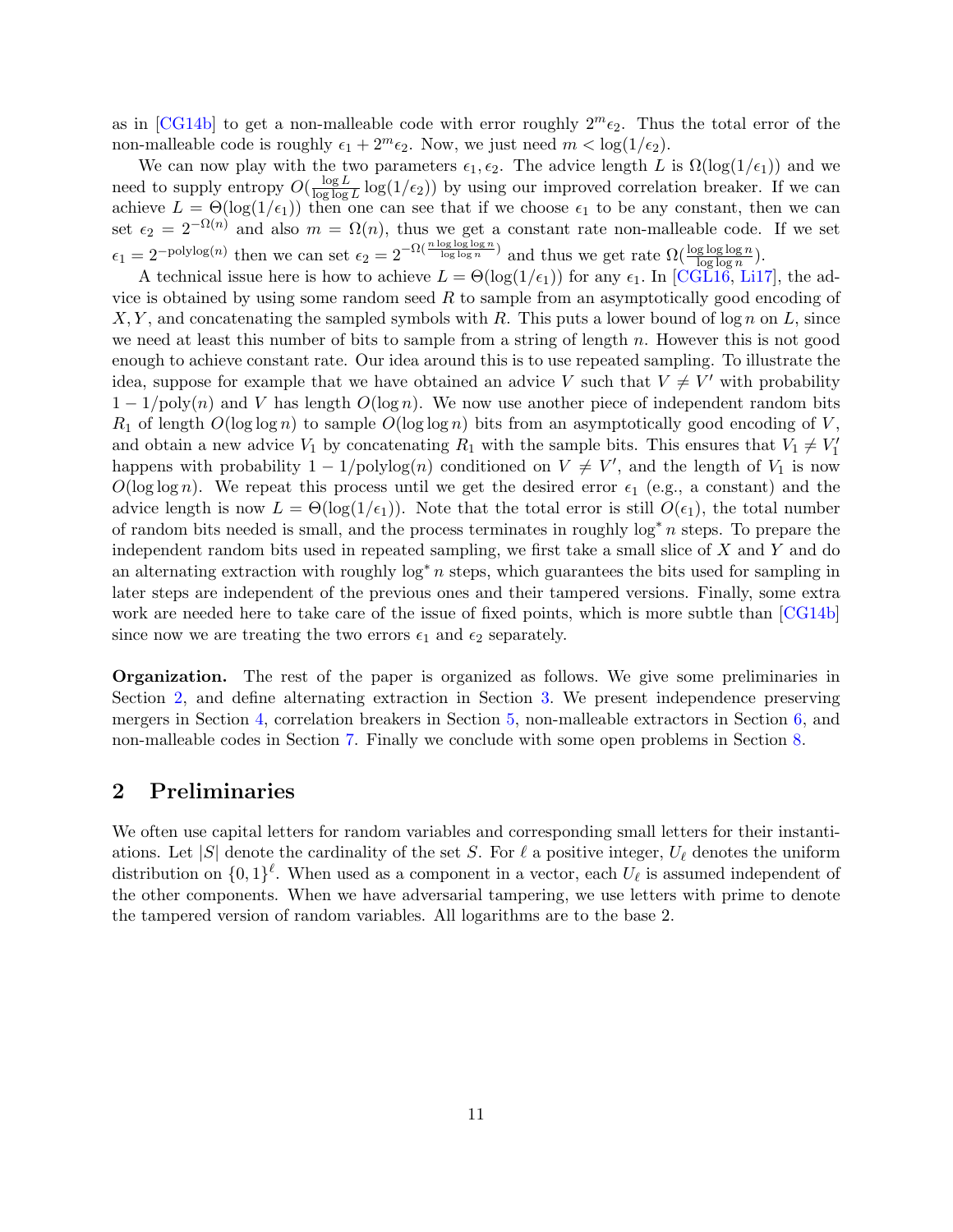#### 2.1 Probability Distributions

**Definition 2.1** (statistical distance). Let W and Z be two distributions on a set S. Their statistical distance (variation distance) is

$$
\Delta(W, Z) \stackrel{def}{=} \max_{T \subseteq S} (|W(T) - Z(T)|) = \frac{1}{2} \sum_{s \in S} |W(s) - Z(s)|.
$$

We say W is  $\varepsilon$ -close to Z, denoted  $W \approx_{\varepsilon} Z$ , if  $\Delta(W, Z) \leq \varepsilon$ . For a distribution D on a set S and a function  $h : S \to T$ , let  $h(D)$  denote the distribution on T induced by choosing x according to D and outputting  $h(x)$ .

**Lemma 2.2.** For any function  $\alpha$  and two random variables A, B, we have  $\Delta(\alpha(A), \alpha(B)) \leq$  $\Delta(A, B)$ .

#### 2.2 Average Conditional Min Entropy

**Definition 2.3.** The *average conditional min-entropy* is defined as

$$
\widetilde{H}_{\infty}(X|W) = -\log\left(\mathbf{E}_{w \leftarrow W}\left[\max_{x} \Pr[X=x|W=w]\right]\right)
$$

$$
= -\log\left(\mathbf{E}_{w \leftarrow W}\left[2^{-H_{\infty}(X|W=w)}\right]\right).
$$

Lemma 2.4 ([\[DORS08\]](#page-50-12)). For any  $s > 0$ ,  $Pr_{w \leftarrow W} [H_\infty(X|W=w) \ge \widetilde{H}_\infty(X|W) - s] \ge 1 - 2^{-s}$ .

**Lemma 2.5** ([\[DORS08\]](#page-50-12)). If a random variable B has at most  $2^{\ell}$  possible values, then  $\widetilde{H}_{\infty}(A|B) \ge$  $H_{\infty}(A) - \ell$ .

#### 2.3 Prerequisites from Previous Work

Sometimes it is convenient to talk about average case seeded extractors, where the source  $X$  has average conditional min-entropy  $H_{\infty}(X|Z) \geq k$  and the output of the extractor should be uniform given Z as well. The following lemma is proved in [\[DORS08\]](#page-50-12).

**Lemma 2.6.** [\[DORS08\]](#page-50-12) For any  $\delta > 0$ , if Ext is a  $(k, \epsilon)$  extractor then it is also a  $(k + \log(1/\delta), \epsilon + \delta)$ average case extractor.

For a strong seeded extractor with optimal parameters, we use the following extractor constructed in [\[GUV09\]](#page-50-1).

<span id="page-12-0"></span>**Theorem 2.7** ([\[GUV09\]](#page-50-1)). For every constant  $\alpha > 0$ , there exists a constant  $\beta > 0$  such that for all positive integers n, k and any  $\epsilon > 2^{-\beta k}$ , there is an explicit construction of a strong  $(k, \epsilon)$ -extractor  $\text{Ext}: \{0,1\}^n \times \{0,1\}^d \to \{0,1\}^m \text{ with } d = O(\log n + \log(1/\epsilon)) \text{ and } m \geq (1-\alpha)k.$  The same statement also holds for a strong average case extractor.

<span id="page-12-1"></span>**Theorem 2.8** ([\[CG88\]](#page-48-0)). For every  $0 < m < n$  there is an explicit two-source extractor IP :  $\{0,1\}^n \times$  ${0,1}^n \rightarrow {0,1}^m$  based on the inner product function, such that if X, Y are two independent  $(n, k_1)$ and  $(n, k_2)$  sources respectively, then

 $(\mathsf{IP}(X, Y), X) \approx_{\epsilon} (U_m, X) \text{ and } (\mathsf{IP}(X, Y), Y) \approx_{\epsilon} (U_m, Y),$ 

where  $\epsilon = 2^{-\frac{k_1 + k_2 - n - m - 1}{2}}$ .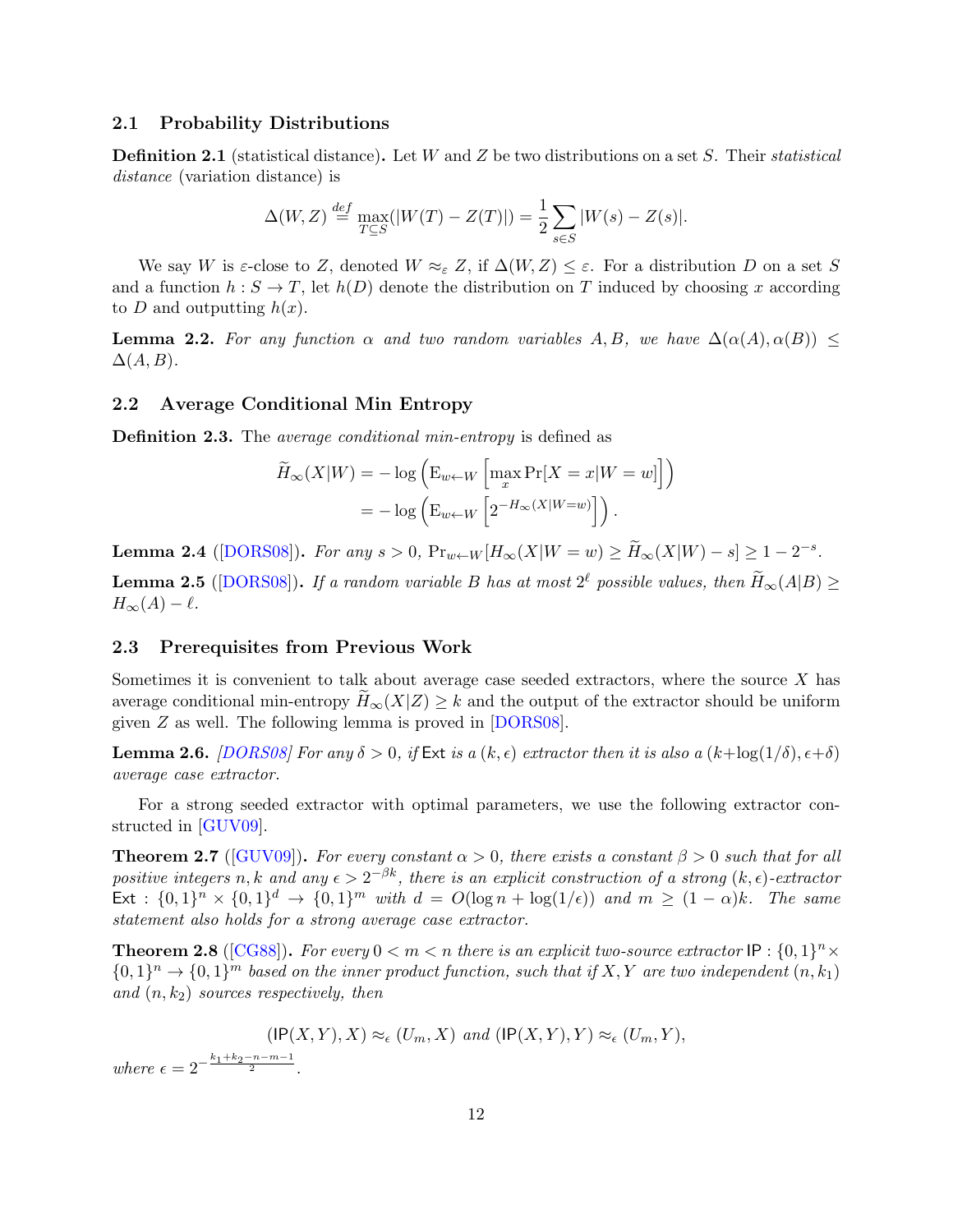The following standard lemma about conditional min-entropy is implicit in [\[NZ96\]](#page-52-0) and explicit in [\[MW97\]](#page-52-5).

**Lemma 2.9** ( $[MW97]$ ). Let X and Y be random variables and let Y denote the range of Y. Then for all  $\epsilon > 0$ , one has

$$
\Pr_{Y} \left[ H_{\infty}(X|Y=y) \ge H_{\infty}(X) - \log |\mathcal{Y}| - \log \left( \frac{1}{\epsilon} \right) \right] \ge 1 - \epsilon.
$$

We also need the following lemma.

**Lemma 2.10.** [\[Li13a\]](#page-51-6) Let  $(X, Y)$  be a joint distribution such that X has range X and Y has range Y. Assume that there is another random variable  $X'$  with the same range as X such that  $|X - X'| = \epsilon$ . Then there exists a joint distribution  $(X', Y)$  such that  $|(X, Y) - (X', Y)| = \epsilon$ .

# <span id="page-13-0"></span>3 Alternating Extraction

Our constructions use the following alternating extraction protocol as a key ingredient. Alternating extraction was first introduced in [\[DP07\]](#page-50-13), and has now become an important tool in constructions related to extractors.

| Quentin: $Q, S_1$                          |            | Wendy: $X$                               |
|--------------------------------------------|------------|------------------------------------------|
| $S_1$                                      | $S_1$      |                                          |
|                                            | $R_1$      | $R_1 = \text{Ext}_w(X, S_1)$             |
| $S_2 = \text{Ext}_q(Q, R_1)$               | $S_2$      |                                          |
|                                            | $R_2$      | $R_2 = \text{Ext}_w(X, S_2)$             |
| $S_{\ell} = \mathsf{Ext}_q(Q, R_{\ell-1})$ |            |                                          |
|                                            | $S_{\ell}$ |                                          |
|                                            |            | $R_{\ell} = \text{Ext}_{w}(X, S_{\ell})$ |

Figure 1: Alternating Extraction.

Definition 3.1. (Alternating Extraction) Assume that we have two parties, Quentin and Wendy. Quentin has a source  $Q$ , Wendy has a source W. Also assume that Quentin has a uniform random seed  $S_1$  (which may be correlated with Q). Suppose that  $(Q, S_1)$  is kept secret from Wendy and W is kept secret from Quentin. Let  $Ext_q$ ,  $Ext_w$  be strong seeded extractors with optimal parameters, such as that in Theorem [2.7.](#page-12-0) Let  $r, s$  be two integer parameters for the protocol. For some integer parameter  $\ell > 0$ , the *alternating extraction protocol* is an interactive process between Quentin and Wendy that runs in  $\ell$  steps.

In the first step, Quentin sends  $S_1$  to Wendy, Wendy computes  $R_1 = \text{Ext}_w(W, S_1)$ . She sends  $R_1$  to Quentin and Quentin computes  $S_2 = \text{Ext}_q(Q, R_1)$ . In this step  $R_1, S_2$  each outputs r and s bits respectively. In each subsequent step i, Quentin sends  $S_i$  to Wendy, Wendy computes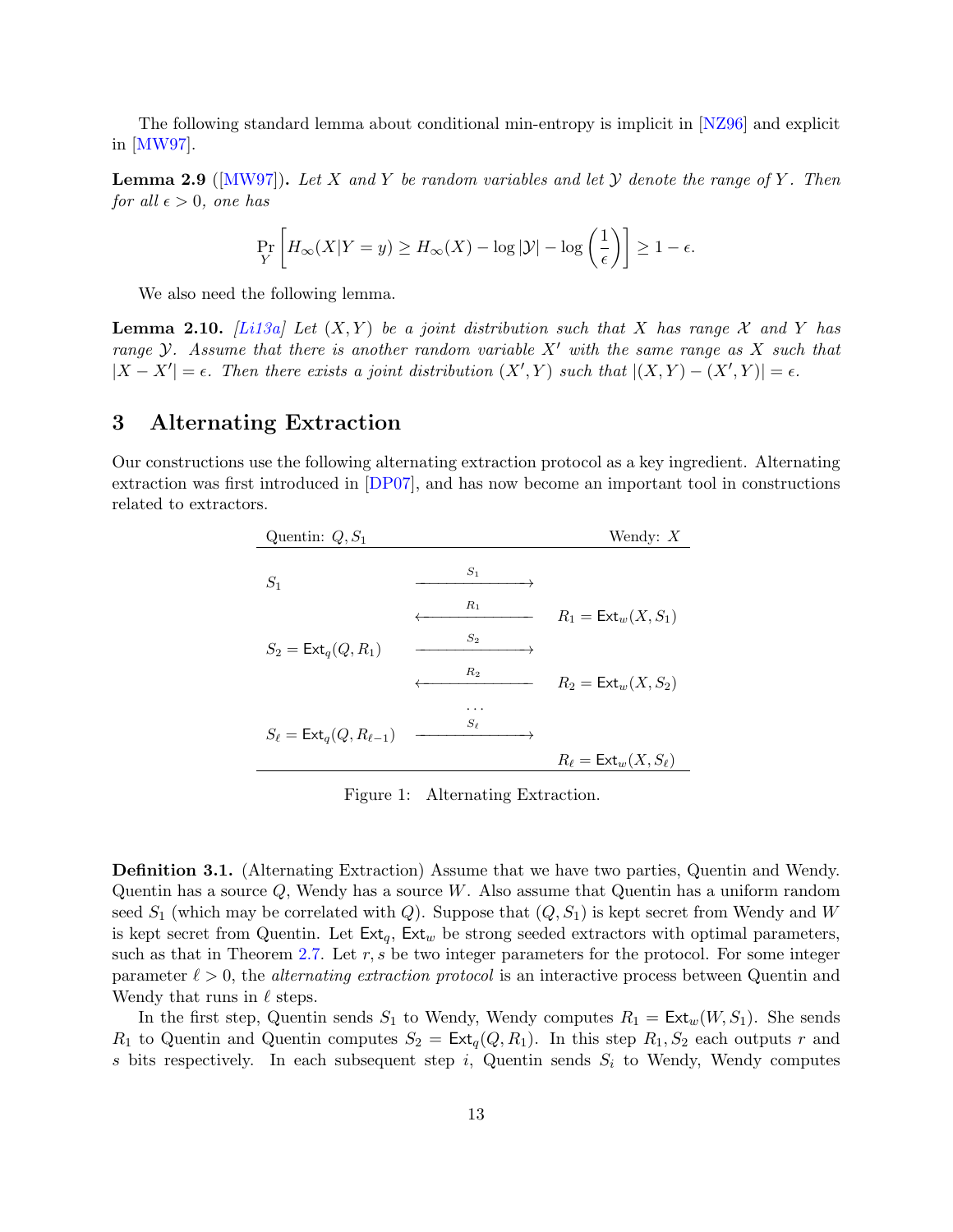$R_i = \text{Ext}_w(W, S_i)$ . She replies  $R_i$  to Quentin and Quentin computes  $S_{i+1} = \text{Ext}_q(Q, R_i)$ . In step  $i, R_i, S_{i+1}$  each outputs r and s bits respectively. Therefore, this process produces the following sequence:

$$
S_1, R_1 = \text{Ext}_w(W, S_1), S_2 = \text{Ext}_q(Q, R_1), \cdots,
$$
  
\n
$$
S_\ell = \text{Ext}_q(Q, R_{\ell-1}), R_\ell = \text{Ext}_w(W, S_\ell).
$$

The output of an alternating extraction protocol is often described as a *look-ahead extractor*, defined as follows. Let  $Y = (Q, S_1)$  be a seed, the look-ahead extractor is defined as

$$
\mathsf{laExt}(W,Y) = \mathsf{laExt}(W, (Q, S_1)) \stackrel{\text{def}}{=} R_1, \cdots, R_\ell.
$$

The following lemma is a special case of Lemma 6.5 in [\[CGL16\]](#page-49-8).

<span id="page-14-1"></span>**Lemma 3.2.** Let W be an  $(n_w, k_w)$ -source and W' be a random variable on  $\{0, 1\}^{n_w}$  that is arbitrarily correlated with W. Let  $Y = (Q, S_1)$  such that Q is a  $(n_q, k_q)$ -source,  $S_1$  is a uniform string on s bits, and  $Y' = (Q', S_1')$  be a random variable arbitrarily correlated with Y, where  $Q'$ and  $S'_1$  are random variables on  $n_q$  bits and s bits respectively. Let  $\textsf{Ext}_q$ ,  $\textsf{Ext}_w$  be strong seeded extractors that extract s and r bits from sources with min-entropy k with error  $\epsilon$  and seed length  $d \leq min\{r,s\}$ . Suppose  $(Y,Y')$  is independent of  $(W,W')$ ,  $k_q \geq k + 2(\ell-1)s + 2\log(\frac{1}{\epsilon})$ , and  $k_w \geq k + 2(\ell - 1)r + 2\log(\frac{1}{\epsilon})$ . Let la Ext be the look-ahead extractor defined above using  $\textsf{Ext}_q, \textsf{Ext}_w,$ and  $(R_1, \dots, R_\ell) = \textsf{laExt}(W, Y), (R'_1, \dots, R'_\ell) = \textsf{laExt}(W', Y').$  Then for any  $0 \leq j \leq \ell - 1$ , we have

$$
(Y, Y', \{R_1, R'_1, \cdots, R_j, R'_j\}, R_{j+1})
$$
  

$$
\approx_{\epsilon_1} (Y, Y', \{R_1, R'_1, \cdots, R_j, R'_j\}, U_r),
$$

where  $\epsilon_1 = O(\ell \epsilon)$ .

### <span id="page-14-0"></span>4 Non-Malleable Independence Preserving Merger

We now describe the notion of non-malleable independence preserving merger, introduced in [\[CL16\]](#page-49-2) based on the notion of independence preserving merger introduced in [\[CS16\]](#page-49-1).

**Definition 4.1.** A  $(L, d', \varepsilon)$ -NIPM :  $\{0, 1\}^{Lm} \times \{0, 1\}^{d} \to \{0, 1\}^{m_1}$  satisfies the following property. Suppose

- **X**, **X'** are random variables, each supported on boolean  $L \times m$  matrices s.t for any  $i \in [L]$ ,  $\mathbf{X}_i = U_m$
- $\{Y, Y'\}$  is independent of  $\{X, X'\}$ , s.t  $Y, Y'$  are each supported on  $\{0, 1\}^d$  and  $H_\infty(Y) \geq d'$ ,
- there exists an  $h \in [L]$  such that  $(\mathbf{X}_h, \mathbf{X}'_h) = (U_m, \mathbf{X}'_h)$ ,

then

$$
|(L, d', \varepsilon) \text{-}\text{NIPM}(\mathbf{X}, \mathbf{Y}), (L, d', \varepsilon) \text{-}\text{NIPM}(\mathbf{X}', \mathbf{Y}')- U_{m_1}, (L, d', \varepsilon) \text{-}\text{NIPM}(\mathbf{X}', \mathbf{Y}')| \leqslant \epsilon.
$$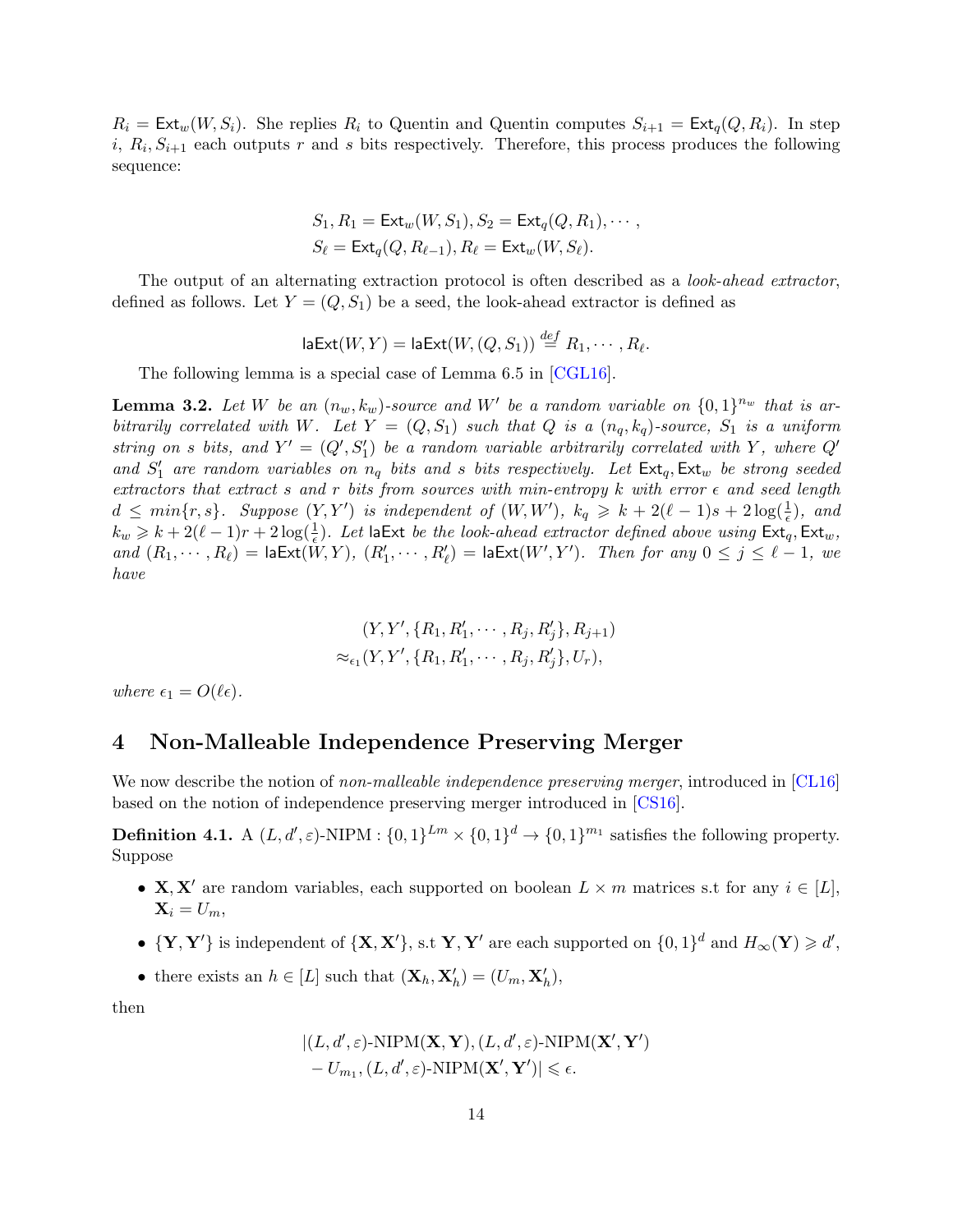We have the following construction and theorem.

L-Alternating Extraction We extend the previous alternating extraction protocol by letting Quentin have access to L sources  $Q_1, \ldots, Q_L$  (instead of just Q) which have the same length. Now in the *i*'th round of the protocol, he uses  $Q_i$  to produce the r.v  $S_i = \text{Ext}_q(Q_i, R_i)$ . More formally, the following sequence of r.v's is generated:  $S_1, R_1 = \text{Ext}_w(W, S_1), S_2 = \text{Ext}_q(Q_2, R_1), \ldots, R_{L-1} =$  $Ext_w(W, S_{\ell-1}), S_L = Ext_q(Q_L, R_{L-1}).$ 

The NIPM is now constructed as follows. Let  $S_1$  be a slice of  $\mathbf{X}_1$  with length  $O(\log(d/\varepsilon))$ , then run the L-alternating extraction described above with  $(Q_1, \ldots, Q_L) = (\mathbf{X}_1, \ldots, \mathbf{X}_L)$  and  $W = \mathbf{Y}$ . Finally output  $S_L$ .

<span id="page-15-0"></span>**Theorem 4.2** ([\[CL16\]](#page-49-2)). There exists a constant  $c > 0$  such that for all integers  $m, d, d', L > 0$  and any  $\epsilon > 0$ , with  $m \geqslant 4cL \log(d/\epsilon)$ ,  $d' \geqslant 4cL \log(m/\epsilon)$ , the above construction NIPM :  $({0, 1})^m)^{\ell} \times$  $\{0,1\}^d \to \{0,1\}^{m_1}$  has output length  $m_1 \geq 0.2m$ , such that if the following conditions hold:

- $X, X'$  are random variables, each supported on boolean  $L \times m$  matrices s.t for any  $i \in [L]$ ,  $\mathbf{X}_i = U_m$
- $\{Y, Y'\}$  is independent of  $\{X, X'\}$ , s.t  $Y, Y'$  are each supported on  $\{0, 1\}^d$  and  $H_\infty(Y) \geq d'$ ,
- there exists an  $h \in [L]$  such that  $(\mathbf{X}_h, \mathbf{X}'_h) = (U_m, \mathbf{X}'_h)$ ,

then

$$
|\textnormal{NIPM}(\mathbf{X},\mathbf{Y}),\textnormal{NIPM}(\mathbf{X}',\mathbf{Y}'),\mathbf{Y},\mathbf{Y}'-U_{m_1},\textnormal{NIPM}(\mathbf{X}',\mathbf{Y}'),\mathbf{Y},\mathbf{Y}'|\leqslant L\epsilon.
$$

It is sometimes more convenient to consider NIPMs which use an additional source  $X$  in the computation. We generalize the above definition as follows.

**Definition 4.3.** A  $(L, d, d', \varepsilon)$ -NIPM :  $\{0, 1\}^{Lm} \times \{0, 1\}^{d} \times \{0, 1\}^{d'} \to \{0, 1\}^{m_1}$  satisfies the following property. Suppose

- $V, V'$  are random variables, each supported on boolean  $L \times m$  matrices s.t for any  $i \in [L]$ ,  $V_i = U_m$ ,
- there exists an  $h \in [L]$  such that  $(V_h, V'_h) = (U_m, V'_h)$ ,
- $X, X'$  are random variables, each supported on d bits, such that X is uniform conditioned on  $(V, V'),$
- $(Y, Y')$  is independent of  $(V, V', X, X')$ , s.t Y, Y' are each supported on  $\{0, 1\}^{d'}$  and Y is uniform,

If the function is an NIPM that is strong in  $Y$  then

$$
\label{eq:3} \begin{split} &|(L,d,d',\varepsilon)\text{-}\textnormal{NIPM}(V,\mathbf{X},\mathbf{Y}),(L,d,d',\varepsilon)\text{-}\textnormal{NIPM}(V',\mathbf{X}',\mathbf{Y}'),\mathbf{Y},\mathbf{Y}'\\ &-U_{m_1},(L,d,d',\varepsilon)\text{-}\textnormal{NIPM}(V',\mathbf{X}',\mathbf{Y}'),\mathbf{Y},\mathbf{Y}'| \leqslant \epsilon. \end{split}
$$

If the function is an NIPM that is strong in  $X$  then

$$
|(L, d, d', \varepsilon) \text{-NIPM}(V, \mathbf{X}, \mathbf{Y}), (L, d, d', \varepsilon) \text{-NIPM}(V', \mathbf{X}', \mathbf{Y}'), \mathbf{X}, \mathbf{X}' - U_{m_1}, (L, d, d', \varepsilon) \text{-NIPM}(V', \mathbf{X}', \mathbf{Y}'), \mathbf{X}, \mathbf{X}' | \le \epsilon.
$$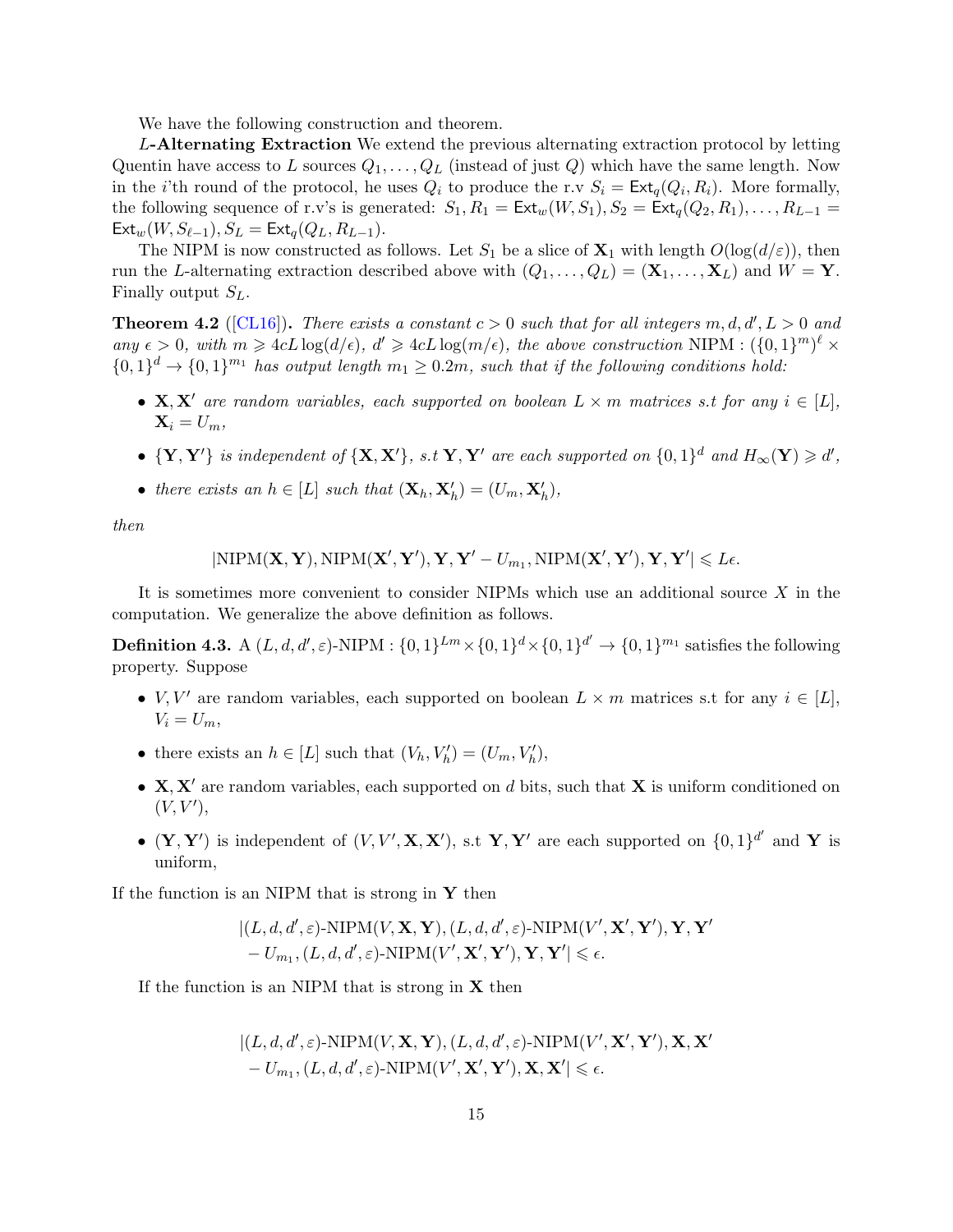We will now use the above construction to give another NIPM, which recycles the entropy. Specifically, we have the following construction.

#### <span id="page-16-0"></span>Construction 4.4. Asymmetric NIPM.

Inputs:

- L, m, n, d e  $\mathbb N$  and an error parameter  $\epsilon > 0$  such that  $m \geq c \log(d/\epsilon)$  and  $d \geq c \log(n/\epsilon)$  for some constant  $c > 1$ .
- A random variable V supported on a boolean  $L \times m$  matrix.
- An  $(n, 6m)$  source **X**.
- Random variables  $Y_1, \dots, Y_\ell$  where  $\ell = \log L$  and each  $Y_i$  is supported on  $\{0, 1\}^d$ .

Output: a random variable  $\mathbf{W} \in \{0,1\}^m$ .

Let  $V^0 = V$ . For  $i = 1$  to log L do the following.

- 1. Take a slice  $Y_i^1$  of  $Y_i$  with length  $d/3$ . Merge every two rows of  $V^{i-1}$ , using  $Y_i^1$  and the NIPM from Theorem [4.2.](#page-15-0) That is, for every  $j \le t/2$  where t is the current number of rows in  $V^{i-1}$  (initially  $t = L$ ), compute  $V_j^{i-1} = \text{NIPM}((V_{2j-1}^{i-1}, V_{2j}^{i-1}), \mathbf{Y}_i^1)$ .
- 2. For every  $j \le t/2$ , compute  $\overline{\mathbf{Y}_{ij}} = \textsf{Ext}_1(\mathbf{Y}_i, V_j^{i-1})$ , where  $\textsf{Ext}_1$  is the extractor in Theorem [2.7](#page-12-0) and output  $d/4$  bits.
- 3. For every  $i \le t/2$ , compute  $\widetilde{V_j^{i-1}} = \text{Ext}_2(\mathbf{X}, \overline{\mathbf{Y}_{ij}})$ , where  $\text{Ext}_2$  is the extractor in Theorem [2.7](#page-12-0) and output m bits.
- 4. Let  $V^i$  with the concatenation of  $\widetilde{V_j^{i-1}}$ ,  $j = 1, \cdots, t/2$ . Note that the number of rows in  $V^i$ has decreased by a factor of 2.

Finally output  $\mathbf{W} = V^{\log L}$ .

<span id="page-16-1"></span>**Lemma 4.5.** There is a constant  $c > 1$  such that suppose we have the following random variables:

- V, V', each supported on a boolean  $L \times m$  matrix s.t for any  $i \in [L]$ ,  $V_i = U_m$ . In addition, there exists an  $h \in [L]$  such that  $(V_h, V'_h) = (U_m, V'_h)$ .
- $X, X'$  where  $X$  is an  $(n, 6m)$  source.
- Random variables  $(Y_1, Y'_1), \cdots, (Y_\ell, Y'_\ell)$  obtained from  $Y, Y'$  deterministically, where  $\ell =$ log L. These random variables satisfy the following look-ahead condition:  $\forall j \leq \ell$ , we have

$$
(\mathbf{Y}_j,\mathbf{Y}_1,\mathbf{Y}_1',\cdots,\mathbf{Y}_{j-1},\mathbf{Y}_{j-1}')=(U_d,\mathbf{Y}_1,\mathbf{Y}_1',\cdots,\mathbf{Y}_{j-1},\mathbf{Y}_{j-1}').
$$

In addition,  $(V, V', \mathbf{X}, \mathbf{X}')$  is independent of  $(\mathbf{Y}, \mathbf{Y}')$ .

Let **W** be the output of the NIPM on  $(V, \mathbf{X}, \mathbf{Y}_1, \cdots, \mathbf{Y}_\ell)$  and  $\mathbf{W}'$  be the output of the NIPM on  $(V', \mathbf{X}', \mathbf{Y}'_1, \cdots, \mathbf{Y}'_{\ell}).$  Then

$$
(\mathbf{W},\mathbf{W}',\mathbf{Y},\mathbf{Y}') \approx_{O(L\epsilon)} (U_m,\mathbf{W}',\mathbf{Y},\mathbf{Y}').
$$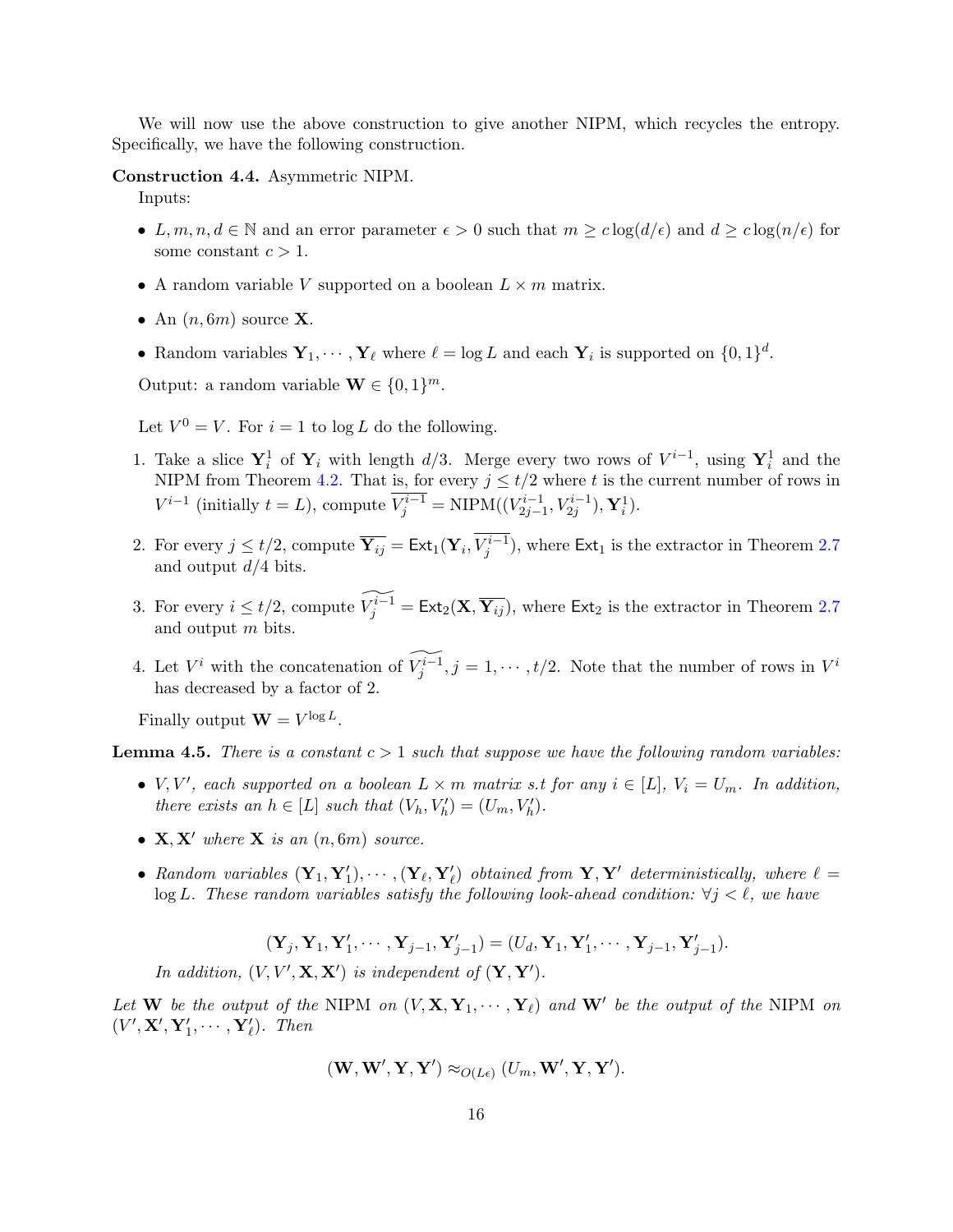Proof. We use induction to show the following claim.

**Claim 4.6.** For every  $0 \le i \le \ell = \log L$ , the following holds after step i.

- $\bullet$   $V^i, V'^i$  are each supported on boolean  $(t = L/2^i) \times m$  matrices s.t for any  $j \in [t]$ ,  $(V^i_j, \mathbf{Y}, \mathbf{Y}') \approx_{\epsilon_j}$  $(U_m, \mathbf{Y}, \mathbf{Y}')$ . In addition, there exists an  $h \in [t]$  such that  $(V_h^i, V_h'^i, \mathbf{Y}, \mathbf{Y}') \approx_{\epsilon_i} (U_m, V_h'^i, \mathbf{Y}, \mathbf{Y}')$ . Here  $\epsilon_i$  is the error after step i which satisfies that  $\epsilon_0 = 0$  and  $\epsilon_{i+1} \leq 2\epsilon_i + 4\epsilon$ .
- Conditioned on the fixing of  $\mathbf{Y}_1, \mathbf{Y}_1', \cdots, \mathbf{Y}_j, \mathbf{Y}_j'$ , each of  $V^i$  and  $V'^i$  is a deterministic function of  $V, V', \mathbf{X}, \mathbf{X}'$ .

For the base case of  $i = 0$ , the claim clearly holds. Now assume that the claim holds for i, we show that it holds for  $i + 1$ .

We first fix  $Y_1, Y'_1, \cdots, Y_i, Y'_i$ . By the induction hypothesis, conditioned on the fixing of these random variables, each of  $V^i$  and  $V'^i$  is a deterministic function of  $V, V', \mathbf{X}, \mathbf{X}'$ , and thus independent of  $(\mathbf{Y}_{i+1}, \mathbf{Y}'_{i+1})$ . We only consider the row  $h \in [t]$  such that  $(V_h, V'_h) \approx_{4 \cdot 2^i \epsilon} (U_m, V'_h)$ , since the analysis for the rest of the rows are similar and simpler.

First we ignore the error  $\epsilon_i$ . By Theorem [4.2,](#page-15-0) and note that we are merging every two rows at one step, we can choose a suitable constant  $c > 1$  in the construction such that

$$
(\overline{V_{h'}^i},\overline{V_{h'}'^i},\mathbf{Y}_{i+1}^1,\mathbf{Y}_{i+1}'^1)\approx_{2\epsilon} (U_{m_1},\overline{V_{h'}'^i},\mathbf{Y}_{i+1}^1,\mathbf{Y}_{i+1}'^1),
$$

where  $h' = \lceil \frac{h}{2} \rceil$  $\frac{h}{2}$  and  $m_1 = 0.2m$ . We now fix  $(\mathbf{Y}_{i+1}^1, \mathbf{Y}_{i+1}'^1)$ . Note that conditioned on the fixing,  $\mathbf{Y}_{i+1}$  still has average conditional min-entropy at least  $d-d/3 = 2d/3$  and is independent of  $(V^i_{h'}, V'^i_{h'})$ . Now we can first fix  $\overline{V'^i_{h'}}$  and then  $\overline{Y'_{ih'}}$ . Note that conditioned on this fixing,  $V^i_{h'}$  is still (close to) uniform and the average conditional min-entropy of  $Y_{i+1}$  is at least  $2d/3 - d/4 > d/3$ . Thus as long as c is large enough, by Theorem [2.7](#page-12-0) we have that

$$
(\overline{\mathbf{Y}_{ih'}}, \overline{V^i_{h'}}) \approx_{\epsilon} (U_{d/4}, \overline{V^i_{h'}}).
$$

We now further fix  $V^i_{h'}$ . Note that conditioned on this fixing,  $\overline{Y}_{ih'}$  is still (close to) uniform. Moreover conditioned on all the random variables we have fixed,  $\overline{Y}_{ih}$  is a deterministic function of  $Y_1, Y'_1, \cdots, Y_{i+1}, Y'_{i+1}$  and thus independent of  $X, X'$ . Also conditioned on all the random variables we have fixed, the average conditional min-entropy of **X** is at least  $6m - 2m$ <sub>1</sub> > 5m.

We can now further fix  $V_{h'}^{i}$ , which is a deterministic function of **X'**. Conditioned on this fixing the independence of random variables still holds, while the average conditional min-entropy of  $\bf{X}$ is at least  $5m - m = 4m$ . Therefore by Theorem [2.7](#page-12-0) we have that

$$
(\widetilde{V_{h'}^{i}}, \overline{\mathbf{Y}_{ih'}}) \approx_{\epsilon} (U_m, \overline{\mathbf{Y}_{ih'}}).
$$

Since we have already fixed  $\overline{Y'_{ih'}}$  and  $V'^i_{h'}$ , and note that conditioned on this fixing,  $(Y, Y')$  are independent of  $V_{h'}^i$  which is a deterministic function of **X**, we also have that

$$
(\widetilde{V_{h'}^i}, \widetilde{\mathbf{X}_{h'}^i}, \mathbf{Y}, \mathbf{Y}') \approx_{\epsilon} (U_m, \widetilde{\mathbf{X}_{h'}^i}, \mathbf{Y}, \mathbf{Y}').
$$

Adding back all the errors we get that there exists an  $h' \in [t]$  such that

$$
(\widetilde{\mathbf{X}_{h'}},\widetilde{V}_{h'}^{i};\mathbf{Y},\mathbf{Y}')\approx_{\epsilon_{i+1}}(U_m,\widetilde{V}_{h'}^{i};\mathbf{Y},\mathbf{Y}'),
$$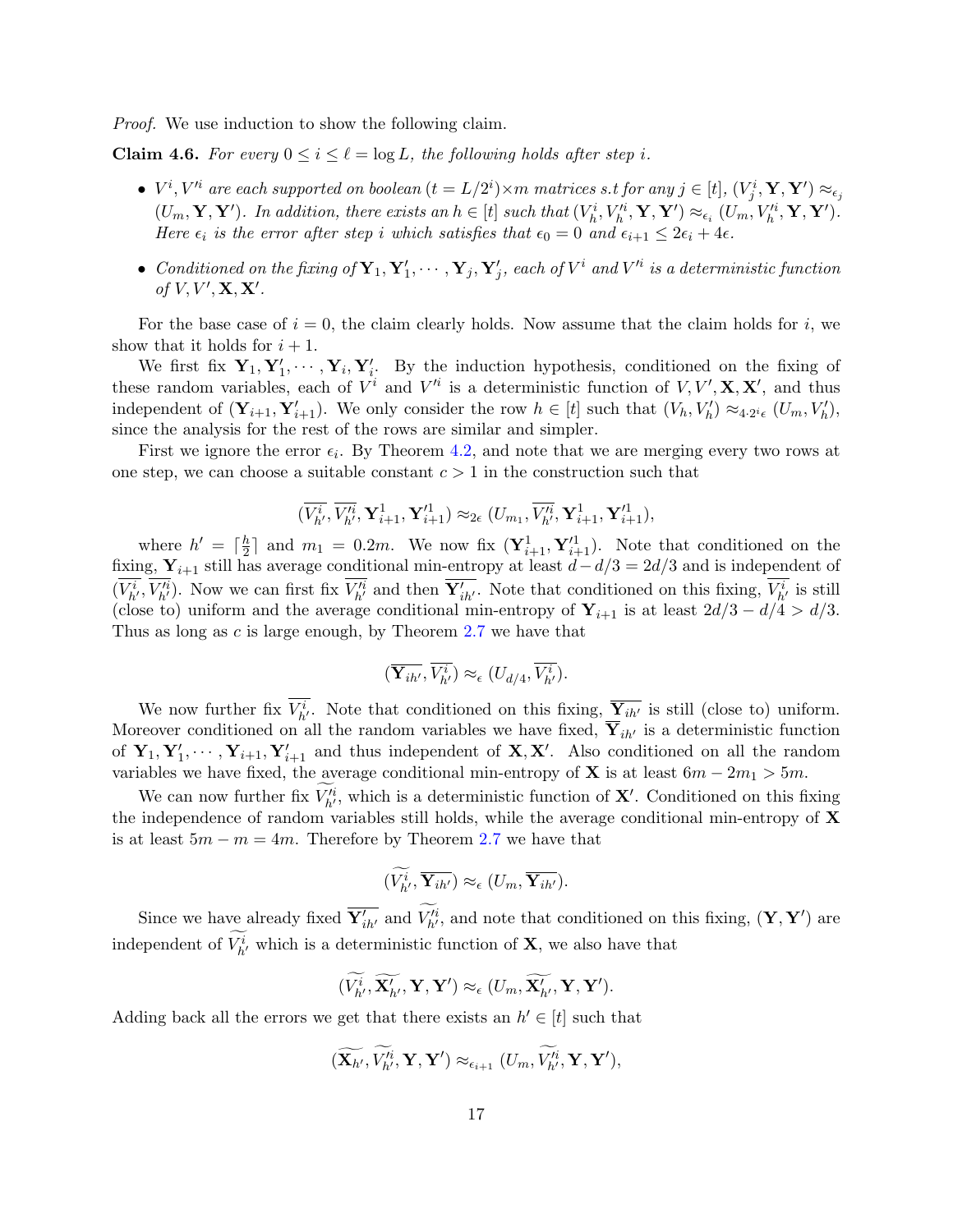where  $\epsilon_{i+1} \leq 2\epsilon_i + 4\epsilon$ . Furthermore, it is clear that conditioned on the fixing of  $\mathbf{Y}_1, \mathbf{Y}'_1, \cdots, \mathbf{Y}_{i+1}, \mathbf{Y}'_{i+1}$ , each of  $V^{i+1}$  and  $V'^{i+1}$  is a deterministic function of  $V, V', \mathbf{X}, \mathbf{X}'$ .

We can now estimate the final error to be  $\epsilon_{\ell} \leq 4(\sum_{i=1}^{\ell} 2^{i} \epsilon) = O(L\epsilon)$ . Finally, when the number or rows in  $V^i$  decreases to 1 after step  $\ell$ , the output  $\mathbf{W} = V^{\log L}$  satisfies the conclusion of the lemma.  $\Box$ 

We will now construct another NIPM. First we need the following lemma.

<span id="page-18-0"></span>**Lemma 4.7.** For any constant  $a \in \mathbb{N}$ , any  $\ell, s \in \mathbb{N}$  and any  $\epsilon > 0$  there exists an explicit function  $\textsf{Conv}_a: \{0,1\}^n \times \{0,1\}^{a \cdot d} \rightarrow \{0,1\}^{\ell \cdot s}$  with  $d = O(\log(n/\epsilon))$  and  $n = 2^{O(a \cdot \ell^{\frac{1}{a}})} \cdot s$  such that the following holds. Let  $(Y, Y')$  be two random variables each on n bits, and Y is uniform. Let  $(X =$  $(X_1, \dots, X_a), X' = (X'_1, \dots, X'_a)$  be random variables each on a · d bits, where each  $X_i$  and  $X'_i$  is on d bits. Further assume that  $(X, X')$  satisfies the following look-ahead property:  $\forall i \in [a]$ , we have

 $(X_i, X_1, X'_1, \cdots, X_{i-1}, X'_{i-1}) = (U_d, X_1, X'_1, \cdots, X_{i-1}, X'_{i-1}).$ 

Let  $(W_1, \dots, W_\ell) = \text{Conv}_a(Y, X)$  and  $(W'_1, \dots, W'_\ell) = \text{Conv}_a(Y', X')$ . Then we have

 $(X, X', W_1, W'_1, \cdots, W_{\ell}, W'_{\ell}) \approx_{O(\ell\epsilon)} (X, X', U_s, W'_1, \cdots, U_s, W'_{\ell}),$ 

where each  $U_s$  is independent of previous random variables but may depend on later random variables.

*Proof.* We will prove the lemma by induction on a. For the base case  $a = 1$ , consider the following construction. For  $j = 1, \dots, \ell$ , let Y<sub>j</sub> be a slice of Y with length  $(2^{j} - 1) \cdot 2s$  (this is possible since the total entropy required is at most  $2^{\ell} \cdot 2s$ , and compute  $W_j = \text{Ext}(Y_j, X_1)$ . Note that for any  $j \in [\ell],$  conditioned on the fixing of  $Y_1, Y'_1, \cdots, Y_{j-1}, Y'_{j-1}$ , the average conditional min-entropy of  $Y_j$  is at least  $(2^{j} - 1) \cdot 2s - 2(2^{j-1} - 1) \cdot 2s = 2s$ . Thus by Theorem [2.7](#page-12-0) we have that

$$
(W_j, Y_1, Y'_1, \cdots, Y_{j-1}, Y'_{j-1}, X, X') \approx_{\epsilon} (U_s, Y_1, Y'_1, \cdots, Y_{j-1}, Y'_{j-1}, X, X').
$$

Since  $(W_1, W'_1, \cdots, W_{j-1}, W'_{j-1})$  is a deterministic function of  $(Y_1, Y'_1, \cdots, Y_{j-1}, Y'_{j-1})$  and  $(X, X'),$ we also have that

$$
(W_j, W_1, W'_1, \cdots, W_{j-1}, W'_{j-1}, X, X') \approx_{\epsilon} (U_s, W_1, W'_1, \cdots, W_{j-1}, W'_{j-1}, W, W').
$$

By adding all the errors the statement of the lemma holds.

Now assume that the lemma holds for a, we will construct another function  $Conv_{a+1}$  for the case of  $a + 1$ . First choose a parameter  $t \in \mathbb{N}$  to be decided later. For  $j = 1, \dots, \ell/t$ , let  $Y_j$  be a slice of Y with length  $(2^{j} - 1) \cdot 2m$ , where m is the length of Y (i.e., n) for Conv<sub>a</sub> when choosing  $\ell = t$ . Thus we have  $m = 2^{O(a \cdot t^{\frac{1}{a}})} \cdot s$ . Now, for every j we first use  $X_1$  to compute  $\hat{W}_j = \text{Ext}(Y_j, X_1)$ and output m bits, then compute  $(\hat{W}_{1j}, \dots, \hat{W}_{tj}) = \text{Conv}_a(\hat{W}_j, X_2, \dots, X_{a+1})$ . The final outputs are obtained by combining all the  $\{\hat{W}_{ij}\}\$ in sequence.

Note that by the same argument as above, we have that

 $(X_1, X'_1, \hat{W}_1, \hat{W'}_1, \cdots, \hat{W}_{\ell/t}, \hat{W'}_{\ell/t}) \approx_{O(\frac{\ell}{\tau} \epsilon)} (X_1, X'_1, U_m, \hat{W'}_1, \cdots, U_m, \hat{W'}_{\ell/t}).$ t

Now we can fix  $(X_1, X'_1)$ . Note that conditioned on the fixing,  $(\hat{W}_1, \hat{W'}_1, \cdots, \hat{W}_{\ell/t}, \hat{W'}_{\ell/t})$  is a deterministic function of  $(Y, Y')$ , thus independent of  $(X, X')$ . Now we can used the induction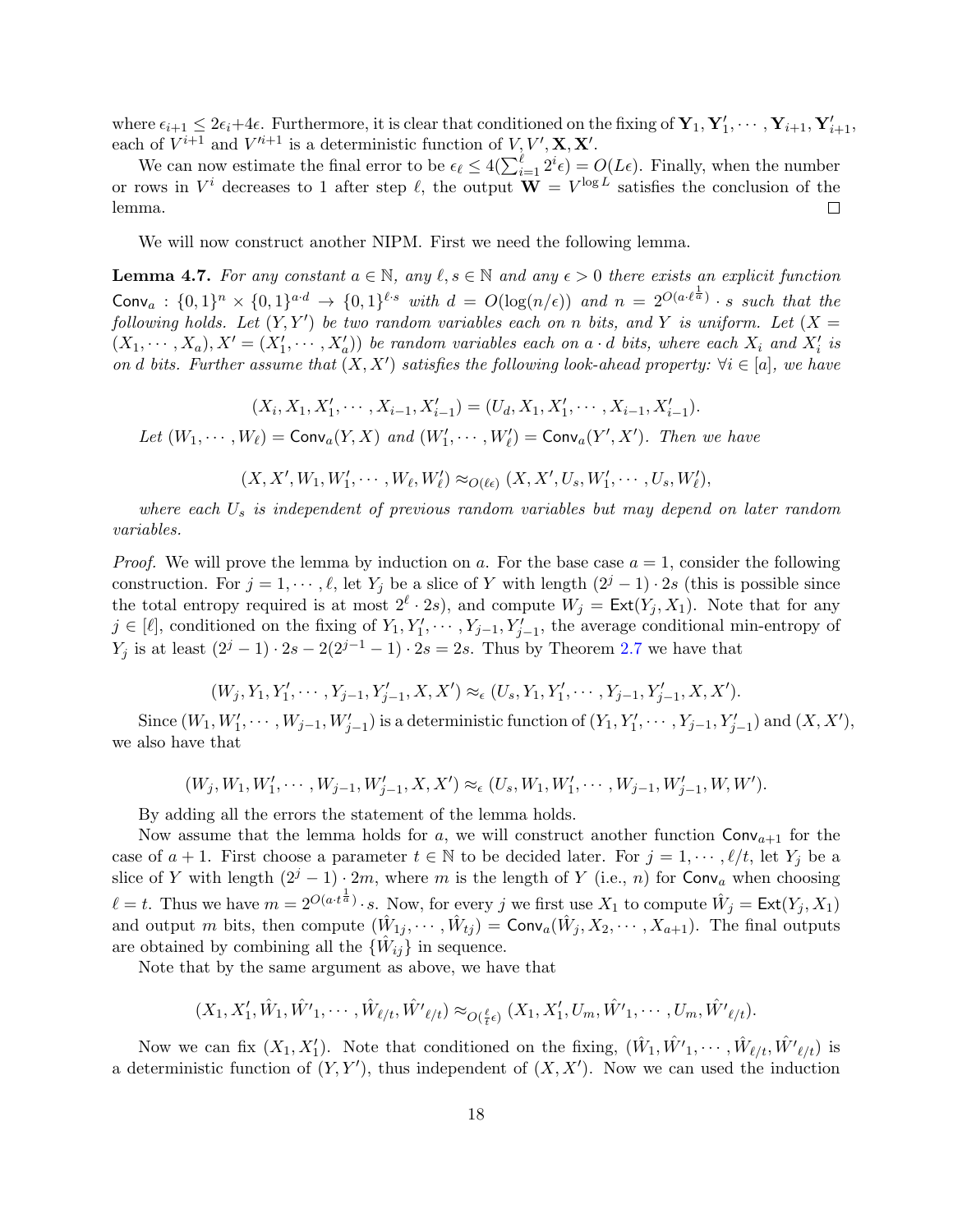hypothesis to conclude that the statement holds for the case of  $a + 1$ . Note that the total error is  $O(\frac{\ell}{t})$  $\frac{\ell}{t} \epsilon$ ) +  $\ell/t \cdot O(t\epsilon) = O(\ell\epsilon)$  since the part of  $O(\frac{\ell}{t})$  $(\frac{\ell}{t} \epsilon)$  decreases as a geometric sequence. Finally, the entropy requirement of Y is  $(2^{\ell/t} - 1) \cdot 2m = (2^{\ell/t} - 1) \cdot 2 \cdot 2^{O(a \cdot t^{\frac{1}{a}})} \cdot s = 2^{l/t + O(a \cdot t^{\frac{1}{a}}) + 1} \cdot s$ .

We now just need to choose a t to minimize this quantity. We can choose  $t = \ell^{\frac{a}{a+1}}$  so that the entropy requirement of Y is  $2^{O((a+1)\cdot \ell^{\frac{1}{a+1}})} \cdot s$ .  $\Box$ 

We now have the following construction.

**Construction 4.8.** NIPM<sub>x</sub> (which is strong in Y) or NIPM<sub>y</sub> (which is strong in X). Inputs:

- An error parameter  $\epsilon > 0$  and a constant  $a \in \mathbb{N}$ .
- A random variable V supported on a boolean  $L \times m$  matrix.
- A uniform string  $X$  on  $d_1$  bits.
- A uniform string Y on  $d_2$  bits.
- Let  $d = c \log(max\{d_1, d_2\}/\epsilon)$  for some constant  $c > 1$ .

Output: NIPM<sub>x</sub> outputs a random variable  $\mathbf{W}_x \in \{0,1\}^m$ , and NIPM<sub>y</sub> outputs  $\mathbf{W}_y \in \{0,1\}^d$ .

- 1. Let  $\ell = \log L$ <sup>[5](#page-19-0)</sup> Let  $X_0$  be a slice of X with length  $4a \cdot d$ , and  $Y_0$  be a slice of Y with length  $4a \cdot d$ . Use  $X_0$  and  $Y_0$  to run an alternating extraction protocol, and output  $(R_0, \dots, R_a)$  = laExt( $X_0, Y_0$ ) where each  $R_i$  has d bits.
- 2. Compute  $Z = \text{Ext}(Y, R_0)$  and output  $d_2/2$  bits, where Ext is the strong seeded extractor from Theorem [2.7.](#page-12-0)
- 3. For every  $i \in [L]$ , compute  $\overline{V_i} = \text{Ext}(Y_0, V_i)$  and output d bits. Then, compute  $\hat{V_i} = \text{Ext}(X, \overline{V_i})$ and output m bits.
- 4. Compute  $(Z_1, \dots, Z_\ell) = \text{Conv}_a(Z, R_1, \dots, R_a)$  where each  $Z_i$  has d bits.
- 5. NIPM<sub>x</sub> outputs  $\mathbf{W}_x = \text{NIPM}(\hat{V}, Z_1, \dots, Z_\ell)$ , where NIPM is the merger in Construction [4.4](#page-16-0) and Lemma [4.5.](#page-16-1) NIPM<sub>y</sub> outputs  $\mathbf{W}_y = \text{Ext}(Y, \mathbf{W}_x)$  with d bits.

We now have the following lemma.

<span id="page-19-1"></span>**Lemma 4.9.** There exist a constant  $c > 1$  such that for any  $\epsilon > 0$  and any  $L, m, d_1, d_2, n \in \mathbb{N}$  such that  $d \geq c(\log \max\{d_1, d_2\} + \log(1/\epsilon)), m \geq d, d_1 \geq 8a \cdot d + 6m \text{ and } d_2 \geq 8a \cdot d + c^{a \cdot \log^{\frac{1}{a}} L} \cdot d, \text{ the}$ above construction gives an  $(L, d_1, d_2, O(L\epsilon))$ -NIPM that is either strong in X or strong in Y.

<span id="page-19-0"></span> $5$ Without loss of generality we assume that L is a power of 2. Otherwise add 0 to the string until the length is a power of 2.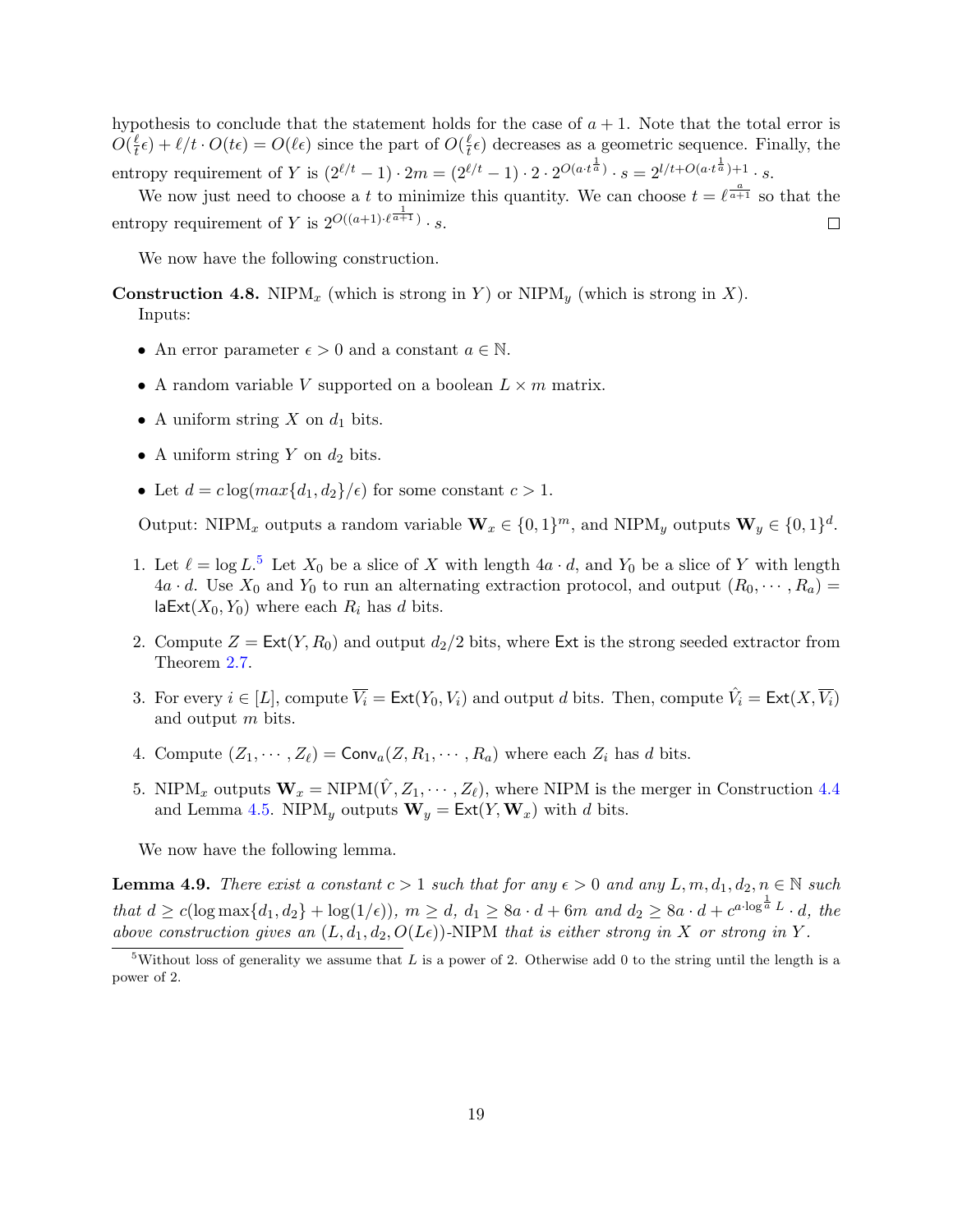*Proof.* Note that  $Y_0$  has min-entropy  $4ad \geq 4d$ , thus by Theorem [2.7](#page-12-0) we have that for every  $i \in [L]$ ,

$$
(\overline{V_i}, V_i) \approx_{\epsilon} (U_d, V_i),
$$

and there exists an  $h \in [L]$  such that

$$
(\overline{V_h}, \overline{V_h'}, V_h, V_h') \approx_{\epsilon} (U_d, \overline{V_h'}, V_h, V_h').
$$

Note that conditioned on the fixing of  $(V, V')$ , we have that  $(X, X')$  and  $(Y, Y')$  are still independent, and furthermore  $(\overline{V}, \overline{V'})$  is a deterministic function of  $(Y, Y')$ . Note that conditioned on the fixing of  $(X_0, X'_0)$ , the average conditional min-entropy of X is at least  $8a \cdot d + 6m - 2 \cdot 4a \cdot d = 6m$ . Thus again by Theorem [2.7](#page-12-0) we have that for every  $i \in [L]$ ,

$$
(\hat{V}_i, \overline{V_i}) \approx_{\epsilon} (U_d, \overline{V_i}),
$$

and there exists an  $h \in [L]$  such that

$$
(\hat{V}_h, \hat{V'}_h, \overline{V_h}, \overline{V'_h}) \approx_{\epsilon} (U_d, \hat{V'}_h, \overline{V_h}, \overline{V'_h}).
$$

Note that now conditioned on the fixing of  $(\overline{V_h}, \overline{V'_h})$ , we have that  $(X, X')$  and  $(Y, Y')$  are still independent, and furthermore  $(\hat{V}_h, \hat{V'}_h)$  is a deterministic function of  $(X, X')$ . Thus we basically have that conditioned on the fixing of  $(X_0, X'_0, Y_0, Y'_0)$ ,  $(\hat{V}, \hat{V}')$  is a deterministic function of  $(X, X')$ and they satisfy the property needed by an NIPM.

Now, by Lemma [3.2,](#page-14-1) we have that

$$
(Y_0, Y'_0, R_0, R'_0, \cdots, R_a, R'_a) \approx_{O(a^2\epsilon)} (Y_0, Y'_0, U_d, R'_0, \cdots, U_d, R'_a).
$$

Note that conditioned on the fixing of  $(Y_0, Y'_0)$ , we have that  $(X, X')$  and  $(Y, Y')$  are still independent, and furthermore  $(R_0, R'_0, \cdots, R_a, R'_a)$  is a deterministic function of  $(X, X')$ . Also the average conditional min-entropy of Y is at least  $d_2 - 2 \cdot 4a \cdot d = c^{a \cdot \log^{\frac{1}{a}}L} \cdot d > 3d_2/4$  for a large enough constant  $c$ . Thus by Theorem [2.7](#page-12-0) we have that

$$
(Z,R_0) \approx_{\epsilon} (U_{d_2/2},R_0).
$$

We can now fix  $(R_0, R_0)$ . Note that now  $(Z_0, Z'_0)$  is a deterministic function of  $(Y, Y')$ , and  $d_2/2 > \frac{1}{2}$  $\frac{1}{2}c^{a\cdot \log^{\frac{1}{a}}L} \cdot d$ . Note that now  $(R_1, R'_1, \cdots, R_a, R'_a)$  still satisfies the look-ahead property. Thus as long as  $c$  is large enough, by Lemma [4.7](#page-18-0) we have that

$$
(Z_1, Z'_1, \cdots, Z_\ell, Z'_\ell, X_0, X'_0) \approx_{O(\ell\epsilon)} (U_d, W'_1, \cdots, U_d, W'_\ell, X_0, X'_0).
$$

We can now fix  $(X_0, X'_0)$ , and note that conditioned on this fixing  $(Z_1, Z'_1, \cdots, Z_\ell, Z'_\ell)$  is a deterministic function of  $(Y, Y')$ . In summary, conditioned on the fixing of  $(X_0, X'_0, Y_0, Y'_0)$ , we have that  $(\hat{V}, \hat{V'})$  and  $(Z_1, Z'_1, \dots, Z_\ell, Z'_\ell)$  satisfy the conditions required by Lemma [4.5.](#page-16-1) Therefore we can now apply that lemma to finish the proof. The total error is at most  $O(L\epsilon) + O(a^2\epsilon) + O(\epsilon) + O(\ell\epsilon) =$  $\Box$  $O(L\epsilon)$ .

The extreme case of the above construction gives the following NIPM.

# **Construction 4.10.** NIPM<sub>x</sub> (which is strong in Y) or NIPM<sub>y</sub> (which is strong in X).

Inputs: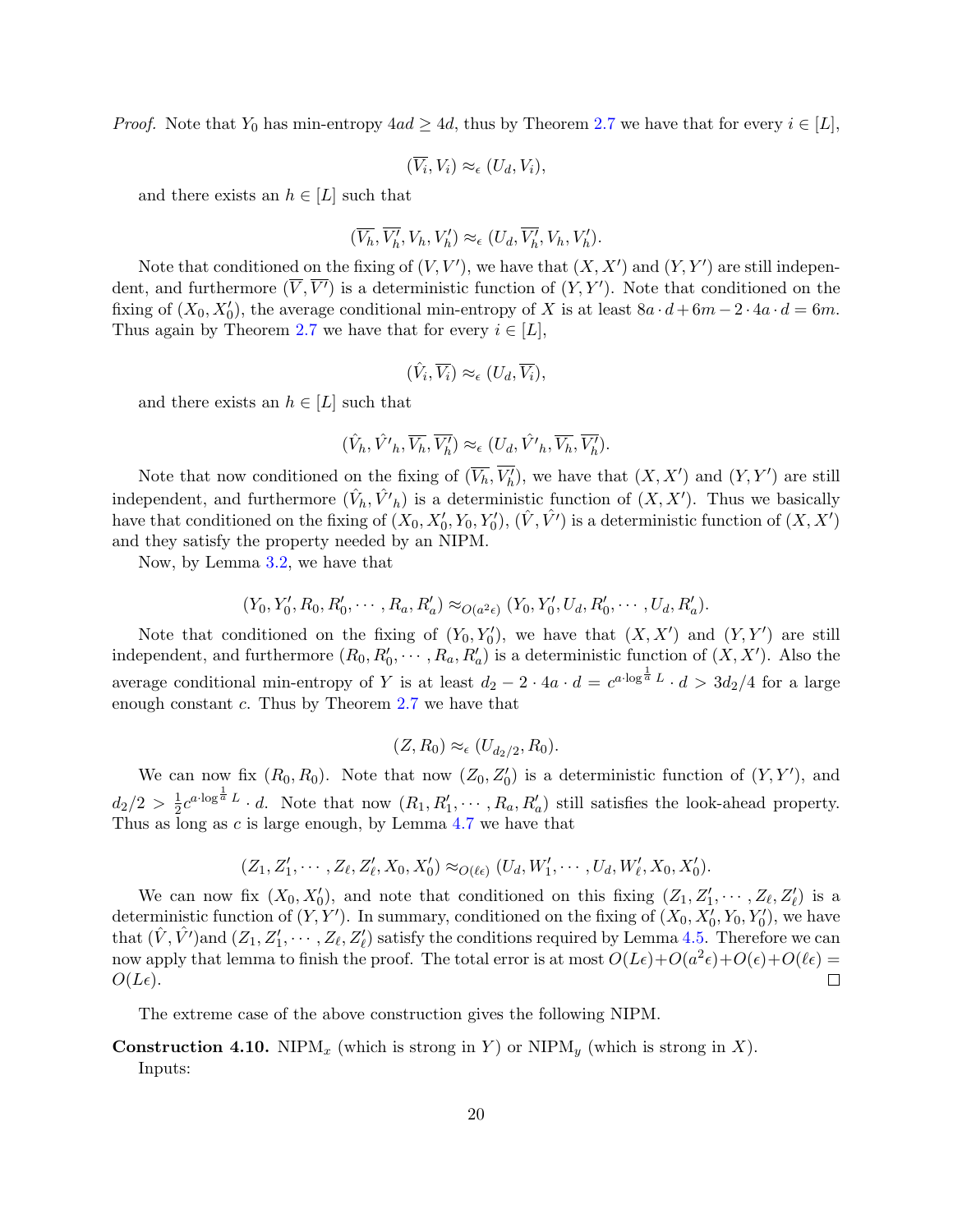- An error parameter  $\epsilon > 0$ .
- A random variable V supported on a boolean  $L \times m$  matrix.
- A uniform string **X** on *n* bits.
- A uniform string **Y** on  $n'$  bits.

Output: NIPM<sub>x</sub> outputs a random variable  $\mathbf{W}_x \in \{0,1\}^m$ , and NIPM<sub>y</sub> outputs  $\mathbf{W}_y \in \{0,1\}^{O(\log(n/\epsilon))}$ .

- 1. Let  $d_1 = c \log(n'/\epsilon)$  and  $d_2 = c \log(n/\epsilon)$ . Take a slice  $\mathbf{X}_0$  of  $\mathbf{X}$  with length 10 log log  $L \cdot d_1$ , and a slice  $\mathbf{Y}_0$  of  $\mathbf{Y}$  with length 10 log log  $L \cdot d_2$ .
- 2. Use  $X_0$  and  $Y_0$  to do an alternating extraction protocol, and output  $(R_0, R_1, \dots, R_t)$ laExt( $X_0$ ,  $Y_0$ ) where  $t = \log \log L$  and each  $R_i$  has 4d<sub>1</sub> bits, each  $S_i$  (used in the alternating extraction) has  $d_2$  bits.
- 3. For each  $i \in [L]$ , compute  $\overline{Y}_i = \text{Ext}(Y_0, V_i)$  where each  $\overline{Y}_i$  outputs  $d_2$  bits. Then compute  $\overline{V}_i = \text{Ext}(\mathbf{X}, \overline{\mathbf{Y}}_i)$  where each  $\overline{V}_i$  outputs m bits. Here Ext is the strong seeded extractor from Theorem [2.7.](#page-12-0) Let  $\overline{V}$  be the matrix whose *i*'th row is  $\overline{V}_i$ .
- 4. Let  $\mathbf{Y}_1^0 = \mathbf{Y}$ . For  $j = 0$  to log log L do the following. For  $h = 1$  to  $2^j$ , use  $\mathbf{Y}_h^j$  $\frac{j}{h}$  and  $R_j$ to do an alternating extraction protocol, and output  $(S_h^j)$  $\delta_{h1}^{j},S_{h2}^{j})=$  la $\mathsf{Ext}(\mathbf{Y}_{h}^{j})$  $h_i^j$ ,  $R_j$ ), where each  $S_{hi}^j$  has  $(\frac{\log^{\log a} L}{a^{j-1}} - 1)d_2$  bits. Note that altogether we get  $2^{j+1}$  outputs and relabel them as  $\mathbf{Y}_{1}^{j+1}$  $\tilde{\mathbf{Y}}^{j+1}_{1}, \cdots, \tilde{\mathbf{Y}}^{j+1}_{2^{j+1}}$  $\frac{j+1}{2^{j+1}}$ .
- 5. After the previous step, we get  $2 \log L$  outputs. Let them be  $\mathbf{Y}_1, \cdots, \mathbf{Y}_{2 \log L}$ , and output  $\mathbf{W}_x = \text{NIPM}(\overline{V}, \mathbf{X}, \mathbf{Y}_1, \cdots, \mathbf{Y}_{2 \log L})$  with m bits. Let  $\mathbf{W}_y = \text{Ext}(\mathbf{Y}, \mathbf{W}_x)$  with  $d_2$  bits.

We now have the following lemma.

<span id="page-21-0"></span>**Lemma 4.11.** There is a constant  $c > 1$  such that suppose we have the following random variables and conditions:

- V, V', each supported on a boolean  $L \times m$  matrix s.t for any  $i \in [L]$ ,  $V_i = U_m$ . In addition, there exists an  $h \in [L]$  such that  $(V_h, V'_h) = (U_m, V'_h)$ .
- $Y, Y'$ , each supported on n' bits, where Y is uniform.
- $X, X'$ , each supported on n bits, where X is uniform. In addition, X is independent of  $(V, V')$ , and  $(V, V', \mathbf{X}, \mathbf{X}')$  is independent of  $(\mathbf{Y}, \mathbf{Y}')$ .
- $m \geq c \log(n'/\epsilon)$ ,  $n \geq 20c \log \log L \log(n'/\epsilon) + 6m$  and  $n' \geq 20c \log^{\log a} L \log(n/\epsilon)$ .

Let  $(\mathbf{W}_x, \mathbf{W}_y)$  be the outputs of  $(NIPM_x, NIPM_y)$  on  $(V, \mathbf{X}, \mathbf{Y})$  and  $(\mathbf{W}'_x, \mathbf{W}'_y)$  be the outputs of the (NIP $M_x$ , NIP $M_y$ ) on  $(V', X', Y')$ . Then

$$
(\mathbf{W}_x,\mathbf{W}'_x,\mathbf{Y},\mathbf{Y}') \approx_{O(L\epsilon)} (U_m,\mathbf{W}'_x,\mathbf{Y},\mathbf{Y}')
$$

and

$$
(\mathbf{W}_y, \mathbf{W}'_y, V, V', \mathbf{X}, \mathbf{X}') \approx_{O(L\epsilon)} (U_{O(\log(n/\epsilon))}, \mathbf{W}'_y, V, V', \mathbf{X}, \mathbf{X}').
$$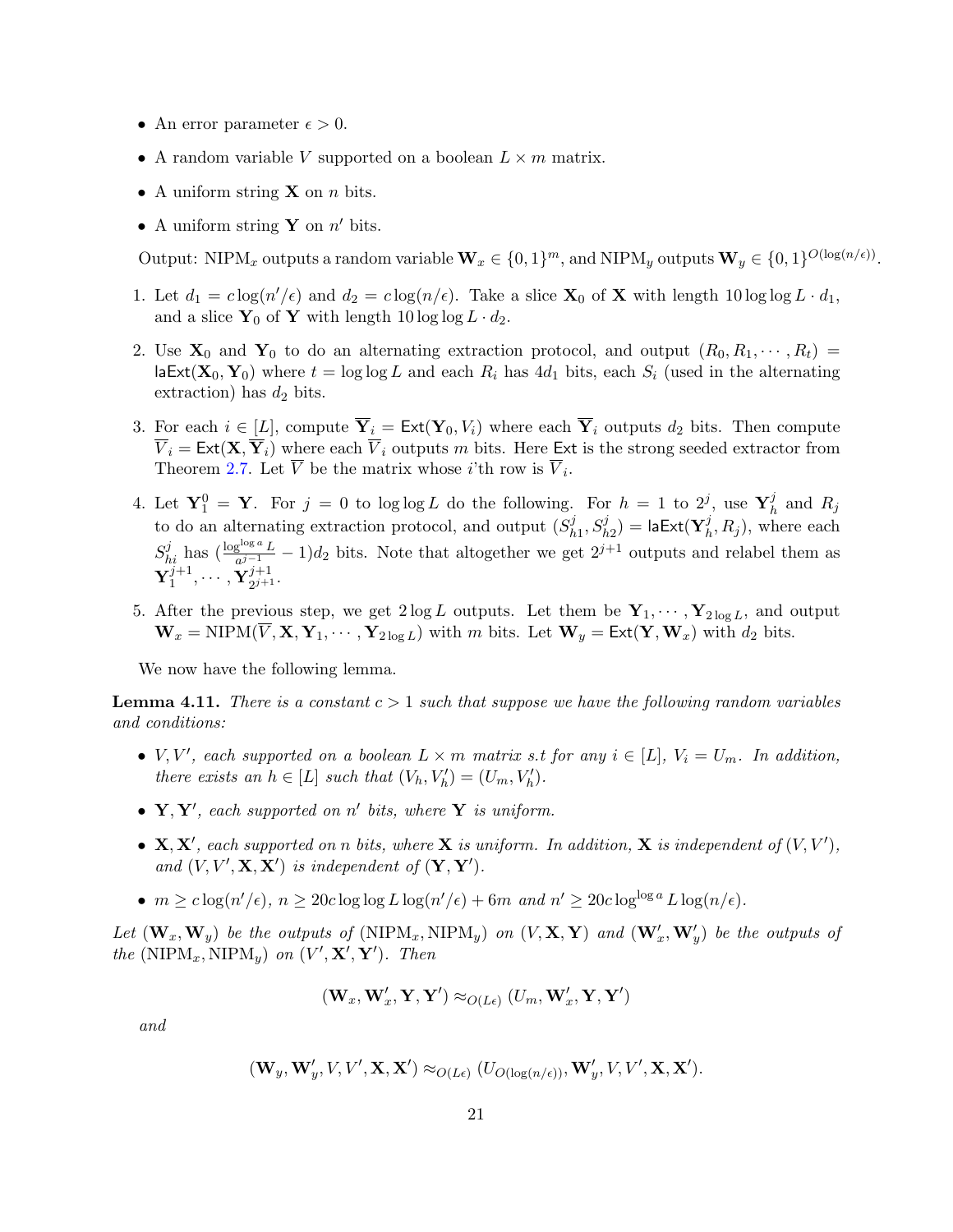*Proof.* First, since  $(V, V', \mathbf{X}, \mathbf{X}')$  is independent of  $(\mathbf{Y}, \mathbf{Y}')$ , as long as c is large enough, by Theo-rem [2.7](#page-12-0) we know that for any  $i \in [L]$ ,

$$
(\overline{\mathbf{Y}}_i, V) \approx_{\epsilon} (U_d, V).
$$

In addition, suppose for some  $h \in [L]$  we have that  $(V_h, V_h') = (U_m, V_h')$ , then we can first fix  $V_h'$ and then  $\overline{Y}_h$ . Conditioned on this fixing  $V_h$  is still uniform, the average conditional min-entropy of  $Y_0$  is at least 10 log log  $L \cdot d - d > 3d$  and  $V_h$  and  $Y_0$  are still independent, thus by Theorem [2.7](#page-12-0) we have that

$$
(\overline{\mathbf{Y}}_h, \overline{\mathbf{Y}}_h', V, V') \approx_{\epsilon} (U_d, \overline{\mathbf{Y}}_h', V, V').
$$

In other words, the random variables  $\{(\overline{\mathbf{Y}}_i, \overline{\mathbf{Y}}'_i$  $\{V_i, V'_i\}$  inherit the properties of  $\{(V_i, V'_i)\}$ . We now ignore the errors since this adds at most  $L\epsilon$  to the final error. Now we fix  $(V, V')$ . Note that conditioned on this fixing, the random variables  $(\overline{\mathbf{Y}}_i, \overline{\mathbf{Y}}'_i)$  $i<sub>i</sub>$ ) are deterministic functions of  $(Y_0, Y'_0)$ , and are thus independent of  $(X, X')$ . Furthermore, we have that conditioned on this fixing, X is still uniform. In addition, even conditioned on the fixing of  $(\mathbf{X}_0, \mathbf{X}'_0)$ , the average conditional min-entropy of  $\mathbf{X}$ is at least  $20c \log \log L \log(n'/\epsilon) + 6m - 2 \cdot 10 \log \log L \cdot d_1 = 6m$ . Thus by the same argument before we have that for any  $i \in [L]$ ,

$$
(\overline{V}_i,\mathbf{Y}_0,\mathbf{X}_0,\mathbf{X}_0')\approx_{\epsilon} (U_m,\mathbf{Y}_0,\mathbf{X}_0,\mathbf{X}_0'),
$$

and that there exists an  $h \in [L]$  such that

$$
(\overline{V}_h, \overline{V}'_h, \mathbf{Y}_0, \mathbf{Y}'_0, \mathbf{X}_0, \mathbf{X}'_0) \approx_{\epsilon} (U_m, \overline{V}'_h, \mathbf{Y}_0, \mathbf{Y}'_0, \mathbf{X}_0, \mathbf{X}'_0).
$$

We will again ignore the error for now since this adds at most  $L\epsilon$  to the final error. Next, by Lemma [3.2](#page-14-1) we have that for any  $0 \leq j \leq t-1$ ,

$$
(R_{j+1}, (R_1, R'_1, \cdots, R_j, R'_j), \mathbf{Y}_0, \mathbf{Y}'_0) \approx_{O(t\epsilon)} (U_{4d_1}, (R_1, R'_1, \cdots, R_j, R'_j), \mathbf{Y}_0, \mathbf{Y}'_0).
$$

Thus by a hybrid argument and the triangle inequality, we have that

$$
(\mathbf{Y}_0, \mathbf{Y}'_0, R_1, R'_1, \cdots, R_t, R'_t) \approx_{O(t^2 \epsilon)} (\mathbf{Y}_0, \mathbf{Y}'_0, U_{4d_1}, R'_1, \cdots, U_{4d_1}, R'_t),
$$

where each  $U_{4d_1}$  is independent of all the previous random variables (but may depend on later random variables). From now on, we will proceed as if each  $R_j$  is uniform given  $(\mathbf{Y}_0, \mathbf{Y}'_0, \{R_1, R'_1, \cdots, R_{j-1}, R'_{j-1}\}),$ since this only adds  $O(t^2 \epsilon)$  to the final error.

Now we can fix  $(\mathbf{Y}_0, \mathbf{Y}'_0)$ . Note that conditioned on this fixing,  $(\overline{V}, \overline{V}', R_1, R'_1, \cdots, R_t, R'_t)$ are deterministic functions of  $(V, V', \mathbf{X}, \mathbf{X}')$ , and thus independent of  $(\mathbf{Y}, \mathbf{Y}')$ . Also note that conditioned on this fixing, the average conditional min-entropy of Y is at least 20 log<sup>log a</sup> L ·  $d_2$  −  $2 \cdot 10 \log \log L \cdot d_2 > a^2 \log^{\log a} L \cdot d_2$ . We now prove the following claim.

**Claim 4.12.** Let  $\overline{R_j} = (R_1, \dots, R_j)$ . Suppose that at the beginning of the j'th iteration, we have that conditioned on the fixing of  $\overline{R_{j-1}}$ , the following holds.

1.,  $(\mathbf{X}, \mathbf{X}')$  is independent of  $(\mathbf{Y}, \mathbf{Y}')$ , and  $(\mathbf{Y}_1, \mathbf{Y}'_1, \cdots, \mathbf{Y}_{2^j}, \mathbf{Y}'_{2^j})$  is a deterministic function of  $(\mathbf{Y}, \mathbf{Y}')$ .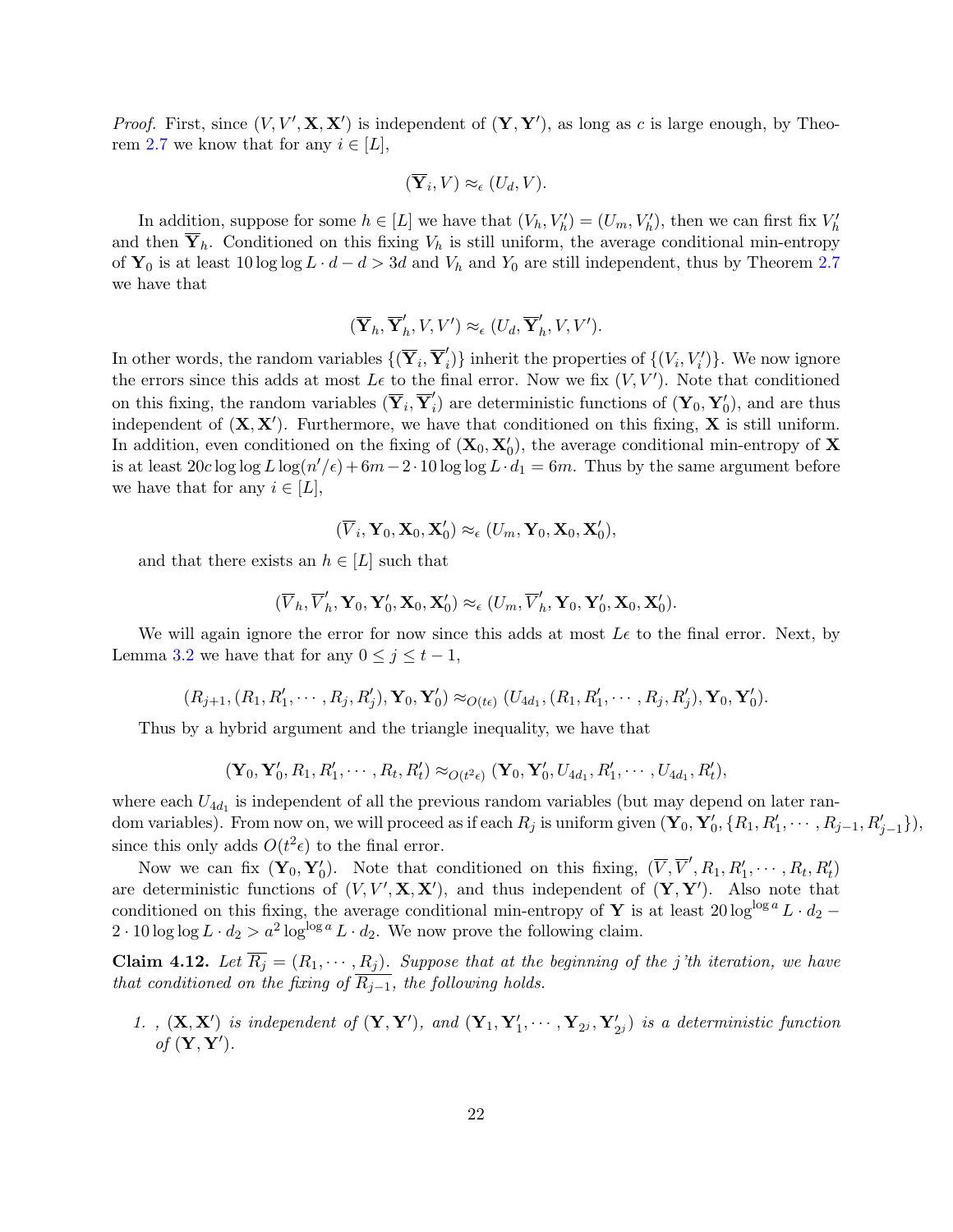2. For every  $h \in [2^j]$ , the average conditional min-entropy of  $\mathbf{Y}_h$  given  $(\mathbf{Y}_1, \mathbf{Y}'_1, \cdots, \mathbf{Y}_{h-1}, \mathbf{Y}'_{h-1})$ is at least  $\left(\frac{\log^{\log a} L}{a^{j-2}}\right)$  $rac{g^{1/2}}{a^{j-2}}-1)d_2.$ 

Then at the end of the j'th iteration, the following holds.

- 1. Conditioned on the fixing of  $\overline{R_j}$ ,  $(\mathbf{X}, \mathbf{X}')$  is independent of  $(\mathbf{Y}, \mathbf{Y}')$ , and  $(\mathbf{Y}_1, \mathbf{Y}'_1, \cdots, \mathbf{Y}_{2^{j+1}}, \mathbf{Y}'_{2^{j+1}})$ is a deterministic function of  $({\bf Y},{\bf Y}')$ .
- 2. For every  $h \in [2^{j+1}]$ ,

$$
(\mathbf{Y}_h, (\mathbf{Y}_1, \mathbf{Y}_1', \cdots, \mathbf{Y}_{h-1}, \mathbf{Y}_{h-1}'), \overline{R_j}) \approx_{\epsilon} (U_{(\frac{\log^{\log a} L}{a^{j-1}} - 1)d_2}, (\mathbf{Y}_1, \mathbf{Y}_1', \cdots, \mathbf{Y}_{h-1}, \mathbf{Y}_{h-1}'), \overline{R_j}).
$$

*Proof of the claim.* First, since the computation in the j'th iteration only involves  $(R_j, R'_j)$  and  $(\mathbf{Y}_1, \mathbf{Y}_1', \cdots, \mathbf{Y}_{2^j}, \mathbf{Y}_{2^j}'),$  and  $(R_j, R_j')$  is a deterministic function of  $(\mathbf{X}, \mathbf{X}')$  conditioned on the fixing of the previous random variables, we know that at the end of the j'th iteration, conditioned on the fixing of  $(R_1, \dots, R_j)$  we have that  $(\mathbf{X}, \mathbf{X}')$  is independent of  $(\mathbf{Y}, \mathbf{Y}')$ , and  $(\mathbf{Y}_1, \mathbf{Y}'_1, \dots, \mathbf{Y}_{2^{j+1}}, \mathbf{Y}'_{2^{j+1}})$ is a deterministic function of  $(Y, Y')$ .

Next, we use  $(Z_1, Z'_1, \cdots, Z_{2^{j+1}}, Z'_{2^{j+1}})$  to represent the outputs computed from  $(R_j, R'_j)$  and  $(\mathbf{Y}_1, \mathbf{Y}_1', \cdots, \mathbf{Y}_{2^j}, \mathbf{Y}_{2^j}')$ , and assume that  $2\ell - 1 \leq h \leq 2\ell$  for some  $\ell$ , then  $Z_h$  is obtained from  $\mathbf{Y}_{\ell}$ . We can now first fix  $(\mathbf{Y}_1, \mathbf{Y}'_1, \cdots, \mathbf{Y}_{\ell-1}, \mathbf{Y}'_{\ell-1})$ , and conditioned on this fixing  $\mathbf{Y}_{\ell}$  has average conditional min-entropy at least  $\left(\frac{\log^{\log a} L}{a^{j-2}} - 1\right) d_2$ . Now by Lemma [3.2](#page-14-1) we have that

$$
(S_1^\ell, R_j, R_j') \approx_{\epsilon} (U_{(\frac{\log^{\log a}L}{a^{j-1}}-1)d_2}, R_j, R_j')
$$

and

$$
(S_2^{\ell}, S_1^{\ell}, S_1^{\ell \ell}, R_j, R_j^{\prime}) \approx_{\epsilon} (U_{(\frac{\log \log a_L}{a^{j-1}} - 1)d_2}, S_1^{\ell}, S_1^{\ell \ell}, R_j, R_j^{\prime}),
$$

since  $\left(\frac{\log^{\log a} L}{a^{j-2}} - 1\right) d_2 \geq 2 \cdot \left(\frac{\log^{\log a} L}{a^{j-1}}\right)$  $\frac{g^{\log a} L}{a^{j-1}} - 1)d_2 + (1+\alpha)\left(\frac{\log^{\log a} L}{a^{j-1}} - 1\right)d_2 + d_2$  and  $4d_1 \geq 2d_1 + 1.1d_1 + 0.9d_1$ . Thus as long as the constant c is large enough one can make sure that  $min\{d_2, 0.9d_1\} \geq 2\log(1/\epsilon)$ , and we can extract  $\left(\frac{\log^{\log a} L}{a^{j-1}} - 1\right) d_2$  bits from entropy  $(1 + \alpha) \left(\frac{\log^{\log a} L}{a^{j-1}} - 1\right) d_2$  and  $d_1$  bits from entropy 1.1 $d_1$ . Note that  $(Z_1, Z'_1, \cdots, Z_{2\ell-2}, Z'_{2\ell-2})$  are computed from  $(\mathbf{Y}_1, \mathbf{Y}'_1, \cdots, \mathbf{Y}_{\ell-1}, \mathbf{Y}'_{\ell-1})$ and  $(R_j, R'_j)$ , and  $(\mathbf{Y}_1, \mathbf{Y}'_1, \cdots, \mathbf{Y}_{\ell-1}, \mathbf{Y}'_{\ell-1})$  are already fixed. Thus the second part of the claim also holds.  $\Box$ 

Now note that at the beginning of the first iteration, the condition of the claim holds. Thus if we ignore the errors, then we can apply the claim repeatedly until the end of the iteration. At this time for each  $h \in [\log L]$  we have that  $\mathbf{Y}_h$  has at least  $(\frac{\log^{\log a} L}{a^{\log \log L - 1}} - 1)d_2 > d_2$  bits. Furthermore

$$
(\mathbf{Y}_h, (\mathbf{Y}_1, \mathbf{Y}_1', \cdots, \mathbf{Y}_{h-1}, \mathbf{Y}_{h-1}'), \overline{R_t}) \approx (U, (\mathbf{Y}_1, \mathbf{Y}_1', \cdots, \mathbf{Y}_{h-1}, \mathbf{Y}_{h-1}'), \overline{R_t}).
$$

The total error so far is  $O(L\epsilon) + O(t^2\epsilon) + \sum_{j=0}^{\log \log L} 2^j \cdot 2\epsilon = O(L\epsilon)$ . Note that now conditioned on all the fixed random variables  $(X_0, X'_0, Y_0, Y'_0, \overline{R_t})$  (note that  $\overline{R_t}$  is a deterministic function of  $(\mathbf{X}_0, \mathbf{X}'_0, \mathbf{Y}_0, \mathbf{Y}'_0)$ , we have that  $(V, V', \mathbf{Y}_1, \mathbf{Y}'_1, \cdots, \mathbf{Y}_{2\log L}, \mathbf{Y}'_{2\log L}, \mathbf{X}, \mathbf{X}')$  satisfies the conditions of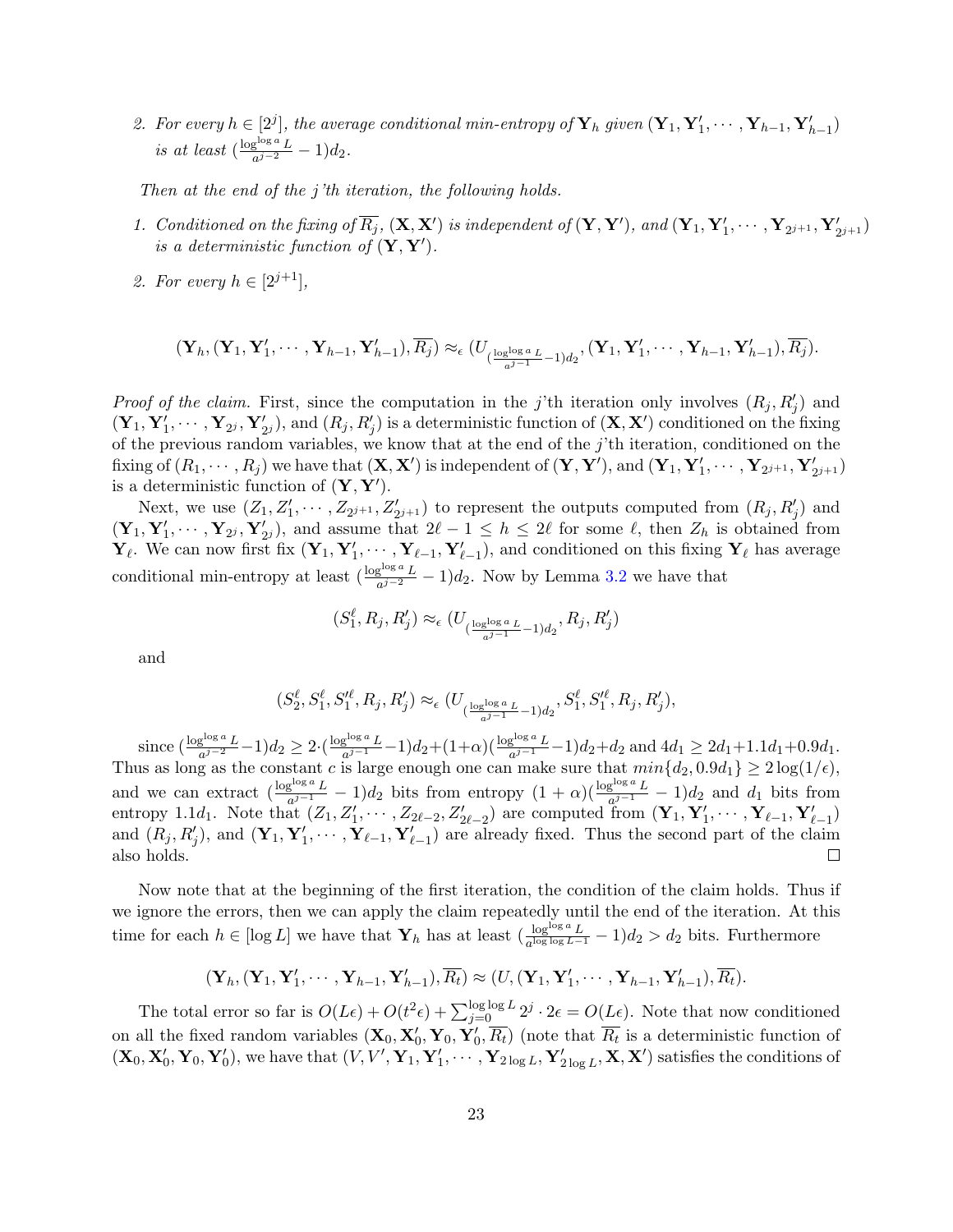the Lemma [4.5,](#page-16-1) since the average conditional min-entropy of X is at least  $n-20 \log \log L \cdot d_1 \geq 6m$ . Now we can apply Lemma [4.5](#page-16-1) to show that

$$
(\mathbf{W}_x, \mathbf{W}_x', \mathbf{Y}, \mathbf{Y}') \approx (U_m, \mathbf{W}_x', \mathbf{Y}, \mathbf{Y}'),
$$

where the total error is  $O(L\epsilon) + O(L\epsilon) = O(L\epsilon)$ . Furthermore, note that conditioned on the fixing of  $(\mathbf{Y}_1, \mathbf{Y}_1', \cdots, \mathbf{Y}_{2\log L}, \mathbf{Y}_{2\log L}')$ , we have that  $(\mathbf{W}_x, \mathbf{W}_x')$  is a deterministic function of  $(V, V', \mathbf{X}, \mathbf{X}')$ , and thus independent of  $(\mathbf{Y}, \mathbf{Y}')$ . Also note that Y has average conditional minentropy at least  $20c \log^{\log a} L \log(n/\epsilon) - 4 \log L d_2 > 10d_2$ . Thus by Theorem [2.7](#page-12-0) we have that

$$
(\mathbf{W}_y, \mathbf{W}'_y, \mathbf{W}_x, \mathbf{W}'_x) \approx (U_{d_2}, \mathbf{W}'_y, \mathbf{W}_x, \mathbf{W}'_x),
$$

where the error is  $O(L\epsilon) + O(\epsilon) = O(L\epsilon)$ . Note that given  $(\mathbf{W}_x, \mathbf{W}'_x)$ , we have that  $(\mathbf{W}_y, \mathbf{W}'_y)$  is a deterministic function of  $(Y, Y')$ . Thus we also have that

$$
(\mathbf{W}_y, \mathbf{W}'_y, V, V', \mathbf{X}, \mathbf{X}') \approx_{O(L\epsilon)} (U_{d_2}, \mathbf{W}'_y, V, V', \mathbf{X}, \mathbf{X}').
$$

 $\Box$ 

# <span id="page-24-0"></span>5 Correlation Breaker with Advice

We now use our non-malleable independence preserving mergers to construct improved correlation breakers with advice. A correlation breaker uses independent randomness to break the correlations between several correlated random variables. The first correlation breaker appears implicitly in the author's work [\[Li13a\]](#page-51-6), and this object is strengthened and formally defined in [\[Coh15\]](#page-49-0). A correlation breaker with advice additionally uses some string as an advice. This object was first introduced and used without its name in [\[CGL16\]](#page-49-8), and then explicitly defined in [\[Coh16b\]](#page-49-9).

Definition 5.1 (Correlation breaker with advice). A function

$$
AdvCB: \{0, 1\}^n \times \{0, 1\}^d \times \{0, 1\}^L \to \{0, 1\}^m
$$

is called a  $(k, k', \varepsilon)$ -correlation breaker with advice if the following holds. Let Y, Y' be d-bit random variables such that  $H_{\infty}(Y) \geq k'$ . Let  $X, X'$  be *n*-bit random variables with  $H_{\infty}(X) \geq k$ , such that  $(X, X')$  is independent of  $(Y, Y')$ . Then, for any pair of distinct L-bit strings  $\alpha, \alpha'$ ,

$$
(\mathsf{AdvCB}(X,Y,\alpha),\mathsf{AdvCB}(X',Y',\alpha')) \approx_{\varepsilon} (U,\mathsf{AdvCB}(X',Y',\alpha')).
$$

In addition, we say that AdvCB is strong if

$$
(\mathsf{AdvCB}(X,Y,\alpha),\mathsf{AdvCB}(X',Y',\alpha'),Y,Y') \\ \approx_\varepsilon (U,\mathsf{AdvCB}(X',Y',\alpha'),Y,Y').
$$

Our construction needs the following flip-flop extraction scheme, which was constructed by Cohen [\[Coh15\]](#page-49-0) using alternating extraction, based on a previous similar construction of the author [\[Li13a\]](#page-51-6). The flip-flop function can be viewed as a basic correlation breaker, which (informally) uses an independent source **X** to break the correlation between two r.v's **Y** and **Y**', given an advice bit.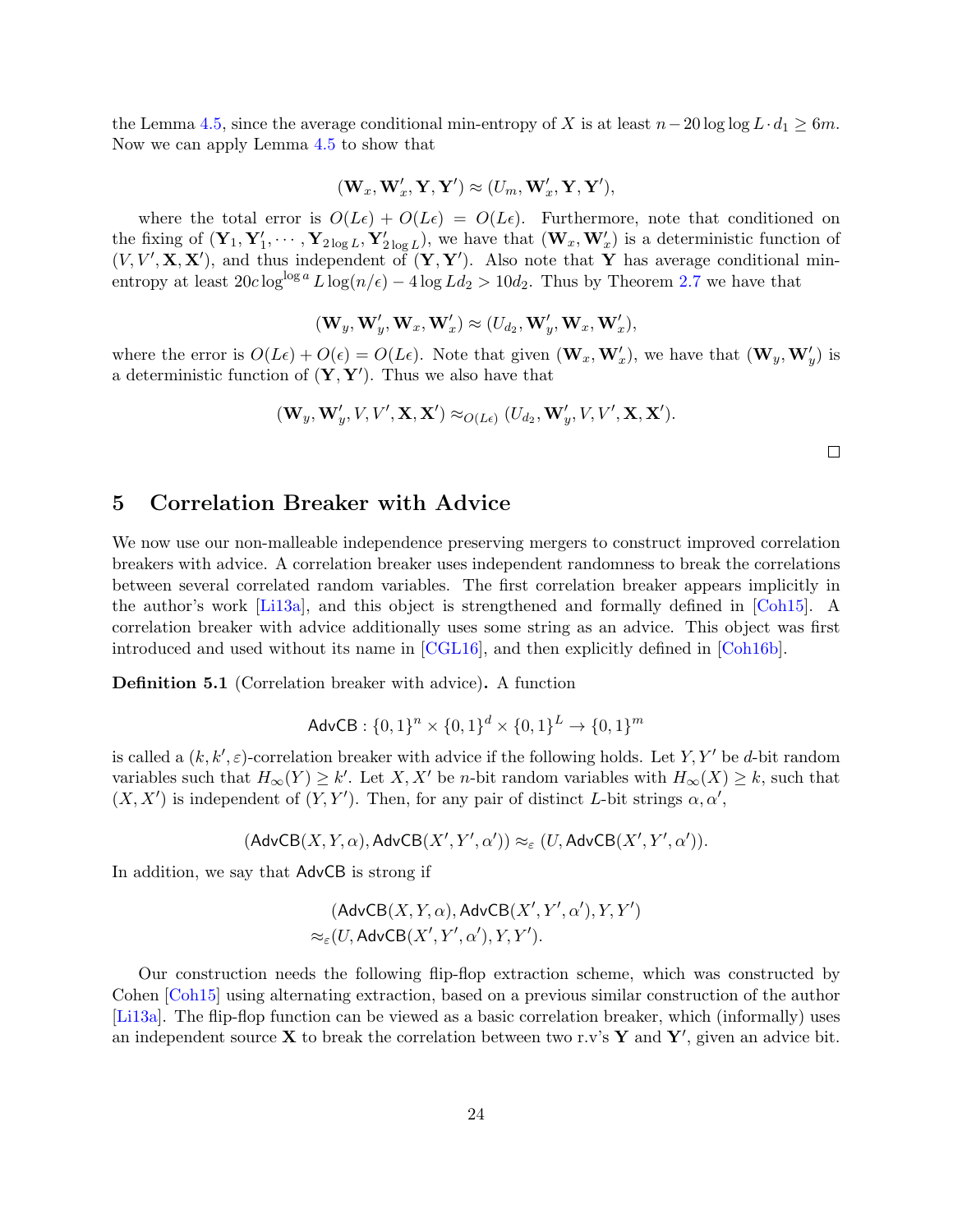<span id="page-25-0"></span>**Theorem [5](#page-25-0).2** ([\[Coh15,](#page-49-0) [CGL16\]](#page-49-8)). There exists a constant  $c_{5.2}$  such that for all  $n > 0$  and any  $\epsilon > 0$ , there exists an explicit function flip-flop :  $\{0,1\}^n \times \{0,1\}^d \rightarrow \{0,1\}^m$ ,  $m = 0.4k$ , satisfying the following: Let **X** be an  $(n, k)$ -source, and **X'** be a random variable on n bits arbitrarily correlated with **X**. Let **Y** be an independent uniform seed on d bits, and **Y**' be a random variable on d bits arbitrarily correlated with **Y**. Suppose  $(\mathbf{X}, \mathbf{X}')$  is independent of  $(\mathbf{Y}, \mathbf{Y}')$ . If  $k, d \geq C_{5.2} \log(n/\epsilon)$  $k, d \geq C_{5.2} \log(n/\epsilon)$  $k, d \geq C_{5.2} \log(n/\epsilon)$ , then for any bit b,

$$
|\text{flip-flop}(\mathbf{X}, \mathbf{Y}, b), \mathbf{Y}, \mathbf{Y}' - U_m, \mathbf{Y}, \mathbf{Y}'| \leqslant \epsilon.
$$

Furthermore, for any bits b, b' with  $b \neq b'$ ,

$$
|\text{flip-flop}(\mathbf{X}, \mathbf{Y}, b), \text{flip-flop}(\mathbf{X}', \mathbf{Y}', b'), \mathbf{Y}, \mathbf{Y}' - U_m, \text{flip-flop}(\mathbf{X}', \mathbf{Y}', b'), \mathbf{Y}, \mathbf{Y}'| \le \epsilon.
$$

#### 5.1 Asymmetric correlation breaker

We will present correlation breakers that use general NIPMs. By plugging in various NIPMs this gives different correlation breakers.

#### Construction 5.3. Inputs:

- Let  $\ell, m \in \mathbb{N}$  be two integers,  $\epsilon > 0$  be an error parameter.
- $X, Y$ , two independent sources on n bits and s bits respectively, with min-entropy at least  $n - \ell$  and  $s - \ell$ .
- an advice string  $\alpha \in \{0,1\}^L$ .
- An  $(L, d_1, d_2, O(L\epsilon))$ -NIPM<sub>x</sub> that is strong in Y.
- Let IP be the two source extractor from Theorem [2.8.](#page-12-1)
- 1. Let  $d' = O(\log(max\{n, s\}/\epsilon))$  be the seed length of the extractor from Theorem [2.7,](#page-12-0) and let  $d = 8d'$ . Let  $X^0$  be a slice of X with length  $d + 2\ell + 2\log(1/\epsilon)$ , and Y<sup>0</sup> be a slice of Y with length  $d + 2\ell + 2 \log(1/\epsilon)$ .
- 2. Compute  $Z = \mathsf{IP}(X^0, Y^0)$  and output d bits.
- 3. Use X and Z to do an alternating extraction, and output two random variables  $(X_0, X_1)$  = laExt(X, Z) where each  $X_i$  has 3m bits.
- 4. Use Y and Z to do an alternating extraction, and output two random variables  $(Y_0, Y_1)$  = laExt $(Y, Z)$  where each  $Y_i$  has 3d bits.
- 5. Use  $X_1, Y_1, \alpha$  to obtain an  $L \times m$  matrix V, where for any  $i \in [L], V_i = \text{flip-flop}(X_1, Y_1, \alpha_i)$ and outputs m bits.
- 6. Compute  $\hat{X} = \text{Ext}(X, Y_0)$  and output  $n/2$  bits. Compute  $\hat{Y} = \text{Ext}(Y, X_0)$  and output  $s/2$ bits. Here Ext is the strong seeded extractor from Theorem [2.7.](#page-12-0)
- 7. Output  $\hat{V} = \text{NIPM}_x(V, \hat{X}, \hat{Y}).$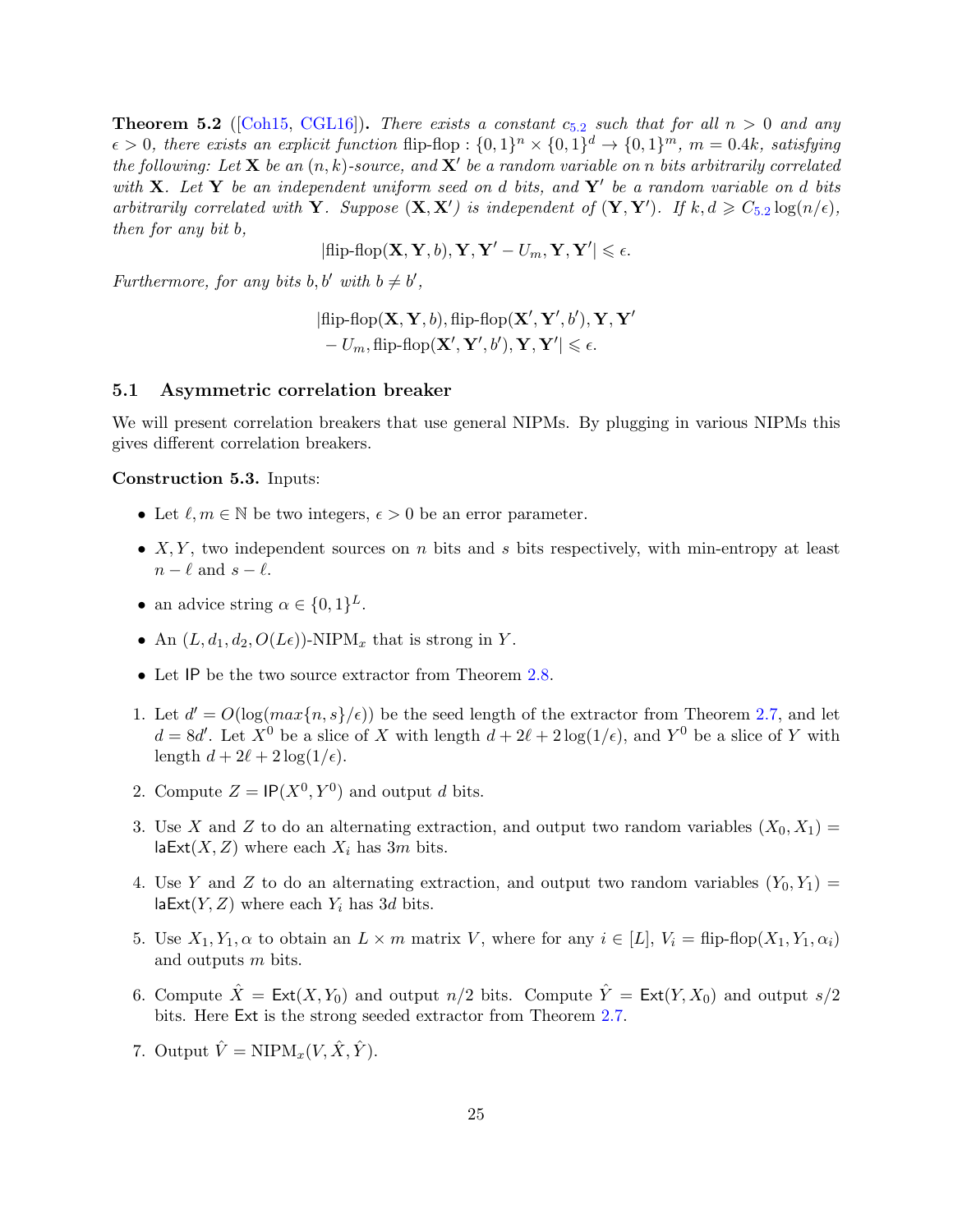We now have the following lemma.

<span id="page-26-0"></span>**Lemma 5.4.** There exists a costant  $c > 1$  such that the following holds. Suppose that there exists an  $(L, d_1, d_2, O(L\epsilon))$ -NIPM that is strong in Y which outputs m bits, then there exists an explicit  $(n-\ell, s-\ell, O(L\epsilon))$  AdvCB :  $\{0, 1\}^n \times \{0, 1\}^s \times \{0, 1\}^L \to \{0, 1\}^m$  as long as  $m \geq c \log(max\{n, s\}/\epsilon)$ ,  $n \geq 20m + 2d_1 + 5\ell + 4\log(1/\epsilon)$  and  $s \geq m + 2d_2 + 5\ell + 4\log(1/\epsilon)$ .

Proof. Throughout the proof we will use letters with prime to denote the corresponding random variables obtained from  $(X', Y', \alpha')$ . First, notice that both  $X^0$  and  $Y^0$  have min-entropy at least  $d + \ell + 2 \log(1/\epsilon)$ . Thus by Theorem [2.8](#page-12-1) we have that

$$
(Z, X^0) \approx_{\epsilon} (U_d, X^0)
$$

and

$$
(Z, Y^0) \approx_{\epsilon} (U_d, Y^0).
$$

We now ignore the error  $\epsilon$ . Note that conditioned on the fixing of  $(X^0, X'^0)$ ,  $(Z, Z')$  is a deterministic function of  $(Y^0, Y'^0)$ , and thus independent of  $(X, X')$ . Moreover, the average conditional min-entropy of X given this fixing is at least  $n - \ell - 2(d + 2\ell + 2\log(1/\epsilon)) \ge 10m$  as long as c is large enough. Thus by Lemma [3.2](#page-14-1) (note that the extractor from  $Z$  side can use seed length  $d'$ ) we have that

$$
(Y0, Y'0, X0, X'0, X1, X'1, Z, Z') \approx_{O(\epsilon)} (Y0, Y'0, U3m, X'0, Ud1, X'1, Z, Z'),
$$

where each  $U_{3m}$  is uniform given the previous random variables, but may depend on later random variables. Similarly, note that conditioned on the fixing of  $(Y^0, Y'^0)$ ,  $(Z, Z')$  is a deterministic function of  $(X^0, X^{\prime 0})$ , and thus independent of  $(Y, Y')$ . Moreover, the average conditional minentropy of Y given this fixing is at least  $s - \ell - 2(d + 2\ell + 2\log(1/\epsilon)) \ge 10d$ . Thus by Lemma [3.2](#page-14-1) we have that

$$
(Y_0, Y'_0, Y_1, Y'_1, Z, Z', X^0, X'^0) \approx_{O(\epsilon)} (U_{3d}, Y'_0, U_{d_2}, Y'_1, Z, Z', X^0, X'^0),
$$

where each  $U_{3d}$  is uniform given the previous random variables, but may depend on later random variables. We can now fix  $(X^0, X'^0, Y'^0, Y'^0)$ , and conditioned on this fixing, we have that  $(X, X')$  and  $(Y, Y')$  are still independent,  $(X_0, X'_0, X_1, X'_1)$  is a deterministic function of  $(X, X')$ , and  $(Y_0, Y'_0, Y_1, Y'_1)$  is a deterministic function of  $(Y, Y')$ . Further they satisfy the look-ahead properties in the previous two equations. We will ignore the error for now since this only adds at most  $O(\epsilon)$ to the final error.

We now claim that conditioned on the fixing of  $(X_0, X'_0, Y_0, Y'_0, Y_1, Y'_1)$  (and ignoring the error), the random variables  $(V, V', \hat{X}, \hat{X}')$  and  $(\hat{Y}, \hat{Y}')$  satisfy the conditions required by Lemma [4.9.](#page-19-1) To see this, note that if we fix  $(Y_0, Y'_0, Y_1, Y'_1)$ , then the average conditional min-entropy of Y is at least  $s - \ell - 2(d + 2\ell + 2\log(1/\epsilon)) - 2 \cdot 3d > 2s/3$  as long as c is large enough. Thus by Theorem [2.7](#page-12-0) we have that

$$
(\hat{Y}, X_0, X_0') \approx_{\epsilon} (U_{s/2}, X_0, X_0').
$$

Thus conditioned on the further fixing of  $(X_0, X'_0)$ , we have that  $(\hat{Y}, \hat{Y}')$  is a deterministic function of  $(Y, Y')$ , and  $s/2 \geq d_2$ . On the other hand, conditioned on the fixing of  $(X_0, X'_0)$  and  $(Y_0, Y'_0)$ , we have  $X_1$  is still close to uniform. Thus by Theorem [5.2](#page-25-0) we have that for any  $i \in [L]$ ,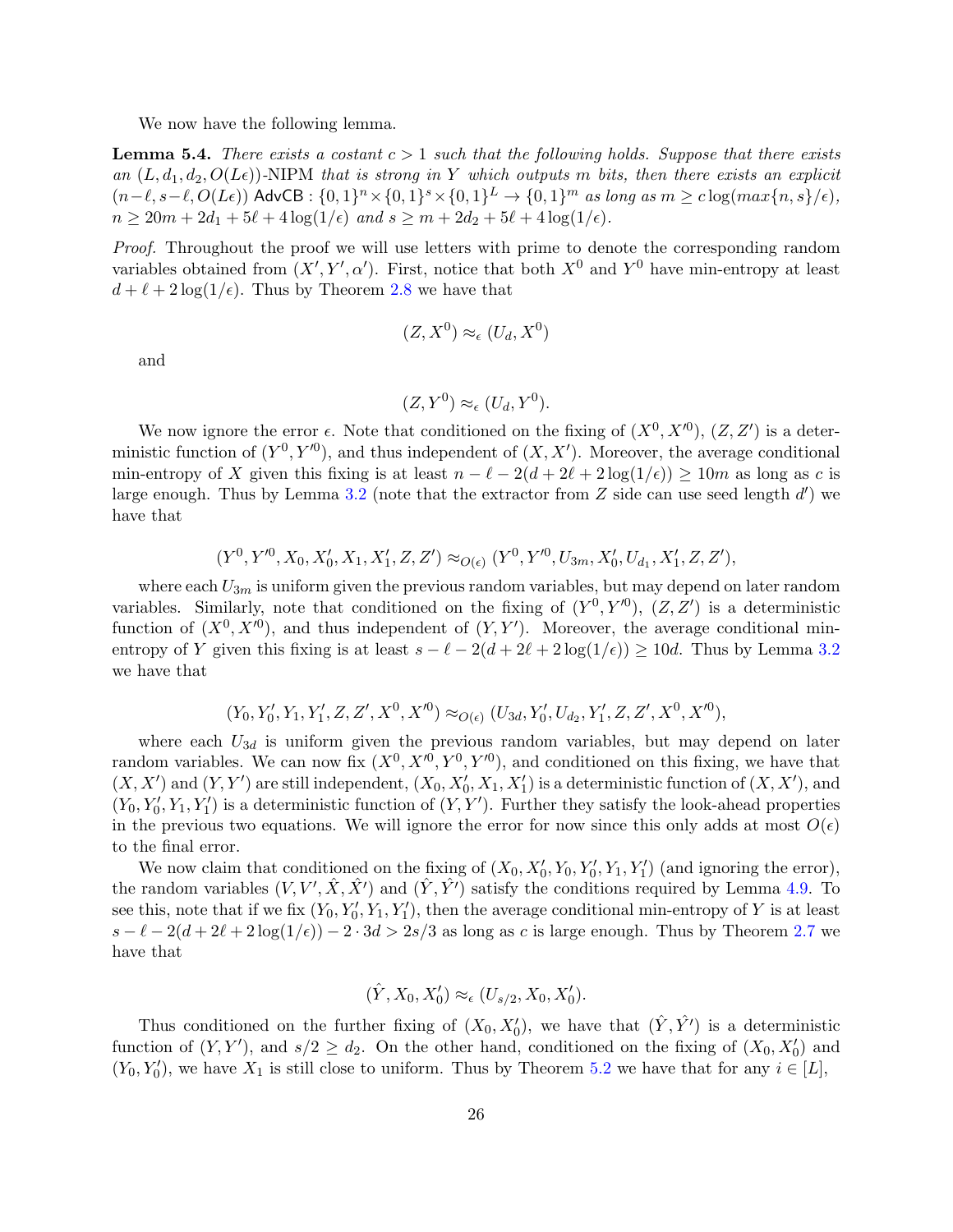$$
|V_i,Y_1,Y_1'-U_m,Y_1,Y_1'|\leqslant \epsilon
$$

and there exists  $i \in [L]$  such that

$$
|V_i,V_i',Y_1,Y_1'-U_m,V_i',Y_1,Y_1'|\leqslant \epsilon.
$$

We now further fix  $(Y_1, Y'_1)$ . Note that conditioned on this fixing  $(X, X')$  and  $(Y, Y')$  are still independent. Furthermore  $(V, V')$  is now a deterministic function of  $(X_1, X'_1)$ , and thus independent of  $(Y, Y')$ . Finally, note that conditioned on the fixing of  $(X_0, X'_0, X_1, X'_1)$ , the average conditional min-entropy of X is at least  $n - \ell - 2(d + 2\ell + 2\log(1/\epsilon)) - 2 \cdot 3m > 2n/3$ . Thus by Theorem [2.7](#page-12-0) we have that

$$
(\hat{X}, Y_0, Y'_0) \approx_{\epsilon} (U_{n/2}, Y_0, Y'_0).
$$

Thus conditioned on the further fixing of  $(Y_0, Y'_0)$ , we have that  $(\hat{X}, \hat{X}')$  is a deterministic function of  $(X, X')$ , and  $n/2 \ge d_1$ . Thus, even if conditioned on the fixing of  $(X_0, X'_0, X_1, X'_1, Y_0, Y'_0, Y_1, Y'_1)$ , we have that  $(X$  is close to  $U_{n/2}$ . Since  $(V, V')$  is obtained from  $(X_1, X'_1, Y_1, Y'_1)$ , we know that  $(X)$ is close to uniform even given  $(X_0, X'_0, Y_0, Y'_0, Y_1, Y'_1)$  and  $(V, V')$ . Thus by Lemma [4.9](#page-19-1) we have that

$$
(\hat{V}, \hat{V'}, Y, Y') \approx (U_m, \hat{V'}, Y, Y'),
$$

where the error is  $O(L\epsilon) + O(L\epsilon) + O(\epsilon) = O(L\epsilon)$ .

Next we give another correlation breaker, which recycles the randomness used.

#### <span id="page-27-0"></span>Construction 5.5. Inputs:

- Let  $\ell, m \in \mathbb{N}$  be two integers,  $\epsilon > 0$  be an error parameter.
- X, Y, two independent sources on n bits with min-entropy at least  $n \ell$ .
- an advice string  $\alpha \in \{0,1\}^L$  and an integer  $2 \le t \le L$ .
- An  $(L, d_1, d_2, O(L\epsilon))$ -NIPM<sub>y</sub> that is strong in X.
- Let IP be the two source extractor from Theorem [2.8.](#page-12-1)
- 1. Let  $d' = O(\log(n/\epsilon))$  be the seed length of the extractor from Theorem [2.7,](#page-12-0) and let  $d =$  $8\frac{\log L}{\log L}$  $\frac{\log L}{\log t}$ d'. Let  $X^0$  be a slice of X with length  $d + 2\ell + 2\log(1/\epsilon)$ , and  $Y^0$  be a slice of Y with length  $d + 2\ell + 2 \log(1/\epsilon)$ .
- 2. Compute  $Z = \mathsf{IP}(X^0, Y^0)$  and output d bits.
- 3. Use X and Z to do an alternating extraction, and output  $3 \frac{\log L}{\log t} + 1$  random variables  $X_0, \cdots, X_{3\frac{\log L}{\log t}}$  where each  $X_i$  has  $d_1$  bits.
- 4. Use Y and Z to do an alternating extraction, and output two random variables  $Y_0, Y_1$  where each  $Y_i$  has  $d_2$  bits.
- 5. Use  $X_0, Y_0, \alpha$  to obtain an  $L \times m$  matrix  $V^0$ , where for any  $i \in [L]$ ,  $V_i^0 = \text{flip-flop}(X_0, Y_0, \alpha_i)$ and outputs m bits.

 $\Box$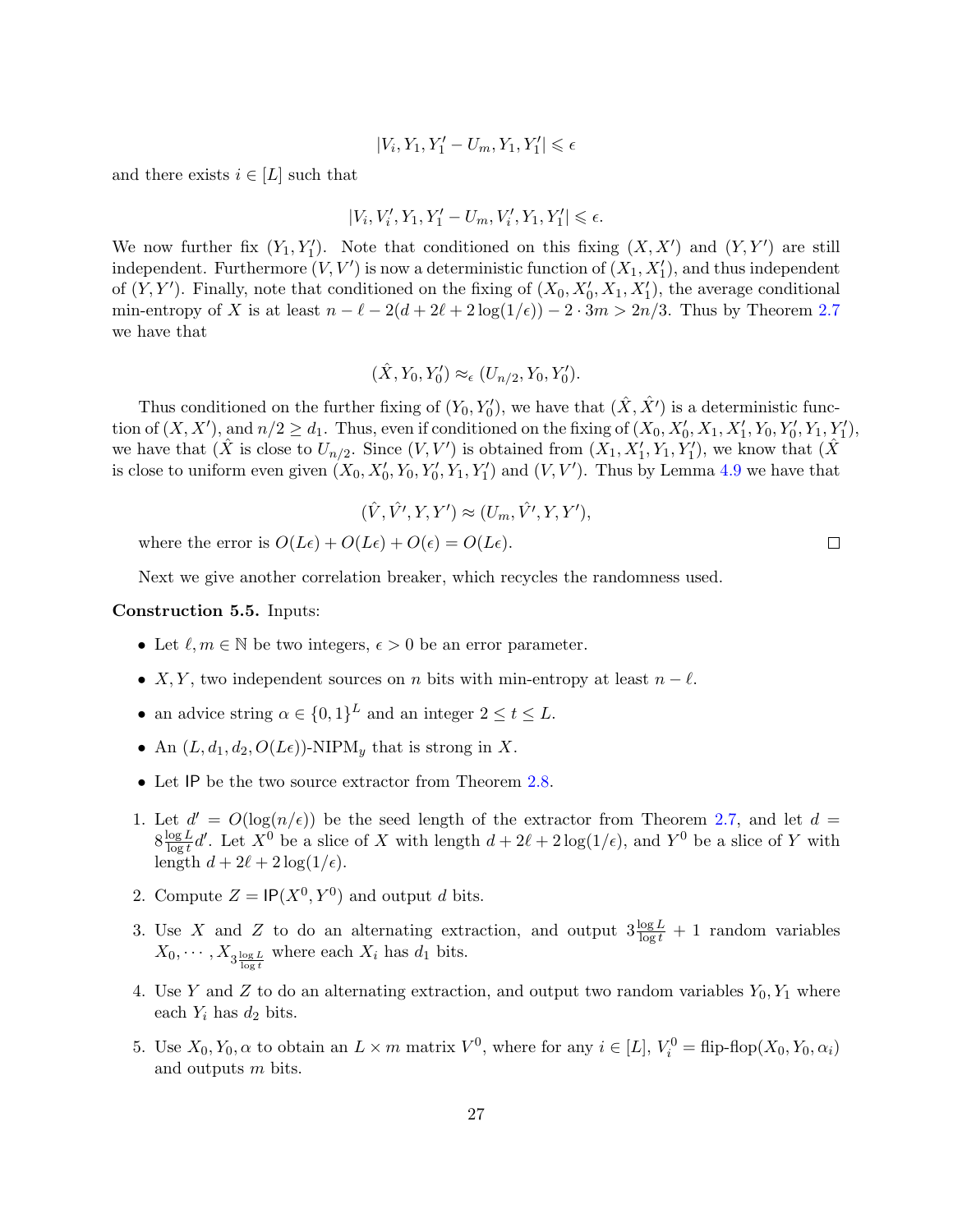- 6. For  $i = 1$  to  $\frac{\log L}{\log t}$  do the following. Merge every t rows of  $V^{i-1}$  using NIPM<sub>y</sub> and  $(X_{3i-2}, Y_i)$ , and output d' bits. Concatenate the outputs to become another matrix  $W^i$ . Note that  $W^i$ has  $L/t^i$  rows. Then for every row  $j \in [L/t^i]$ , compute  $V_j^i = \text{Ext}(X_{3i}, W_j^i)$  to obtain a new matrix  $V^i$ . Finally let  $Y_{i+1} = \text{Ext}(Y, X_{3i-1})$  and output  $d_2$  bits.
- 7. Output  $\hat{V} = V^{\frac{\log L}{\log t}}$ .

We now have the following lemma.

<span id="page-28-0"></span>**Lemma 5.6.** There exists a costant  $c > 1$  such that the following holds. Suppose that for any  $t \in \mathbb{N}$  there exists an  $(t, d_1, d_2, O(t\epsilon))$ -NIPM<sub>y</sub> that is strong in X which outputs  $d' = O(\log(n/\epsilon))$ bits, then there exists an explicit  $(n - \ell, n - \ell, O(L\epsilon))$  correlation breaker with advice AdvCB :  $\{0,1\}^n \times \{0,1\}^n \times \{0,1\}^L \to \{0,1\}^m$  as long as  $d_1 \geq 4m$ ,  $m \geq c \log(d_2/\epsilon)$ , and  $n \geq c \frac{\log L}{\log t}$  $\frac{\log L}{\log t} \log(n/\epsilon) +$  $max\{8\frac{\log L}{\log t}$  $\frac{\log L}{\log t} d_1, 2t \cdot d' + 4d_2 \} + 5\ell + 4\log(1/\epsilon).$ 

Proof. Throughout the proof we will use letters with prime to denote the corresponding random variables obtained from  $(X', Y', \alpha')$ . First, notice that both  $X^0$  and  $Y^0$  have min-entropy at least  $d + \ell + 2 \log(1/\epsilon)$ . Thus by Theorem [2.8](#page-12-1) we have that

$$
(Z, X^0) \approx_{\epsilon} (U_d, X^0)
$$

and

$$
(Z, Y^0) \approx_{\epsilon} (U_d, Y^0).
$$

We now ignore the error  $\epsilon$ . Note that conditioned on the fixing of  $(X^0, X'^0)$ ,  $(Z, Z')$  is a deterministic function of  $(Y^0, Y'^0)$ , and thus independent of  $(X, X')$ . Moreover, the average conditional min-entropy of X given this fixing is at least  $n - \ell - 2(d + 2\ell + 2\log(1/\epsilon)) \geq 8 \frac{\log L}{\log t}$  $\frac{\log L}{\log t}d_1$  as long as c is large enough. Thus by Lemma [3.2](#page-14-1) (note that the extractor from  $Z$  side can use seed length  $d'$ ) we have that

$$
(Y^0, Y'^0, Z, Z', X_0, X'_0, \cdots, X_{3\frac{\log L}{\log t}}, X'_{3\frac{\log L}{\log t}}) \approx_{O((\frac{\log L}{\log t})^2 \epsilon)} (Y^0, Y'^0, Z, Z', U_{d_1}, X'_0, \cdots, U_{d_1}, X'_{3\frac{\log L}{\log t}}),
$$

where each  $U_{d_1}$  is uniform given the previous random variables, but may depend on later random variables. Similarly, note that conditioned on the fixing of  $(Y^0, Y'^0)$ ,  $(Z, Z')$  is a deterministic function of  $(X^0, X^{\prime 0})$ , and thus independent of  $(Y, Y')$ . Moreover, the average conditional minentropy of Y given this fixing is at least  $n - \ell - 2(d + 2\ell + 2\log(1/\epsilon)) \ge 4d_2$ . Thus by Lemma [3.2](#page-14-1) we have that

$$
(Z, Z', X^0, X'^0, Y_0, Y'_0, Y_1, Y'_1) \approx_{O(\epsilon)} (Z, Z', X^0, X'^0, U_{d_2}, Y'_0, U_{d_2}),
$$

where each  $U_{d_2}$  is uniform given the previous random variables, but may depend on later random variables. We can now fix  $(X^0, X'^0, Y'^0, Y'^0)$ , and conditioned on this fixing, we have that  $(X, X')$  and  $(Y, Y')$  are still independent,  $(X_0, X'_0, \dots, X_{3 \frac{\log L}{\log t}}, X'_{3 \frac{\log L}{\log t}})$  is a deterministic function of  $(X, X')$ , and  $(Y_0, Y'_0, Y_1, Y'_1)$  is a deterministic function of  $(Y, Y')$ . Further they satisfy the lookahead properties in the previous two equations. We will ignore the error for now since this only adds at most  $O((\frac{\log L}{\log t})^2 \epsilon)$  to the final error.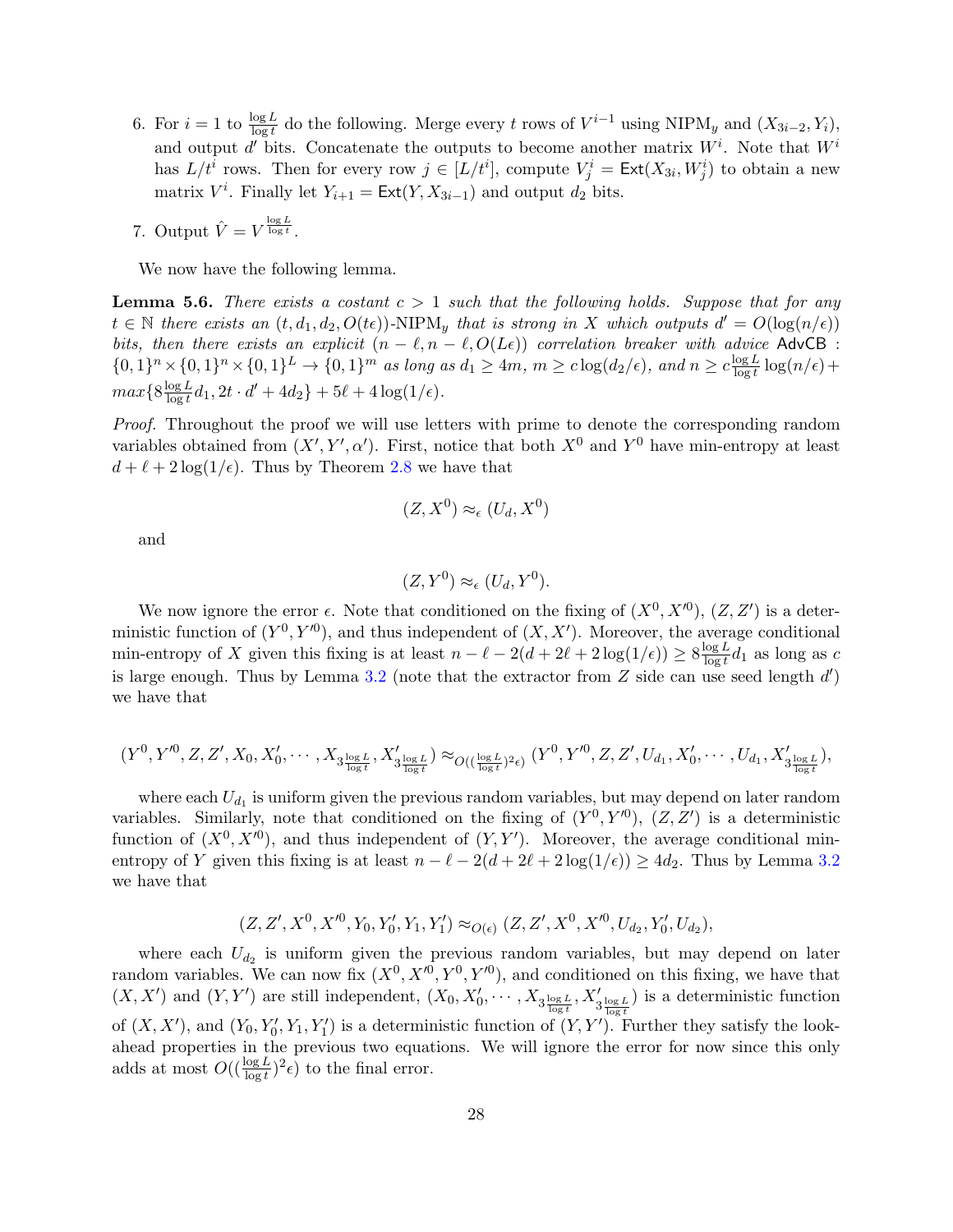Now by Theorem [5.2](#page-25-0) we have that for any  $i \in [L]$ ,

$$
|V^0_i,Y_0,Y'_0-U_m,Y_0,Y'_0|\leqslant \epsilon
$$

and there exists  $i \in [L]$  such that

$$
|V_i^0,V_i'^0,Y_0,Y_0'-U_m,V_i'^0,Y_0,Y_0'|\leqslant\epsilon.
$$

We now further fix  $(Y_0, Y'_0)$ . Note that conditioned on this fixing  $(X, X')$  and  $(Y, Y')$  are still independent. Furthermore  $(V^0, V^{\prime 0})$  is now a deterministic function of  $(X_0, X'_0)$ , and thus independent of  $(Y, Y')$ . Thus by the property of NIPM<sub>y</sub> we have that for every row j in  $W^1$ ,

 $(W_j^1, V^0, V'^0, X_1, X'_1) \approx_{O(t\epsilon)} (U_{d'}, V^0, V'^0, X_1, X'_1),$ 

and there exists a row  $j$  such that

$$
(W_j^1, W_j'^1, V^0, V'^0, X_1, X'_1) \approx_{O(t\epsilon)} (U_{d'}, W_j'^1, V^0, V'^0, X_1, X'_1).
$$

Note that we have fixed  $(X^0, X'^0, Y'^0, Y'^0)$ , and if we further condition on the fixing of  $(X_0, X'_0, Y_0, Y'_0, X_1, X'_1)$ , then  $(W^1, W'^1)$  is a deterministic function of  $(Y, Y')$ . Furthermore  $(X, X')$  and  $(Y, Y')$  are still independent. We will now use induction to prove the following claim (note that we have already fixed  $(X^0, X^{\prime 0}, Y^0, Y^{\prime 0})$ .

Claim 5.7. Let  $T_i = (Y_0, Y'_0, X_0, X'_0, \cdots, X_{3i-2}, X'_{3i-2})$ . In the *i*' th iteration, the following holds.

- 1. Conditioned on the further fixing of  $T_i$ , we have that  $(X, X')$  and  $(Y, Y')$  are still independent, and furthermore  $(W^i, W'^i)$  is a deterministic function of  $(Y, Y')$ .
- 2. For every row j in  $W^i$ ,

$$
(W_j^i, T_i) \approx_{\epsilon_i} (U_{d'}, T_i),
$$

and there exists a row j such that

$$
(W_j^i, W_j^{\prime i}, T_i) \approx_{\epsilon_i} (U_{d'}, W_j^{\prime i}, T_i),
$$

where  $\epsilon_i = O(\sum_{j=1}^i t^j \epsilon)$ .

*Proof of the claim.* The base case of  $i = 1$  is already proved above. Now suppose the claim holds for the *i*'th iteration, we show that it also holds for the  $i + 1$ 'th iteration.

To see this, note that conditioned on the fixing of  $T_i$ ,  $(X, X')$  and  $(Y, Y')$  are still independent, and furthermore  $(W^i, W'^i)$  is a deterministic function of  $(Y, Y')$  and thus independent of  $(X, X')$ . Note that  $Y_{i+1}$  is computed from Y and  $X_{3i-1}$  while  $V^i$  is computed from  $X_{3i}$  and  $W^i$ . Thus if we further fix  $X_{3i-1}$ ,  $X'_{3i-1}$  and  $(W^i, W'^i)$ , then  $(X, X')$  and  $(Y, Y')$  are still independent, and furthermore  $Y_{i+1}$  is a deterministic function of Y and  $V^i$  is a deterministic function of  $X_{3i}$ . Now  $W^{i+1}$  is computed from  $V^i$ ,  $X_{3i+1}$  and  $Y_{i+1}$ . Thus if we further fix  $(X_{3i}, X'_{3i})$  and  $(X_{3i+1}, X'_{3i+1})$  (i.e., we have fixed  $T_{i+1}$ ) then  $(X, X')$  and  $(Y, Y')$  are still independent, and furthermore  $(W^{i+1}, W^{i+1})$  is a deterministic function of  $(Y, Y')$ .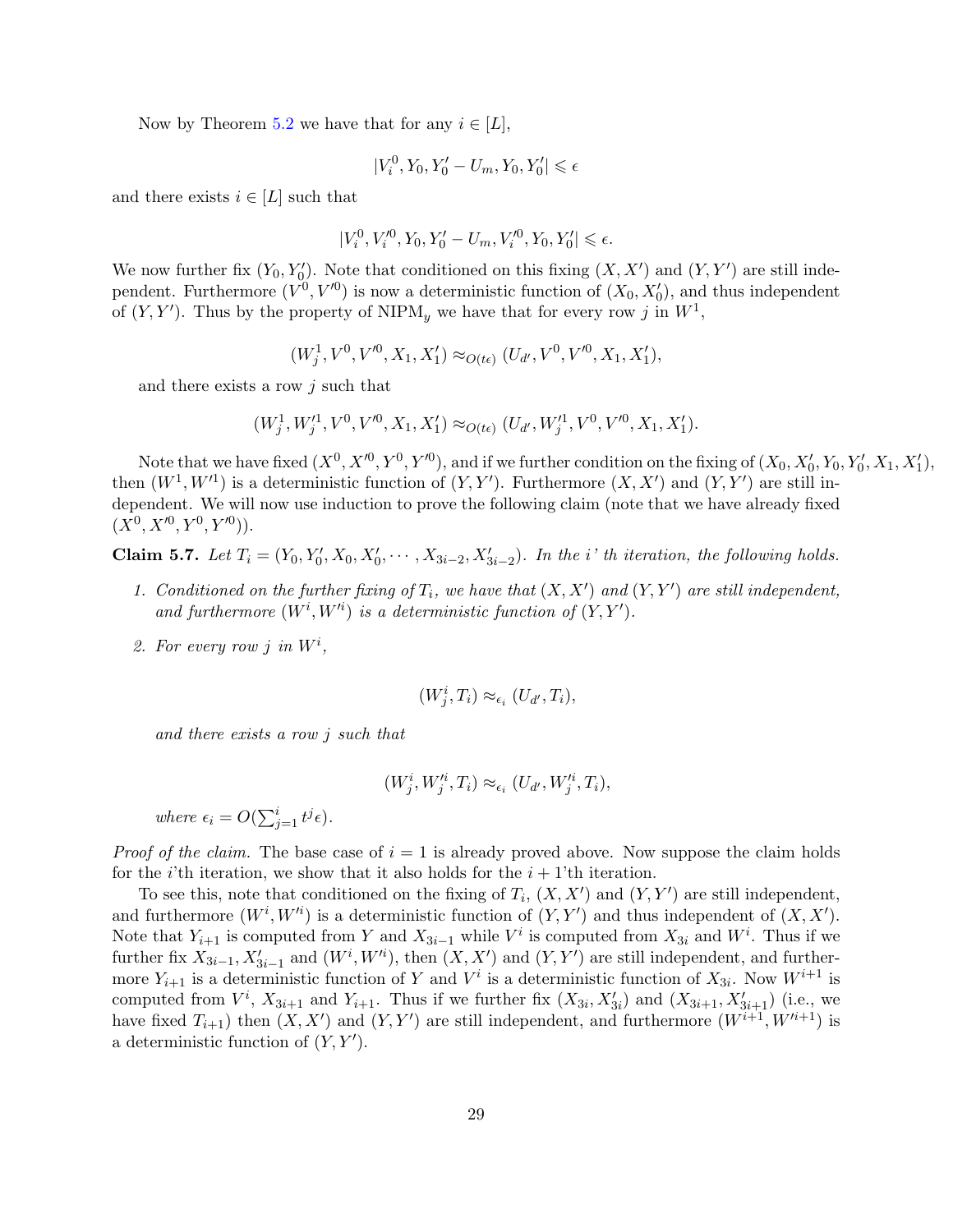Next, let h be the row in  $W^i$  such that

$$
(W_h^i, W_h^{\prime i}, T_i) \approx_{\epsilon_i} (U_{d'}, W_h^{\prime i}, T_i).
$$

Note that  $V^i$  has the same number of rows as  $W^i$ , and consider the merging of some t rows in  $V^i$  that contain row h into  $W_j^{i+1}$  (the merging of the other rows is similar and simpler). Without loss of generality assume that these t rows are row  $1, 2, \dots, t$ .

First, since for every row j in  $W^i$ ,

$$
(W_j^i, T_i) \approx_{\epsilon_i} (U_{d'}, T_i),
$$

and rows h in  $W^i$  and  $W'^i$  satisfy the independence property, by Theorem [2.7](#page-12-0) (and ignoring the error  $\epsilon_i$ ) we have that for every  $j \in [t]$ ,

$$
(V_j^i, T_i, X_{3i-1}, X'_{3i-1}, W_j^i, W_j'^i) \approx_{\epsilon} (U_m, T_i, X_{3i-1}, X'_{3i-1}, W_j^i, W_j'^i),
$$

and

$$
(V_h^i, V_h'^i, T_i, X_{3i-1}, X'_{3i-1}, W_j^i, W_j'^i) \approx_{\epsilon} (U_m, V_h'^i, T_i, X_{3i-1}, X'_{3i-1}, W_j^i, W_j'^i).
$$

This is because  $X_{3i}$  has average conditional min-entropy at least  $d_1$  even conditioned on the fixing of  $(X_{3i-1}, X'_{3i-1})$ . We now ignore the error  $\epsilon$ . Note that conditioned on the fixing of  $(W_j^i, W_j'^i)$ , we have that  $(V_j^i, V_j'^i)$  is a deterministic function of  $(X_{3i}, X'_{3i})$ , and thus independent of  $(Y, Y')$ . We now fix  $\{(W_j^i, W_j'^i), j \in [t]\}$ . Note that conditioned on this fixing  $\{V_j^i, j \in [t]\}$  and  $\{V_j'^i, j \in [t]\}$ each is a  $t \times m$  matrix, and a deterministic function of  $(X_{3i}, X'_{3i})$ . Further note that they form two matrices that meet the condition to apply an NIPM. Since  $\{(W_j^i, W_j'^i), j \in [t]\}$  is a deterministic function of  $(Y, Y')$ , conditioned on this fixing  $(X, X')$  and  $(Y, Y')$  are still independent. Furthermore the average conditional min-entropy of Y is at least  $n-\ell-2(d+2\ell+2\log(1/\epsilon))-2d_2-2td' \geq 2d_2$ . Thus by Theorem [2.7](#page-12-0) we have that

$$
(Y_{i+1}, X_{3i-1}) \approx_{\epsilon} (U_{d_2}, X_{3i-1}).
$$

Note that conditioned on the fixing of  $X_{3i-1}$ , we have that  $Y_{i+1}$  is a deterministic function of Y. Thus we can now further fix  $(X_{3i-1}, X'_{3i-1})$ , and conditioned on this fixing,  $Y_{i+1}$  is still close to uniform. To conclude, now conditioned on the fixing of  $\{(W_j^i, W_j'^i), j \in [t]\}\$ and  $(X_{3i-1}, X'_{3i-1}),$ we have that  $\{V_j^i, j \in [t]\}$  and  $\{V_j'^i, j \in [t]\}$  each is a  $t \times m$  matrix, and a deterministic function of  $(X_{3i}, X'_{3i})$ ;  $Y_{i+1}$  is still close to uniform and  $(Y_{i+1}, Y'_{i+1})$  is a deterministic function of  $(Y, Y')$ . Furthermore  $X_{3i+1}$  is close to uniform. Now we can use the property of NIPM<sub>y</sub> to show that after merging these t rows, the corresponding row j in  $W^{i+1}$  satisfies

$$
(W_j^{i+1}, W_j^{\prime i+1}, T_i, X_{3i-1}, X'_{3i-1}, X_{3i}, X'_{3i}, X_{3i+1}, X'_{3i+1})
$$
  

$$
\approx_{t\epsilon}(U_{d'}, W_j^{\prime i+1}, T_i, X_{3i-1}, X'_{3i-1}, X_{3i}, X'_{3i}, X_{3i+1}, X'_{3i+1}).
$$

Adding back all the errors we get that

$$
(W_j^{i+1}, W_j^{\prime i+1}, T_{i+1}) \approx_{\epsilon_{i+1}} (U_{d'}, W_j^{\prime i+1}, T_{i+1}),
$$

where  $\epsilon_{i+1} = t\epsilon_i + O(t\epsilon) = O(\sum_{j=1}^{i+1} t^j \epsilon).$ 

 $\Box$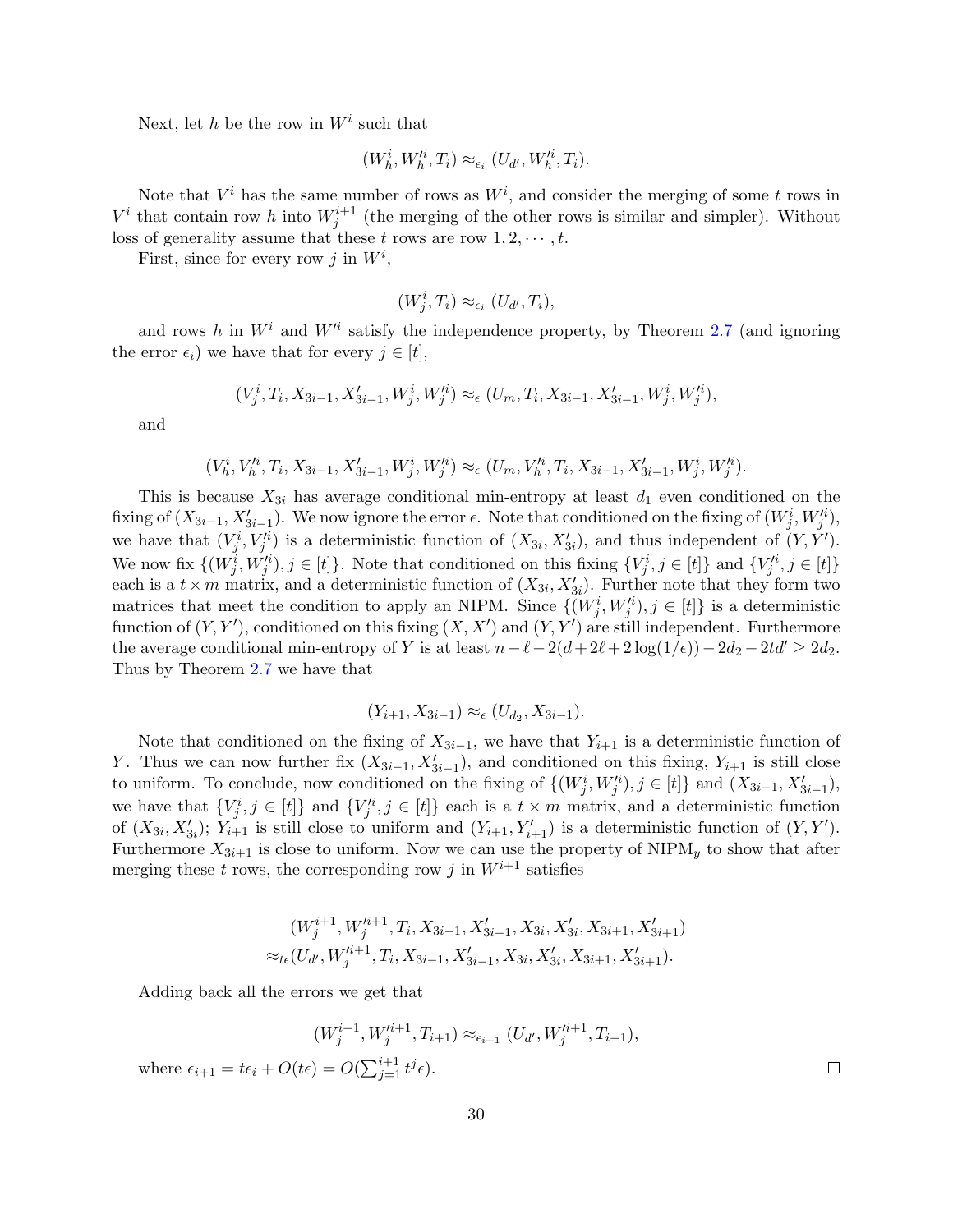Now we are basically done. In the last iteration we know that  $W^{\frac{\log L}{\log t}}$  has reduced to one row, and  $W^{\frac{\log L}{\log t}}$  is close to uniform given  $W^{\frac{\log L}{\log t}}$ . Also conditioned on the fixing of  $T_{\log L}$  they are  $\log t$ deterministic functions of  $(Y, Y')$ . Thus when we use  $W^{\frac{\log L}{\log t}}$  to extract  $V^{\frac{\log L}{\log t}}$  from  $X_{3\frac{\log L}{\log t}}$ , by Theorem [2.7](#page-12-0) we have that

$$
(\hat{V}, \hat{V}', Y, Y') \approx (U_m, \hat{V}', Y, Y'),
$$
  
where the error is  $O(\sum_{j=1}^{\frac{\log L}{\log t}} t^j \epsilon) + O((\frac{\log L}{\log t})^2 \epsilon) = O(L\epsilon).$ 

### <span id="page-31-0"></span>6 The Constructions of Non-Malleable Extractors

In this section we construct our improved seeded non-malleable extractors and seedless nonmalleable extractors. Both the constructions follow the general approach developed in recent works [\[CGL16,](#page-49-8) [CL16,](#page-49-2) [Coh16a,](#page-49-3) [Li17\]](#page-51-0), i.e., first obtaining an advice and then applying an appropriate correlation breaker with advice. First we need the following advice generator from [\[CGL16\]](#page-49-8).

<span id="page-31-1"></span>**Theorem 6.1** ([\[CGL16\]](#page-49-8)). There exist a constant  $c > 0$  such that for all  $n > 0$  and any  $\epsilon > 0$ , there exists an explicit function AdvGen:  $\{0,1\}^n \times \{0,1\}^d \to \{0,1\}^L$  with  $L = c \log(n/\epsilon)$  satisfying the following: Let X be an  $(n, k)$ -source, and Y be an independent uniform seed on d bits. Let Y' be a random variable on d bits s.t  $Y' \neq Y$ , and  $(Y, Y')$  is independent of X. Then with probability at least  $1 - \epsilon$ , AdvGen $(X, Y) \neq$  AdvGen $(X, Y')$ . Moreover, there is a deterministic function g such that  $\mathsf{AdvGen}(X, Y)$  is computed as follows. Let  $Y_1$  be a small slice of Y with length  $O(\log(n/\epsilon))$ , compute  $Z = \text{Ext}(X, Y_1)$  where  $\text{Ext }$  is an optimal seeded extractor from Theorem [2.7](#page-12-0) which outputs  $O(\log(n/\epsilon))$  bits. Finally compute  $Y_2 = g(Y, Z)$  which outputs  $O(\log(1/\epsilon))$  bits and let  $\mathsf{AdvGen}(X, Y) = (Y_1, Y_2).$ 

For two independent sources we also have the following slightly different advice generator.

<span id="page-31-2"></span>**Theorem 6.2** ([\[CGL16\]](#page-49-8)). There exist constants  $0 < \gamma < \beta < 1$  such that for all  $n > 0$  and any  $\epsilon \geq \epsilon'$  for some  $\epsilon' = 2^{-\Omega(n)}$ , there exists an explicit function AdvGen :  $\{0,1\}^n \times \{0,1\}^n \to \{0,1\}^L$ with  $L = 2\beta n + O(\log(1/\epsilon))$  satisfying the following: Let X, Y be two independent  $(n,(1-\gamma)n)$ sources, and  $(X', Y')$  be some tampered versions of  $(X, Y)$ , such that  $(X, X')$  is independent of  $(Y, Y')$ . Furthermore either  $X \neq X'$  or  $Y \neq Y'$ . Then with probability at least 1– $\epsilon$ , AdvGen $(X, Y) \neq Y'$ AdvGen $(X', Y')$ . Moreover, there is a deterministic function g such that AdvGen $(X, Y)$  is computed as follows. Let  $X_1, Y_1$  be two small slice of  $X, Y$  respectively, with length  $\beta n$ , compute  $Z = \text{IP}(X, Y_1)$  where IP is the inner product two source extractor from Theorem [2.8](#page-12-1) which outputs  $\Omega(n)$  bits. Finally compute  $X_2 = g(X, Z), Y_2 = g(Y, Z)$  which both output  $O(\log(1/\epsilon))$  bits and let AdvGen $(X, Y) = (X_1, X_2, Y_1, Y_2)$ .

By using these advice generators, the general approach of constructing seeded non-malleable extractors and seedless non-malleable extractors can be summarized in the following two theorems.

<span id="page-31-3"></span>**Theorem 6.3.** [\[CGL16,](#page-49-8) [CL16,](#page-49-2) [Coh16a,](#page-49-3) [Li17\]](#page-51-0) There is a constant  $c > 1$  such that for any  $n, k, d \in$  $\mathbb N$  and  $\epsilon_1, \epsilon_2 > 0$ , if there is a  $(k - c \log(n/\epsilon_1), d - c \log(n/\epsilon_1), \epsilon_2)$  advice correlation breaker AdvCB :  $\{0,1\}^k\times\{0,1\}^d\times\{0,1\}^{c\log(n/\epsilon_1)}\to\{0,1\}^m$ , then there exists an  $(O(k),\epsilon_1+\epsilon_2)$  seeded non-malleable extractor nmExt :  $\{0,1\}^n \times \{0,1\}^d \to \{0,1\}^m$ . Furthermore if  $m \geq c \log(d/\epsilon_1)$  then there exists an  $(O(k), \epsilon_1 + \epsilon_2)$  seeded non-malleable extractor  $\mathsf{nmExt} : \{0,1\}^n \times \{0,1\}^{O(d)} \to \{0,1\}^{\Omega(k)}$ .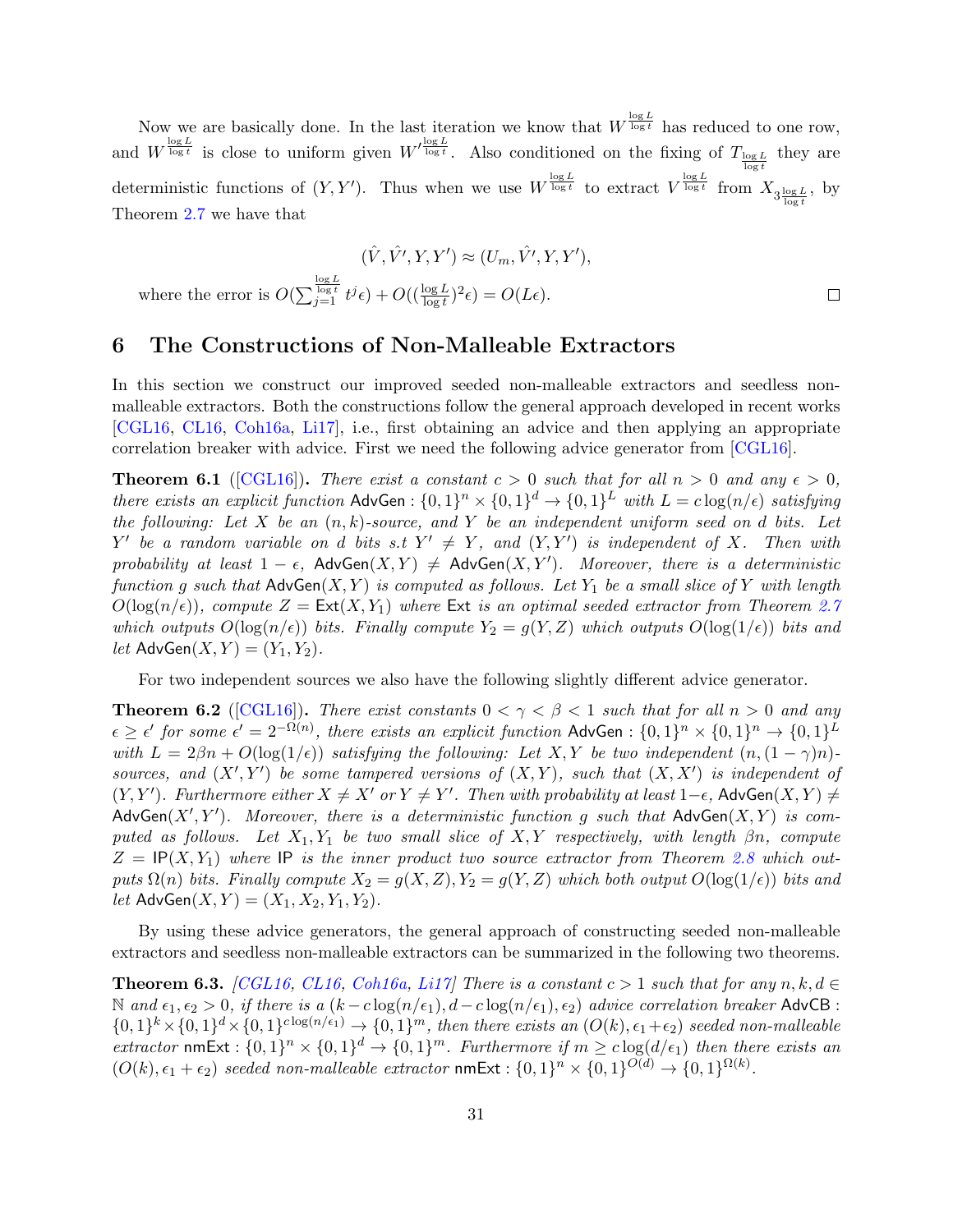Sketch. The seeded non-malleable extractor is constructed as follows. First use the seed and the source to obtain an advice as in Theorem [6.1](#page-31-1) with error  $\epsilon_1/3$ , however when we compute  $Z =$  $Ext(X, Y_1)$  we in fact output  $Z_1 = Ext(X, Y_1)$  with k bits and choose Z to be a small slice of  $Z_1$ with length  $O(\log(n/\epsilon))$ . Then we can fix the random variables  $(Y_1, Y_1', Z, Z', Y_2, Y_2')$ . Note that conditioned on this fixing  $(X, X')$  is still independent of  $(Y, Y')$ , and  $(Z_1, Z'_1)$  is a deterministic function of  $(X, X')$  thus is independent of  $(Y, Y')$ . Furthermore with probability  $1 - \epsilon_1/3$ ,  $Z_1$  has min-entropy at least  $k - O(\log(n/\epsilon_1))$  and Y has min-entropy at least  $d - O(\log(n/\epsilon_1))$ . We can now apply the correlation breaker to  $(Z_1, Y)$  and the advice to get the desired output, where the total error is at most  $\epsilon_1/3 + \epsilon_1/3 + \epsilon_1/3 + \epsilon_2 = \epsilon_1 + \epsilon_2$ . If the output m is large enough (i.e.,  $m \geq c \log(d/\epsilon_1)$ , then we can use it to extract from Y and then extract again from  $Z_1$  to increase the output length to  $\Omega(k)$ . ×

<span id="page-32-1"></span>**Theorem 6.4.** [\[CGL16,](#page-49-8) [CL16,](#page-49-2) [Coh16a,](#page-49-3) [Li17\]](#page-51-0) There are constants  $c > 1$ ,  $0 < \gamma < \beta < 1/100$  such that for any  $n \in \mathbb{N}$  and  $\epsilon_1, \epsilon_2 > 0$ , if there is a  $((1 - 2\beta)n - c \log(n/\epsilon_1), (1 - 2\beta)n - c \log(n/\epsilon_1), \epsilon_2)$ advice correlation breaker AdvCB :  $\{0,1\}^n \times \{0,1\}^n \times \{0,1\}^{2\beta n + c \log(1/\epsilon_1)} \to \{0,1\}^m$ , then there exists an  $((1-\gamma)n,(1-\gamma)n,\epsilon_1+\epsilon_2)$  non-malleable two source extractor nmExt :  $\{0,1\}^n \times \{0,1\}^n \rightarrow \{0,1\}^m$ . Furthermore if  $m \geq c \log(n/\epsilon_1)$  then there exists an  $((1 - \gamma)n, (1 - \gamma)n, \epsilon_1 + \epsilon_2)$  non-malleable two source extractor  $\mathsf{nmExt} : \{0,1\}^n \times \{0,1\}^n \to \{0,1\}^{\Omega(n)}$ .

Sketch. The non-malleable two-source extractor is constructed as follows. First use the two independent sources  $(X, Y)$  to obtain an advice as in Theorem [6.2](#page-31-2) with error  $\epsilon_1/3$ , then we can fix the random variables  $(X_1, X'_1, Y_1, Y'_1, X_2, X'_2, Y_2, Y'_2)$ . Note that conditioned on this fixing  $(X, X')$  is still independent of  $(Y, Y')$ , furthermore with probability  $1-\epsilon_1/3$ , both X and Y have min-entropy at least  $(1 - \gamma)n - \beta n - c \log(1/\epsilon_1) \ge (1 - 2\beta)n - c \log(1/\epsilon_1)$ . We can now apply the correlation breaker to  $(X, Y)$  and the advice to get the desired output, where the total error is at most  $\epsilon_1/3+\epsilon_1/3+\epsilon_1/3+\epsilon_2 = \epsilon_1+\epsilon_2$ . If the output m is large enough (i.e.,  $m \geq c \log(d/\epsilon_1)$ ), then we can use it to extract from Y and then extract again from X to increase the output length to  $\Omega(n)$ .  $\blacksquare$ 

Combined with our new correlation breakers with advice, we have the following new constructions of non-malleable extractors.

<span id="page-32-0"></span>**Theorem 6.5.** There exists a constant  $C > 1$  such that for any constant  $a \in \mathbb{N}, a \geq 2$ , any  $n, k \in \mathbb{N}$  and any  $0 < \epsilon < 1$  with  $k \ge C(\log n + a \log(1/\epsilon))$ , there is an explicit construction of a strong seeded  $(k, \epsilon)$  non-malleable extractor  $\{0, 1\}^n \times \{0, 1\}^d \to \{0, 1\}^m$  with  $d = O(\log n) +$  $\log(1/\epsilon)2^{O(a(\log\log(1/\epsilon))^{\frac{1}{a}})}$  and  $m = \Omega(k)$ . Alternatively, we can also achieve entropy  $k \geq C \log n +$  $\log(1/\epsilon)2^{C \cdot a(\log \log(1/\epsilon))^{\frac{1}{a}}}$  and  $d = O(\log n + a\log(1/\epsilon)).$ 

Proof. The theorem is obtained by combining Theorem [6.3,](#page-31-3) Lemma [5.4](#page-26-0) and Lemma [4.9.](#page-19-1) We choose an error  $\epsilon'$  to be the error in Theorem [6.3,](#page-31-3) Lemma [5.4](#page-26-0) and Lemma [4.9.](#page-19-1) Thus the total error is  $O(L\epsilon')$  where  $L = O(\log(n/\epsilon'))$ . To ensure  $O(L\epsilon') = \epsilon$  it suffices to take  $\epsilon' = \frac{\epsilon}{c \log n}$  $\frac{\epsilon}{c \log(n/\epsilon)}$  for some constant  $c > 1$ . We know  $\ell = O(\log(n/\epsilon'))$ . Therefore to apply Lemma [5.4](#page-26-0) and Lemma [4.9,](#page-19-1) we need to find  $m, d', d_1, d_2$  such that

$$
d' \ge c(\log \max\{d_1, d_2\} + \log(1/\epsilon')), m \ge d', d_1 \ge 8a \cdot d' + 6m \text{ and } d_2 \ge 8a \cdot d' + c^{a \cdot \log^{\frac{1}{a}} L} \cdot d'.
$$

Then we can take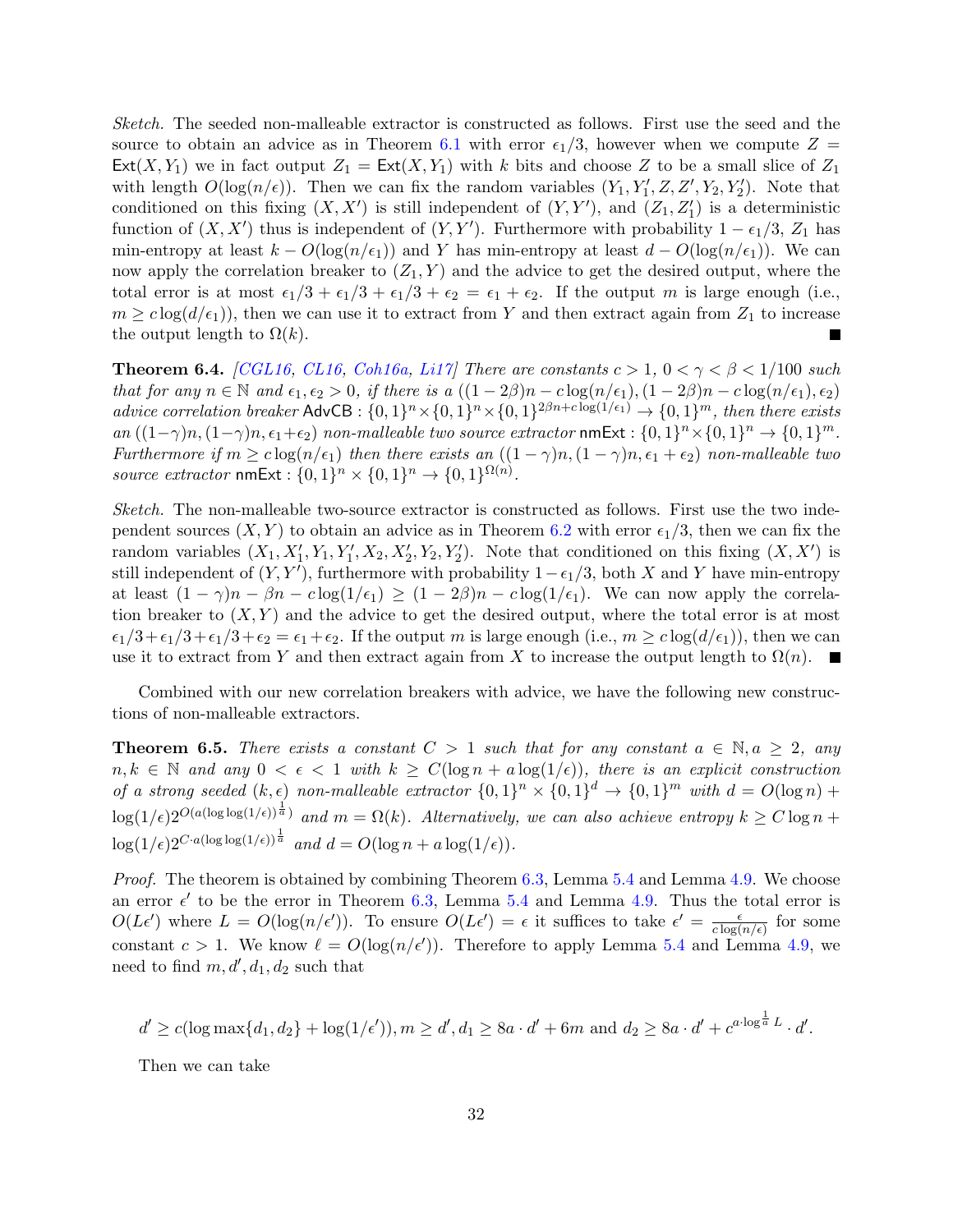$$
k = O(d_1 + m + \ell + \log(1/\epsilon'))
$$
 and  $d = O(d_2 + m + \ell + \log(1/\epsilon'))$ .

It can be seen that we can take  $m = O(\log(n/\epsilon'))$ ,  $d' = O(\log \log n + \log(1/\epsilon'))$ ,  $d_1 = 8a \cdot d' +$  $6m = O(\log n + a\log(1/\epsilon'))$  and  $d_2 = 2^{O(a(\log \log(n/\epsilon'))^{\frac{1}{a}})} \cdot d'$ . We now consider two cases. First,  $\log(1/\epsilon') > \frac{\log n}{\epsilon}$  $\frac{\log n}{c'^{a(\log \log n)^{\frac{1}{a}}}}$  for some large constant  $c'$ . In this case we have that

$$
\log(1/\epsilon') > \frac{\log n}{c'^{a(\log \log n)^{\frac{1}{a}}}} > \sqrt{\log n}
$$

for any  $a \geq 2$ . Thus

$$
\log\log(n/\epsilon'))=\log(\log n+\log(1/\epsilon'))<\log(\log^2(1/\epsilon')+\log(1/\epsilon'))<2\log\log(1/\epsilon')+1.
$$

Also note that  $d' = O(\log \log n + \log(1/\epsilon')) = O(\log(1/\epsilon'))$ . Thus in this case we have  $d_2 \leq O(\log(1/\epsilon'))2^{O(a(\log\log(1/\epsilon'))^{\frac{1}{a}})} = \log(1/\epsilon')2^{O(a(\log\log(1/\epsilon'))^{\frac{1}{a}})}$ . Next, consider the case where  $\log(1/\epsilon') \leq \frac{\log n}{\epsilon}$  $\frac{\log n}{c'^{a(\log \log n)^{\frac{1}{a}}}}$ . In this case note that we have  $\log(1/\epsilon') < \log n$  and thus  $2^{O(a(\log \log(n/\epsilon'))^{\frac{1}{a}})} <$  $2^{O(a(\log \log(n))^{\frac{1}{a}})}$ . Therefore when c' is large enough and  $a \geq 2$  we have that

$$
d_2 \le 2^{O(a(\log \log(n))^{\frac{1}{a}})}(\log \log n + \log(1/\epsilon')) \le \log n.
$$

Therefore altogether we have that  $d_2 \leq (\log n + \log(1/\epsilon') 2^{O(a(\log \log(1/\epsilon'))^{\frac{1}{a}})})$  and  $d = O(d_2 + m +$  $\ell + \log(1/\epsilon') = O(\log n) + \log(1/\epsilon') 2^{O(a(\log \log(1/\epsilon'))^{\frac{1}{a}})}$ . Note that  $\log(1/\epsilon') = \log(1/\epsilon) + \log(\log n + \frac{1}{\epsilon})$  $log(1/\epsilon)$  +  $O(1)$ , a careful analysis similar as above shows that we also have that

$$
d = O(\log n) + \log(1/\epsilon)2^{O(a(\log \log(1/\epsilon))^{\frac{1}{a}})}.
$$

Note that the correlation breaker is completely symmetric to both sources, and the only difference is in generating the advice. Thus after advice generation which costs both sources  $O(\log(n/\epsilon))$ entropy, we can switch the role of the seed and the source. Therefore we can also get the other setting of parameters where  $k \geq C \log n + \log(1/\epsilon) 2^{C \cdot a (\log \log(1/\epsilon))^{\frac{1}{a}}}$  and  $d = O(\log n + a \log(1/\epsilon))$ .

By using this theorem, we can actually improve the entropy requirement of the non-malleable extractor. Specifically, we have the following theorem.

**Theorem 6.6.** There exists a constant  $C > 1$  such that for any constant  $a \in \mathbb{N}, a \geq 2$ , any  $n, k \in \mathbb{N}$  and any  $0 < \epsilon < 1$  with  $k \ge C(\log \log n + a \log(1/\epsilon))$ , there is an explicit construction of a strong seeded  $(k, \epsilon)$  non-malleable extractor  $\{0, 1\}^n \times \{0, 1\}^d \to \{0, 1\}^m$  with  $d = O(\log n) +$  $\log(1/\epsilon)2^{O(a(\log\log(1/\epsilon))^{\frac{1}{a}})}$  and  $m=\Omega(k)$ . Alternatively, we can also achieve entropy  $k\geq C\log\log n+1$  $\log(1/\epsilon)2^{C \cdot a(\log \log(1/\epsilon))^{\frac{1}{a}}}$  and  $d = O(\log n + a\log(1/\epsilon)).$ 

*Proof.* We start by taking a slice of the seed  $Y_1$  with length  $O(\log(n/\epsilon))$  to extract from the source, and output some  $k' = 0.9k$  uniform bits with error  $\epsilon/2$ . Note that conditioned on the fixing of  $(Y_1, Y'_1)$  where  $Y'_1$  is the tampered version, the two sources are still independent, and the seed now has average conditional entropy at least  $d - O(\log(n/\epsilon))$ . We now switch the role of the seed and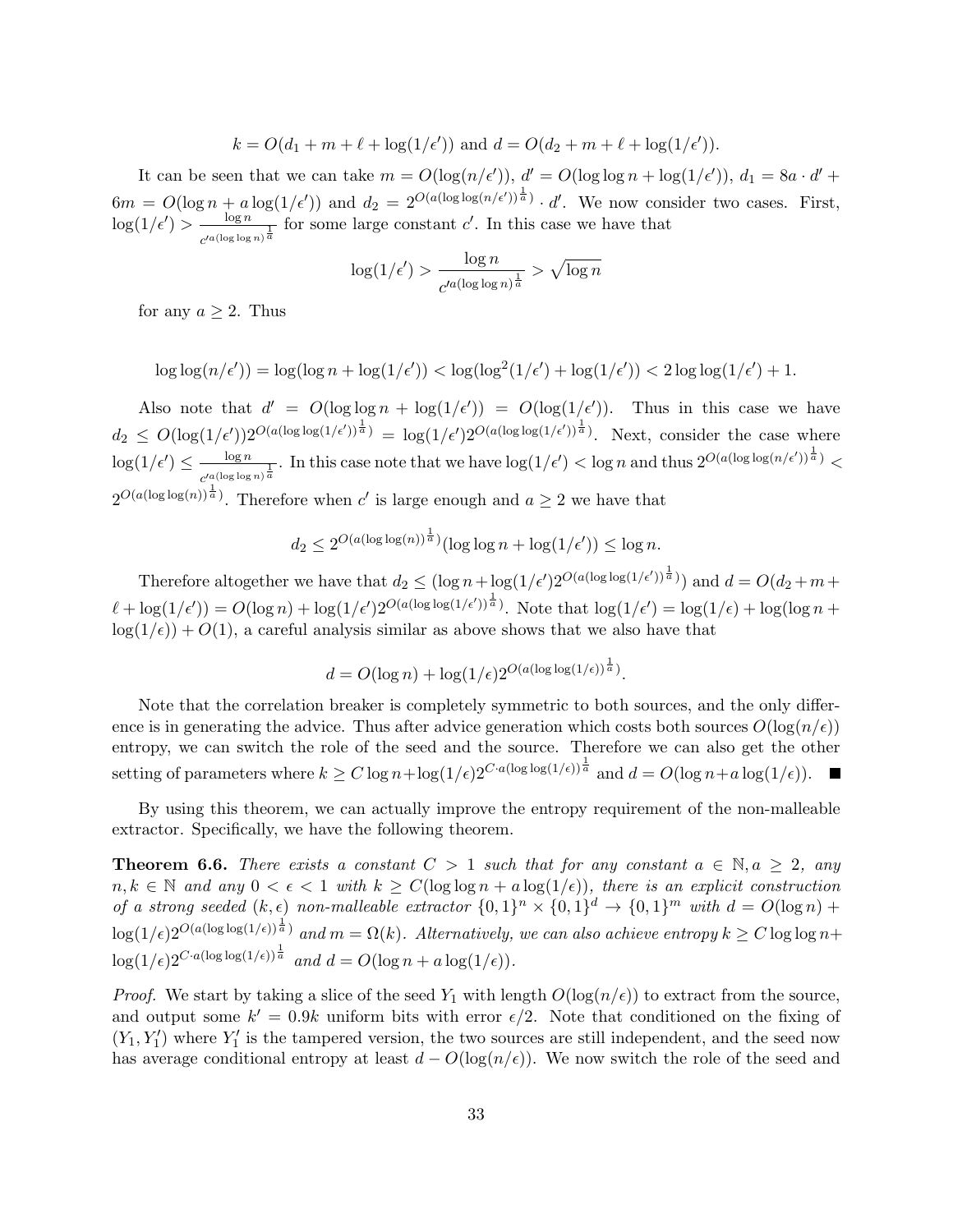the source, and use the output of the extractor from the source as the seed of a non-malleable extractor and apply Theorem [6.5](#page-32-0) with error  $\epsilon/2$ , so that the final error is  $\epsilon$ .

Note that now we know the original seed is different from its tampered version, so we only need to obtain advice from the original seed and thus the advice size is  $O(\log(d/\epsilon))$ . Now we only need

$$
k \ge C(\log d + a \log(1/\epsilon))
$$

and

$$
d - O(\log(n/\epsilon)) \ge C \log k + \log(1/\epsilon) 2^{C \cdot a (\log \log(1/\epsilon))^{\frac{1}{a}}}
$$

.

П

Thus we can choose

$$
k \ge C'(\log \log n + a \log(1/\epsilon))
$$

for some slightly larger constant  $C' > 1$ , while the requirement of the seed is still

$$
d = O(\log n) + \log(1/\epsilon)2^{O(a(\log \log(1/\epsilon))^{\frac{1}{a}})}.
$$

Similarly, we can switch the role of the seed and the source to get the other setting of parameters.

The next theorem improves the seed length, at the price of using a slightly larger entropy.

<span id="page-34-0"></span>**Theorem 6.7.** There exists a constant  $C > 1$  such that for any  $n, k \in \mathbb{N}$  and  $0 < \epsilon < 1$  with  $k \geq C(\log n + \log(1/\epsilon)) \log \log(1/\epsilon))$ , there is an explicit construction of a strong seeded  $(k, \epsilon)$ non-malleable extractor  $\{0,1\}^n \times \{0,1\}^d \to \{0,1\}^m$  with  $d = O(\log n + \log(1/\epsilon)(\log \log(1/\epsilon))^2)$  and  $m = \Omega(k)$ .

Proof. The theorem is obtained by combining Theorem [6.3,](#page-31-3) Lemma [5.4](#page-26-0) and Lemma [4.11.](#page-21-0) Again, We choose an error  $\epsilon'$  to be the error in Theorem [6.3,](#page-31-3) Lemma [5.4](#page-26-0) and Lemma [4.11.](#page-21-0) Thus the total error is  $O(L\epsilon')$  where  $L = O(\log(n/\epsilon'))$ . To ensure  $O(L\epsilon') = \epsilon$  it suffices to take  $\epsilon' = \frac{\epsilon}{c \log(n/\epsilon')}$  $\frac{\epsilon}{c \log(n/\epsilon)}$  for some constant  $c > 1$ . We also know  $\ell = O(\log(n/\epsilon'))$  in Lemma [5.4.](#page-26-0) Thus to apply Lemma [4.11,](#page-21-0) we need to find  $m, d_1, d_2$  such that (for simplicity, we choose  $a = 4$  in Lemma [4.11\)](#page-21-0),

$$
m \geq c \log(d_2/\epsilon'), d_1 \geq 20c \log \log L \log(d_2/\epsilon') + 6m \text{ and } d_2 \geq 20c \log^2 L \log(d_1/\epsilon').
$$

Then we can take

$$
k = O(d_1 + m + \ell + \log(1/\epsilon'))
$$
 and  $d = O(d_2 + m + \ell + \log(1/\epsilon'))$ .

A careful but tedious calculation shows that we can choose  $k \geq C(\log n + \log(1/\epsilon)) \log \log \log(1/\epsilon))$ for some large enough constant  $C > 1$ , and  $d = O(\log n + \log(1/\epsilon')(\log \log(1/\epsilon'))^2)$ . Note that we can choose  $m = O(\log(n/\epsilon))$  for a large enough constant in  $O(.)$ , thus by Theorem [6.3](#page-31-3) we can get an output length of  $\Omega(k)$ . Finally, note that  $\log(n/\epsilon') = O(\log(n/\epsilon))$ , thus the theorem follows.

Similar to what we have done above, we can also use this to get improved parameters. Specifically, we have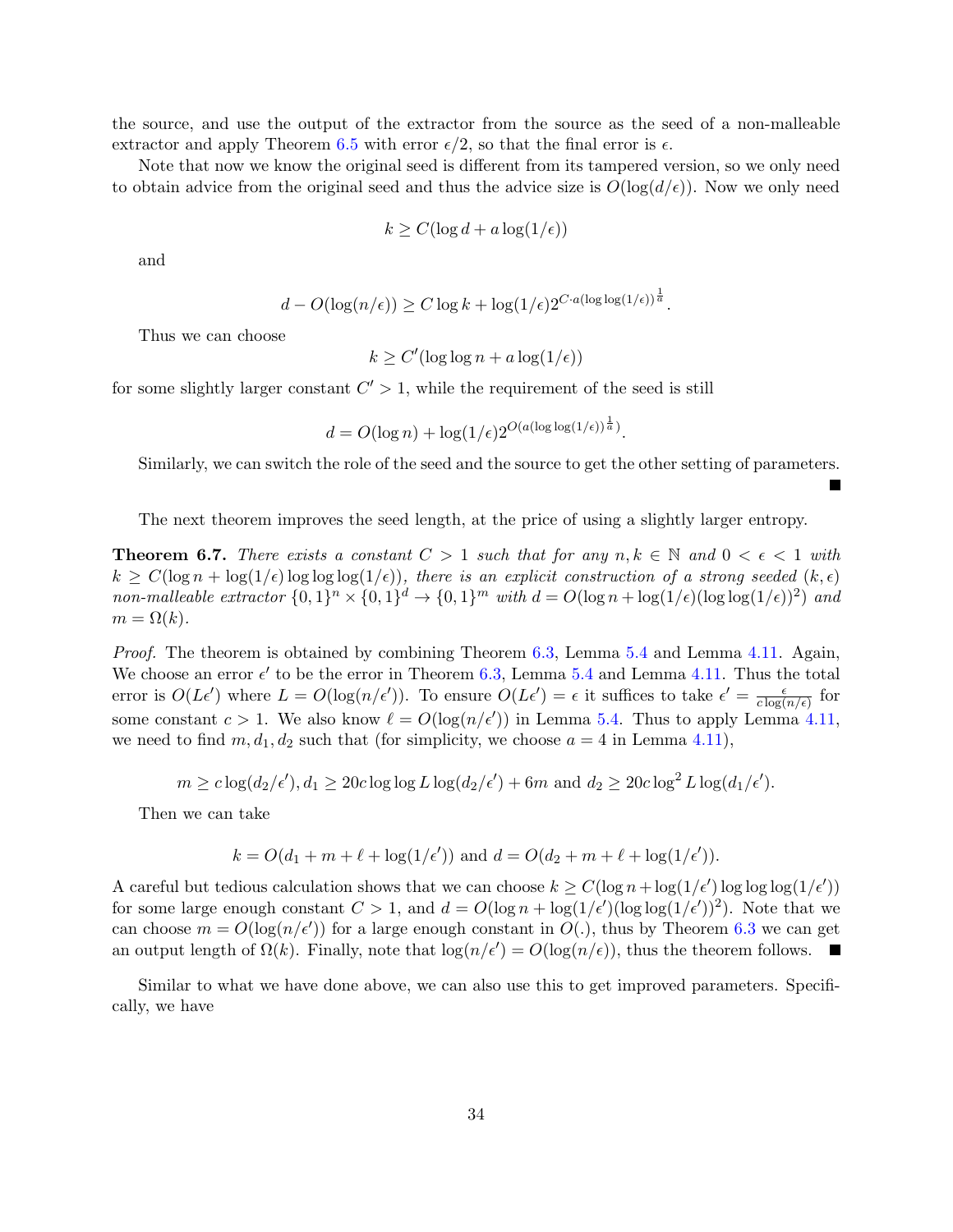**Theorem 6.8.** There exists a constant  $C > 1$  such that for any  $n, k \in \mathbb{N}$  and  $0 < \epsilon < 1$  with  $k \geq C(\log \log n + \log(1/\epsilon)) \log \log(1/\epsilon))$ , there is an explicit construction of a strong seeded  $(k, \epsilon)$ non-malleable extractor  $\{0,1\}^n \times \{0,1\}^d \to \{0,1\}^m$  with  $d = O(\log n + \log(1/\epsilon)(\log \log(1/\epsilon))^2)$  and  $m = \Omega(k)$ . Alternatively, we can also achieve entropy  $k \geq C(\log \log n + \log(1/\epsilon)(\log \log(1/\epsilon))^2)$ and seed length  $d = O(\log n + \log(1/\epsilon)) \log \log \log(1/\epsilon)).$ 

For non-malleable two-source extractors we have the following theorem.

<span id="page-35-0"></span>**Theorem 6.9.** There exists a constant  $0 < \gamma < 1$  and a non-malleable two-source extractor for  $(n,(1-\gamma)n)$  sources with error  $2^{-\Omega(n\log\log n/\log n)}$  and output length  $\Omega(n)$ .

Proof. The theorem is obtained by combining Theorem [6.4,](#page-32-1) Lemma [5.6](#page-28-0) and Lemma [4.9.](#page-19-1) Again, we choose an error  $\epsilon'$  to be the error in Theorem [6.3,](#page-31-3) Lemma [5.4](#page-26-0) and Lemma [4.11.](#page-21-0) Thus the total error is  $O(L\epsilon')$  where  $L = O(n)$ . To ensure  $O(L\epsilon') = \epsilon$  it suffices to take  $\epsilon' = \frac{\epsilon}{c\epsilon'}$  $\frac{\epsilon}{cn}$  for some constant c. We also know  $\ell = 2\beta n + o(n)$  for some constant  $\beta < 1/100$  in Lemma [5.6.](#page-28-0) We choose  $a = 2$ in Lemma [4.9](#page-19-1) and thus we obtain a correlation breaker with  $m = O(\log(n/\epsilon'))$ ,  $d_1 = O(\log(n/\epsilon'))$ and  $d_2 = \log(n/\epsilon') 2^{O(\sqrt{\log t})}$  where t is the parameter in Construction [5.5](#page-27-0) with  $t \leq L$ . Note that this also satisfies that  $d_1 \geq 4m$  and  $m \geq c \log(d_2/\epsilon)$  as required by Lemma [5.6.](#page-28-0)

Now we need to ensure that

$$
(1 - \beta)n \geq c \frac{\log L}{\log t} \log(n/\epsilon') + \max\{8 \frac{\log L}{\log t} d_1, 2t \cdot d' + 4d_2\} + 5\ell + 4\log(1/\epsilon'),
$$

where  $d' = O(\log(n/\epsilon'))$ . We choose  $t = \frac{\log L}{\log \log \epsilon}$  $\frac{\log L}{\log \log L}$  and this gives us

$$
(1 - 12\beta)n \ge C \frac{\log L}{\log \log L} \log (n/\epsilon'),
$$

for some constant  $C > 1$ . Note that  $\log(n/\epsilon') = O(\log(n/\epsilon))$  thus we can set  $\epsilon = 2^{-\Omega(n \log \log n / \log n)}$ and satisfy the above inequality.

For applications in two-source extractors, we first need the following generalization of nonmalleable extractors, which allows multiple tampering.

**Definition 6.10** (Seeded t-Non-malleable extractor). A function snmExt :  $\{0,1\}^n \times \{0,1\}^d$   $\rightarrow$  $\{0,1\}^m$  is a seeded *t*-non-malleable extractor for min-entropy k and error  $\epsilon$  if the following holds : If X is a source on  $\{0,1\}^n$  with min-entropy k and  $\mathcal{A}_1, \cdots, \mathcal{A}_t : \{0,1\}^d \to \{0,1\}^d$  are t arbitrary tampering functions with no fixed points, then

 $|\text{snmExt}(X, U_d) \circ \{\text{snmExt}(X, \mathcal{A}_i(U_d)), i \in [t]\} \circ U_d - U_m \circ \{\text{snmExt}(X, \mathcal{A}_i(U_d)), i \in [t]\} \circ U_d| < \epsilon$ 

where  $U_m$  is independent of  $U_d$  and X.

The following theorem is a special case of Theorem 8.6 proved in [\[Li17\]](#page-51-0).

**Theorem 6.11.** Suppose there is a function f, a constant  $\gamma > 0$  and an explicit non-malleable two-source extractor for  $(f(\epsilon),(1-\gamma)f(\epsilon))$  sources with error  $\epsilon$  and output length  $\Omega(f(\epsilon))$ . Then there is a constant  $C > 0$  such that for any  $0 < \epsilon < 1$  with  $k \geq Ct^2(\log n + f(\epsilon))$ , there is an explicit strong seeded t-non-malleable extractor for  $(n, k)$  sources with seed length  $d = Ct^2(\log n + f(\epsilon)),$ error  $O(t\epsilon)$  and output length  $\Omega(f(\epsilon))$ .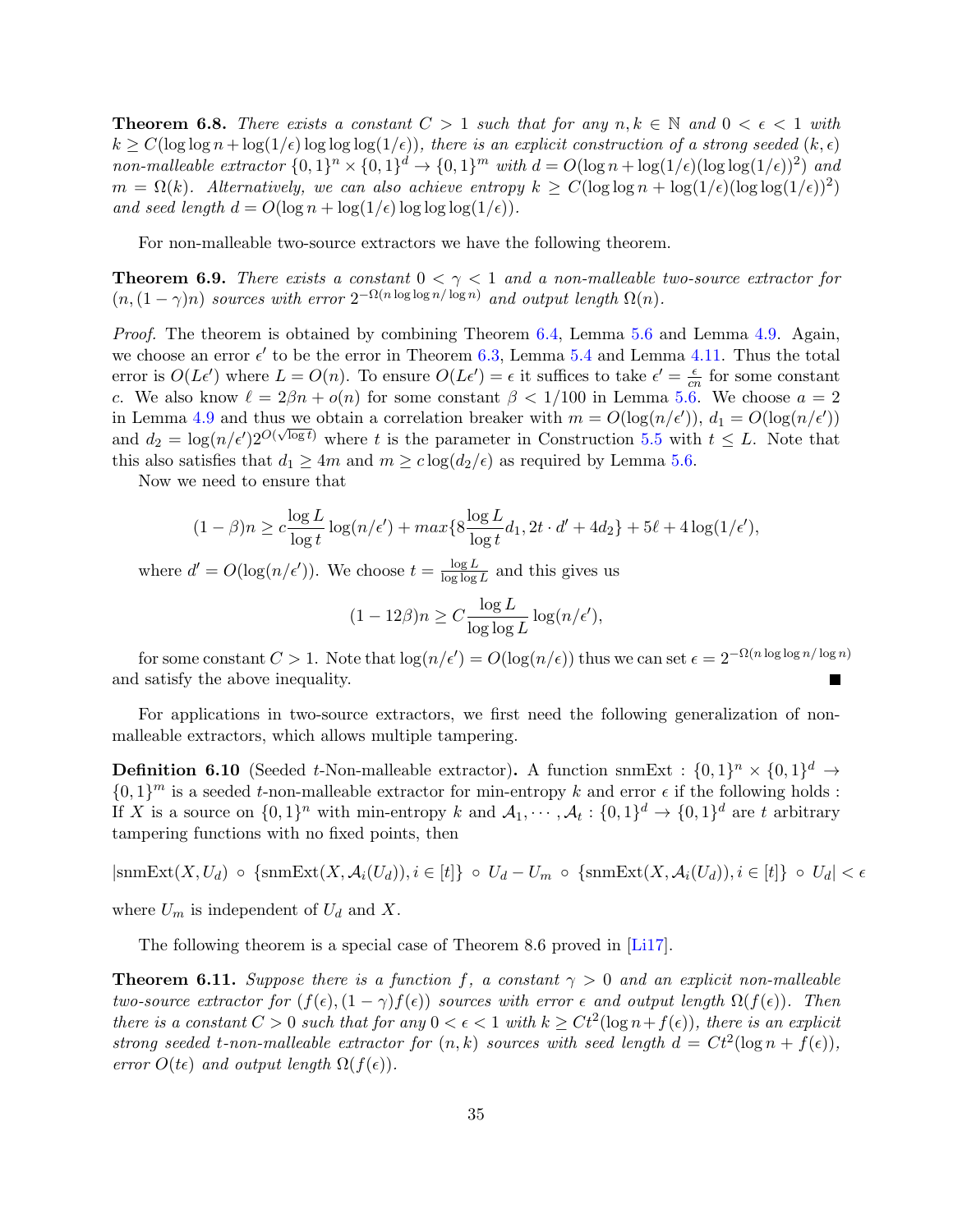Combined with Theorem [6.9,](#page-35-0) this immediately gives the following theorem.

**Theorem 6.12.** There is a constant  $C > 0$  such that for any  $0 < \epsilon < 1$  and  $n, k \in \mathbb{N}$  with  $k \geq Ct^2(\log n + \frac{\log(1/\epsilon)\log\log(1/\epsilon)}{\log\log\log(1/\epsilon)})$  $\frac{\log \log \log (1/\epsilon)}{\log \log (1/\epsilon)}$ , there is an explicit strong seeded t-non-malleable extractor for  $(n, k)$  sources with seed length  $d = Ct^2(\log n + \frac{\log(1/\epsilon) \log \log(1/\epsilon)}{\log \log \log(1/\epsilon)})$  $\frac{\log \log (1/\epsilon)}{\log \log (1/\epsilon)}$ , error  $O(t\epsilon)$  and output length  $\Omega(k/t^2)$ . As a special case, there exists a seeded non-malleable extractor for entropy  $k \ge C(\log n +$  $\log(1/\epsilon) \log \log(1/\epsilon)$  $\frac{\log(1/\epsilon) \log \log(1/\epsilon)}{\log \log \log(1/\epsilon)}$  and seed length  $d = C(\log n + \frac{\log(1/\epsilon) \log \log(1/\epsilon)}{\log \log \log(1/\epsilon)})$  $\frac{\log \log (1/\epsilon)}{\log \log \log (1/\epsilon)}$ .

Similar techniques as above can reduce the  $\log n$  term in the entropy requirement to  $\log \log n$ , so we get

**Theorem 6.13.** There is a constant  $C > 0$  such that for any  $0 < \epsilon < 1$  and  $n, k \in \mathbb{N}$  with  $k \geq C(\log \log n + \frac{\log(1/\epsilon) \log \log(1/\epsilon)}{\log \log \log(1/\epsilon)})$  $\frac{\log \log \log (1/\epsilon)}{\log \log (1/\epsilon)}$ , there is an explicit strong seeded non-malleable extractor for  $(n, k)$  sources with seed length and seed length  $d = C(\log n + \frac{\log(1/\epsilon) \log \log(1/\epsilon)}{\log \log \log(1/\epsilon)})$  $\frac{\lg(1/\epsilon) \log \log(1/\epsilon)}{\log \log \log(1/\epsilon)}$ .

Ben-Aroya et. al [\[BADTS17\]](#page-48-5) proved the following theorem.

**Theorem 6.14.** [\[BADTS17\]](#page-48-5) Suppose there is a function f and an explicit strong seeded t-nonmalleable extractor  $(n, k')$  sources with seed length and entropy requirement  $d = k' = f(t, \epsilon)$ , then for every constant  $\epsilon > 0$  there exist constants  $t = t(\epsilon), c = c(\epsilon)$  and an explicit extractor Ext:  $({0,1}^n)^2 \rightarrow {0,1}$  for two independent  $(n,k)$  sources with  $k \ge f(t,1/n^c)$  and error  $\epsilon$ .

Combined with Theorem [6.7,](#page-34-0) this immediately gives the following theorem.

**Theorem 6.15.** For every constant  $\epsilon > 0$ , there exists a constant  $C > 1$  and an explicit two source extractor  $\text{Ext}: (\{0,1\}^n)^2 \to \{0,1\}$  for entropy  $k \geq C \frac{\log n \log \log n}{\log \log \log n}$  $\frac{\log n \log \log n}{\log \log \log n}$  with error  $\epsilon$ .

## <span id="page-36-0"></span>7 Non-Malleable Two-Source Extractor and Non-Malleable Code

Formally, non-malleable codes are defined as follows.

**Definition 7.1.** [\[ADKO15\]](#page-48-10) Let  $NM_k$  denote the set of trivial manipulation functions on k-bit strings, which consists of the identity function  $I(x) = x$  and all constant functions  $f_c(x) = c$ , where  $c \in \{0,1\}^k$ . Let  $E: \{0,1\}^k \to \{0,1\}^m$  be an efficient randomized *encoding* function, and  $D: \{0,1\}^m \to \{0,1\}^k$  be an efficient deterministic *decoding* function. Let  $\mathcal{F}: \{0,1\}^m \to \{0,1\}^m$  be some class of functions. We say that the pair  $(E, D)$  defines an  $(\mathcal{F}, k, \epsilon)$ -non-malleable code, if for all  $f \in \mathcal{F}$  there exists a probability distribution G over  $\mathsf{NM}_k$ , such that for all  $x \in \{0,1\}^k$ , we have

$$
|D(f(E(x))) - G(x)| \le \epsilon.
$$

Remark 7.2. The above definition is slightly different form the original definition in [\[DPW10\]](#page-50-9). However, [\[ADKO15\]](#page-48-10) shows that the two definitions are equivalent.

We will mainly be focusing on the following family of tampering functions in this paper.

**Definition 7.3.** Given any  $t > 1$ , let  $\mathcal{S}_n^t$  denote the tampering family in the *t*-split-state-model, where the adversary applies t arbitrarily correlated functions  $h_1, \dots, h_t$  to t separate, n-bit parts of string. Each  $h_i$  can only be applied to the *i*-th part individually.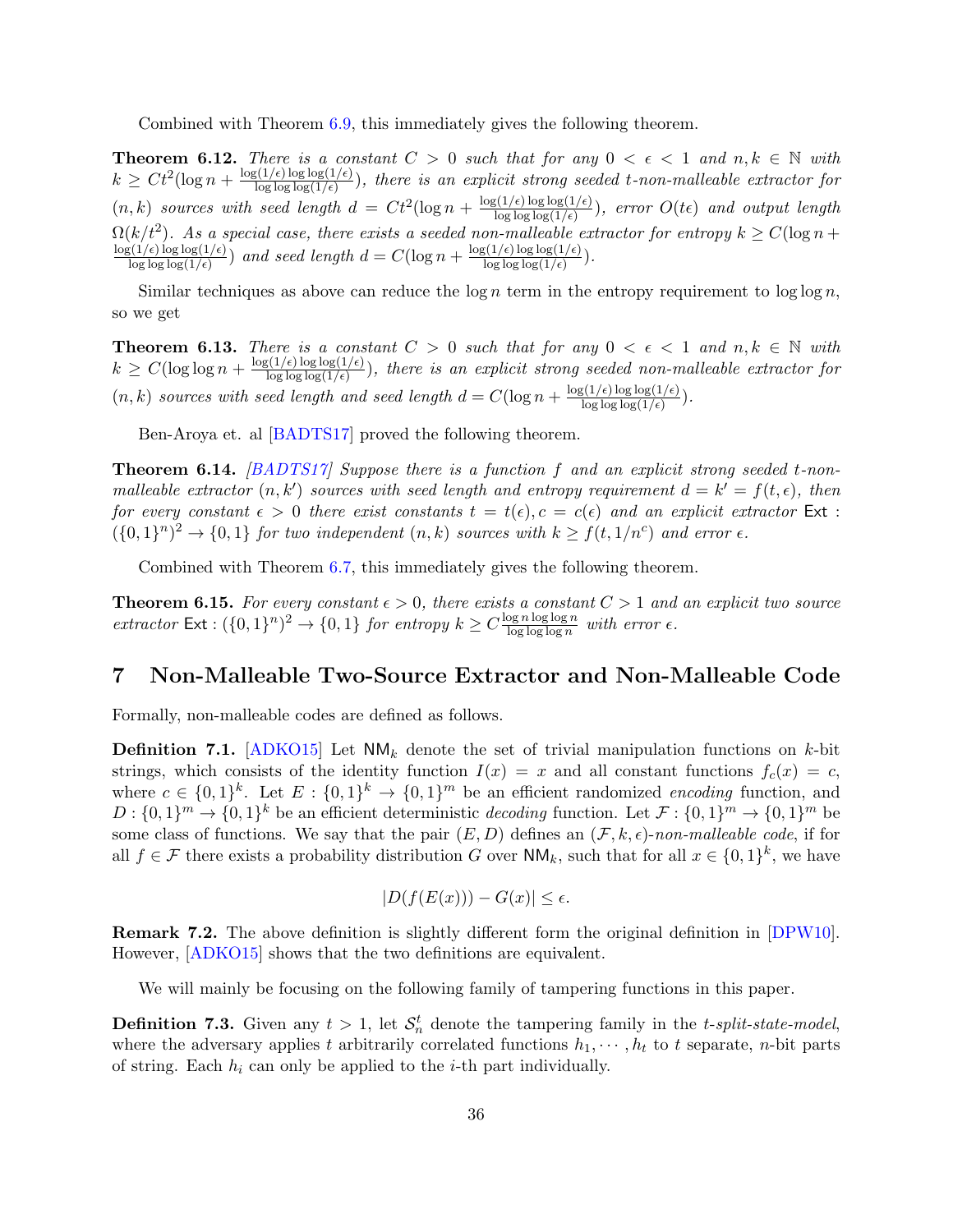We remark that even though the functions  $h_1, \dots, h_t$  can be correlated, their correlation is independent of the original codewords. Thus, they are actually a convex combination of independent functions, applied to each part of the codeword. Therefore, without loss of generality we can assume that each  $h_i$  is a deterministic function, which acts on the *i*-th part of the codeword individually. We will mainly consider the case of  $t = 2$ , i.e., the two-split-state model. We recall the original definition of non-malleable two-source extractors by Cheraghchi and Gursuswami [\[CG14b\]](#page-49-5). First we define the following function.

$$
copy(x, y) = \begin{cases} x & \text{if } x \neq same^* \\ y & \text{if } x = same^* \end{cases}
$$

<span id="page-37-0"></span>**Definition 7.4** (Seedless Non-Malleable 2-Source Extractor). A function nmExt :  $({0,1}^n)^2 \rightarrow$  $\{0,1\}^m$  is a  $(k,\epsilon)$ -seedless non-malleable extractor for two independent sources, if it satisfies the following property: Let X, Y be two independent  $(n, k)$  sources, and  $f_1, f_2 : \{0, 1\}^n \to \{0, 1\}^n$  be two arbitrary tampering functions, then

- 1.  $|\text{nmExt}(X, Y) U_m| \leq \epsilon$ .
- 2. There is a distribution D over  $\{0,1\}^m \cup \{same^*\}$  such that for an independent Z sampled from D, we have

$$
(\mathsf{nmExt}(X,Y), \mathsf{nmExt}(f_1(X), f_2(Y))) \approx_{\epsilon} (\mathsf{nmExt}(X,Y), \mathsf{copy}(Z, \mathsf{nmExt}(X,Y))).
$$

Cheraghchi and Gursuswami [\[CG14b\]](#page-49-5) showed that the relaxed definition [1.5](#page-2-0) implies the above general definition with a small loss in parameters. Specifically, we have

**Lemma 7.5** ([\[CG14b\]](#page-49-5)). Let nmExt be a  $(k - \log(1/\epsilon), \epsilon)$ -non-malleable two-source extractor ac-cording to Definition [1.5.](#page-2-0) Then nmExt is a  $(k, 4\epsilon)$ -non-malleable two-source extractor according to Definition  $7.4$ .

The following theorem was proved by Cheraghchi and Gursuswami [\[CG14b\]](#page-49-5), which establishes a connection between seedless non-malleable extractors and non-malleable codes.

<span id="page-37-1"></span>**Theorem 7.6.** Let  $\text{nmExt}: \{0,1\}^n \times \{0,1\}^n \rightarrow \{0,1\}^m$  be a polynomial time computable seedless  $2$ -non-malleable extractor at min-entropy n with error  $\epsilon$ . Then there exists an explicit non-malleable code with an efficient decoder in the 2-split-state model with block length = 2n, rate =  $\frac{m}{2n}$  $\frac{m}{2n}$  and error  $= 2^{m+1} \epsilon.$ 

One can construct a non-malleable code in the 2-split-state model from a non-malleable twosource extractor as follows: Given any message  $s \in \{0,1\}^m$ , the encoding  $\mathsf{Enc}(s)$  is done by outputting a uniformly random string from the set nmExt<sup>-1</sup>(s) ⊂  $\{0,1\}^{2n}$ . Given any codeword  $c \in \{0,1\}^{2n}$ , the decoding  $\mathsf{Dec}(c)$  is done by outputting nmExt(c). Thus, to get an efficient encoder we need a way to efficiently uniformly sample from the pre-image of any output of the extractor.

Since our new non-malleable two-source extractor follows the same structure as in [\[Li17\]](#page-51-0), we can use the same sampling procedure there to efficiently uniformly sample from the pre-image of any output of the extractor. We briefly recall the construction and sampling procedure in [\[Li17\]](#page-51-0).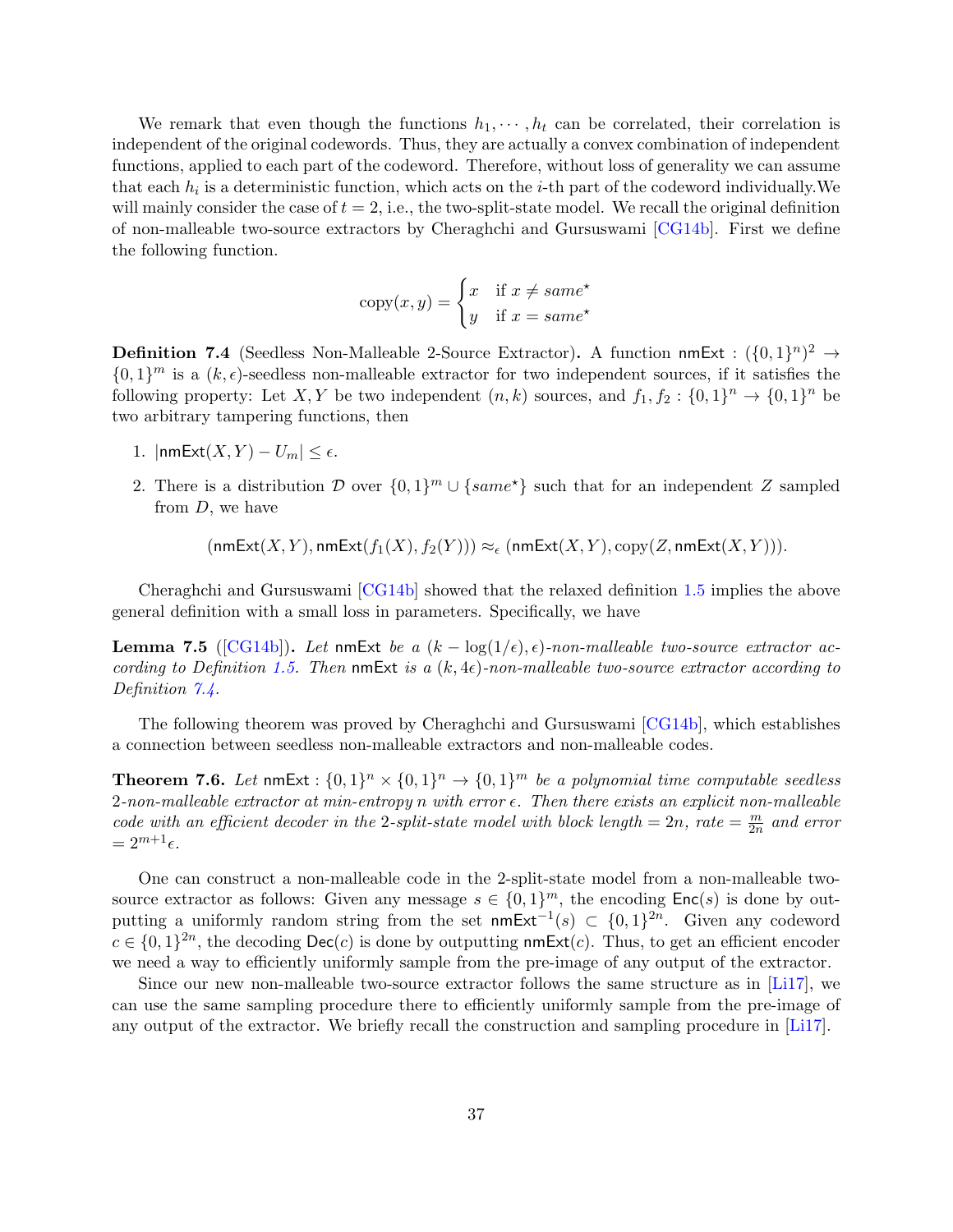The extractor construction and sampling. The high level structure of the non-malleable two-source extractor in [\[Li17\]](#page-51-0) is as follows. First take two small slices  $(X_1, Y_1)$  of both sources and apply the inner product based two-source extractor, as in Theorem [2.8.](#page-12-1) Then, use the output to sample  $O(\log(1/\epsilon))$  bits from the encodings of both sources, using a randomness efficient sampler and an asymptotically good linear encoding of the sources. We need an asymptotically good encoding since then we only need to sample  $O(\log(1/\epsilon))$  bits to ensure that the sampling of two different codewords are different with probability at least  $1 - \epsilon$ . The advice is then obtained by combining the slices and the sample bits. Now, take two larger slices  $(X_2, Y_2)$  of both sources and apply the correlation breaker. Finally, take another larger slice of either source (say  $X_3$  from X) and apply a strong linear seeded extractor, which is easy to invert and has the same pre-image size for any output. By limiting the size of each slice to be small, the construction ensures that there are at least  $n/2$  bits of each source that are only used in the encoding of the sources but never used in the subsequent extraction.

Now to sample uniformly from the pre-image of any output, we first uniformly independently generate the slices  $(X_1, Y_1, X_2, Y_2)$  and the sampled bits Z. From these we can compute the coordinates of the sampled bits and the output of the correlation breaker. Now we can invert the linear seeded extractor and uniformly sample  $X_3$  given the output of the extractor and the output of the correlation breaker (which is used as the seed of the linear seeded extractor). Now, to sample the rest of the bits, we need to condition on the event that the sample bits from the encoding of the sources are indeed Z. Note that Z has size at most  $\alpha n$  for some small constant  $\alpha < 1/2$  since we can restrict the error to be at least some  $2^{-\Omega(n)}$ . Also note that for each source we have already sampled some bits but there are still at least  $n/2$  un-sampled free bits, thus we insist on that no matter which  $\alpha n$  columns of the generating matrix of the encoding we look at, the sub matrix corresponding to these columns and the last  $n/2$  rows have full column rank. If this is true then no matter which coordinates we use and what  $Z$  is, the pre-image always have the same size and we can uniformly sample from the pre-image by solving a system of linear equations.

In [\[Li17\]](#page-51-0), we use the Reed-Solomn encoding for each source with field  $\mathbb{F}_q$  for  $q \approx n$ . This is asymptotically good and also satisfies the property that any sub matrix with less columns than rows has full column rank since it is a Vandermonde matrix. However in this case each symbol has roughly log n bits so we can sample at most  $n/\log n$  symbols (otherwise fixing them may already cost us all the entropy), thus the best error we can get using this encoding is  $2^{-n/\log n}$ .

We now give a new construction of non-malleable two-source extractors for two  $(n,(1-\gamma)n)$ sources, where  $0 < \gamma < 1$  is some constant. First, we need the following ingredients.

<span id="page-38-0"></span>**Theorem 7.7** ([\[Li17\]](#page-51-0)). There exists a constant  $0 < \alpha < 1$  such that for any  $n \in \mathbb{N}$  and  $2^{-\alpha n} < \epsilon < 1$ there exists a linear seeded strong extractor  $\text{Ext} : \{0,1\}^n \times \{0,1\}^d \to \{0,1\}^{0.3d}$  with  $d = O(\log(n/\epsilon))$ and the following property. If X is a  $(n, 0.9n)$  source and R is an independent uniform seed on  $\{0,1\}^d$ , then

$$
|(\text{IExt}(X,R),R)-(U_{0.3d},R)|\leq\epsilon.
$$

Furthermore for any  $s \in \{0,1\}^{0.3d}$  and any  $r \in \{0,1\}^d$ ,  $|\text{Ext}(\cdot,r)^{-1}(s)| = 2^{n-0.3d}$ .

**Definition 7.8** (Averaging sampler [\[Vad04\]](#page-52-9)). A function  $\mathsf{Samp}: \{0,1\}^r \to [n]^t$  is a  $(\mu,\theta,\gamma)$  averaging sampler if for every function  $f: [n] \to [0,1]$  with average value  $\frac{1}{n} \sum_i f(i) \geq \mu$ , it holds that

$$
\Pr_{i_1,\dots,i_t \leftarrow \mathsf{Samp}(U_R)} \left[ \frac{1}{t} \sum_i f(i) < \mu - \theta \right] \le \gamma.
$$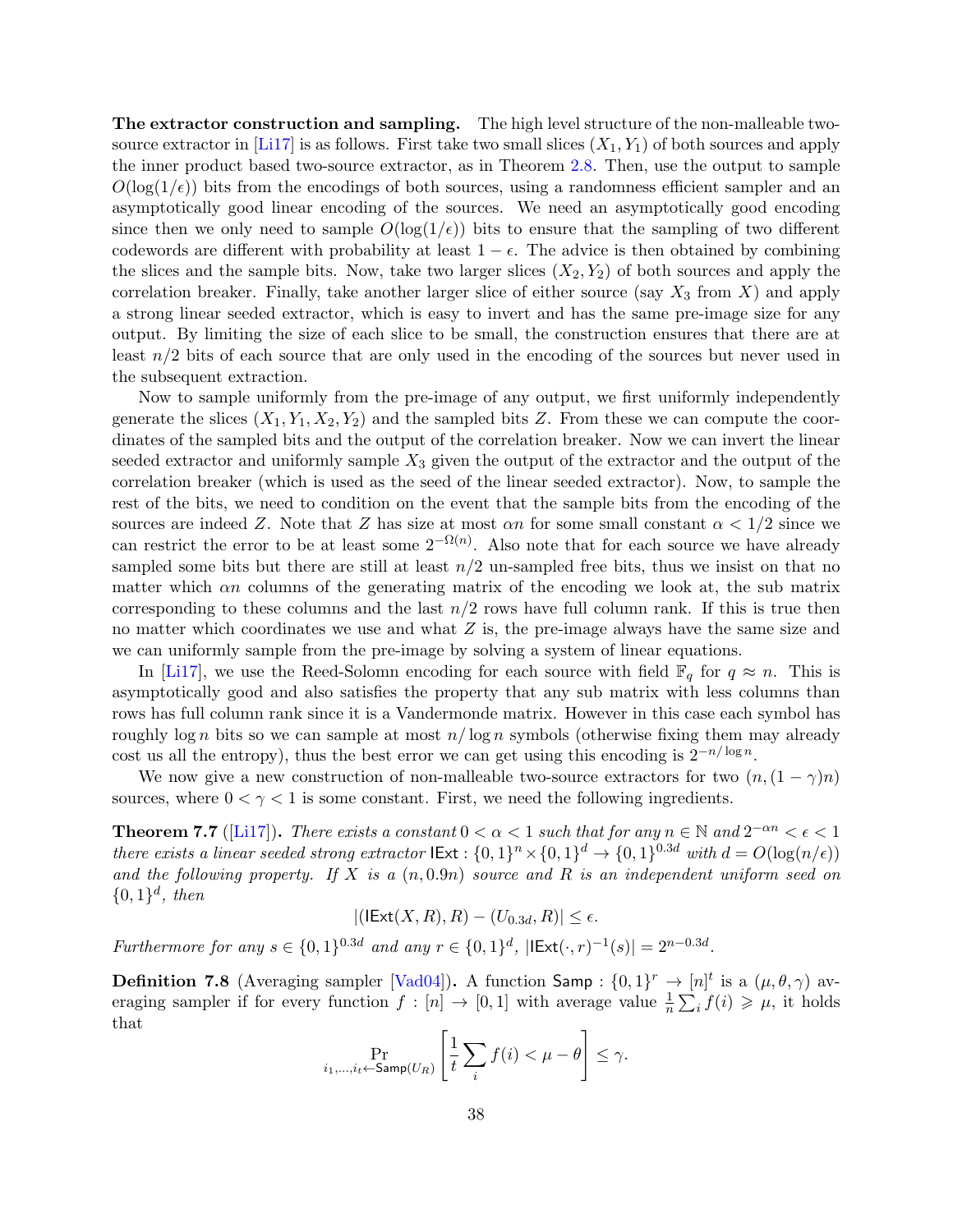Samp has distinct samples if for every  $x \in \{0,1\}^r$ , the samples produced by Samp $(x)$  are all distinct.

<span id="page-39-0"></span>**Theorem 7.9** ([\[Vad04\]](#page-52-9)). Let  $1 \ge \delta \ge 3\tau > 0$ . Suppose that Samp:  $\{0,1\}^r \to [n]^t$  is an  $(\mu,\theta,\gamma)$ averaging sampler with distinct samples for  $\mu = (\delta - 2\tau)/\log(1/\tau)$  and  $\theta = \tau/\log(1/\tau)$ . Then for every  $\delta n$ -source X on  $\{0,1\}^n$ , the random variable  $(U_r, X_{Samp(U_r)})$  is  $(\gamma + 2^{-\Omega(\tau n)})$ -close to  $(U_r, W)$ where for every  $a \in \{0,1\}^r$ , the random variable  $W|_{U_r=a}$  is  $(\delta - 3\tau)t$ -source.

<span id="page-39-2"></span>**Theorem 7.10** ([\[Vad04\]](#page-52-9)). For every  $0 < \theta < \mu < 1$ ,  $\gamma > 0$ , and  $n \in \mathbb{N}$ , there is an explicit  $(\mu, \theta, \gamma)$ averaging sampler  $\mathsf{Samp}: \{0,1\}^r \to [n]^t$  that uses

- t distinct samples for any  $t \in [t_0, n]$ , where  $t_0 = O(\frac{1}{\theta^2})$  $\frac{1}{\theta^2} \log(1/\gamma)$ ), and
- $r = \log(n/t) + \log(1/\gamma) \text{poly}(1/\theta)$  random bits.

#### 7.1 A new advice generator

Here we show that we can give a new advice generator with optimal advice length. We have the following construction. Let  $(X, Y)$  be two independent  $(n, (1 - \tau)n)$  sources. Let IP be the inner product two-source extractor from Theorem [2.8,](#page-12-1) and Samp : be the sampler from Theorem [7.9.](#page-39-0) Let  $L > 0$  be a parameter, and  $c > 0$  be a constant to be chosen later. We have the following algorithm.

- 1. Let  $n_1 = 3\tau n$ . Divide X into  $X = (X_1, X_2)$  such that  $X_1$  has  $n_1$  bits and  $X_2$  has  $n_2 = (1-3\tau)n$ bits. Similarly divide Y into  $Y = (Y_1, Y_2)$  such that  $Y_1$  has  $n_1$  bits and  $Y_2$  has  $n_2 = (1 - 3\tau)n$ bits.
- 2. Compute  $Z = \text{IP}(X_1, Y_1)$  which outputs  $r = \Omega(n) \leq \tau n$  bits.

item Let F be the finite field  $\mathbb{F}_{2^{\log n}}$ . Let  $n_0 = \frac{n_2}{\log n}$ . Let RS :  $\mathbb{F}^{n_0} \to \mathbb{F}^n$  be the Reed-Solomon code encoding  $n_0$  symbols of  $\mathbb F$  to n symbols in  $\mathbb F$  (we slightly abuse the use of RS to denote both the code and the encoder). Thus RS is a  $[n, n_0, n - n_0 + 1]_n$  error correcting code. Let  $\hat{X}_2$  be  $X_2$  written backwards, and similarly  $\hat{Y}_2$  be  $Y_2$  written backwards. Let  $\overline{X}_2 = \text{RS}(\hat{X}_2)$ and  $\overline{Y}_2 = \text{RS}(\hat{Y}_2)$ .

- 3. Use Z to sample  $r/\log n$  distinct symbols from  $\overline{X}_2$  (i.e., use each log n bits to sample a symbol), and write the symbols as a binary string  $\tilde{X}_2$ . Note that  $\tilde{X}_2$  has r bits. Similarly, use Z to sample  $r/\log n$  distinct symbols from  $\overline{Y}_2$  and obtain a binary string  $\tilde{Y}_2$  with r bits.
- 4. Let  $V_1 = X_1 \circ Y_1 \circ \tilde{X}_2 \circ \tilde{Y}_2$ .
- 5. Take a slice of  $X_2$  with length  $15\tau n$ , and let it be  $X_3$ . Similarly, take a slice of  $Y_2$  with length 10 $\tau n$ , and let it be Y<sub>3</sub>. Compute  $W = \mathsf{IP}(X_3, Y_3)$  which outputs  $r = \Omega(n) \leq \tau n$  bits.
- 6. Take a slice of  $X_2$  with length  $40\tau n$ , and let it be  $X_4$ . Use W and  $X_4$  to do an alternating extraction protocol for  $L = \log^* n^6$  $L = \log^* n^6$  rounds, and output  $(R_1, \dots, R_L) = \textsf{laExt}(X_4, W)$ , where each  $S_i, R_i$  used in the alternating extraction has  $\tau n / \log n$  bits.

<span id="page-39-1"></span><sup>&</sup>lt;sup>6</sup>Here by log<sup>\*</sup> n we mean the number of steps it takes to get down to c' by computing  $n \to c \log n$  for some constants  $c, c'$ .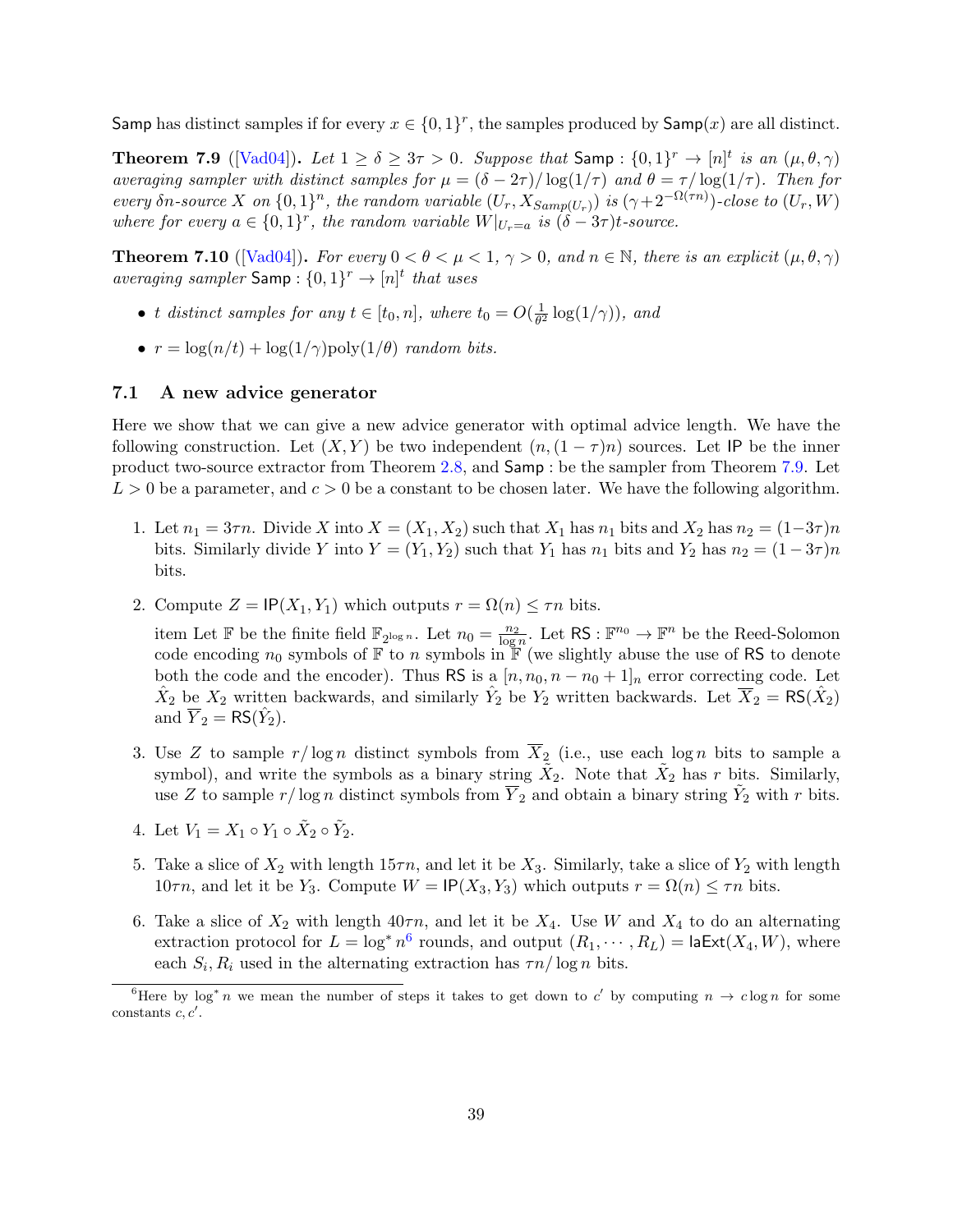- 7. Set  $i = 1$  and let  $n_1$  be the length of  $V_1$ , which is at most  $8\tau n$ . While  $L < c \log n_i$  do the following: encode  $V_i$  to  $\tilde{V}_i$  using an asymptotically good binary error correcting code. Cut  $R_i$ into  $O(\log n_i)$  bits. Use the sampler from Theorem [7.10](#page-39-2) and  $R_i$  to sample  $\log n_i$  bits of  $\tilde{V}_i$ , let the sampled string be  $\overline{V_i}$ . Set  $V_{i+1} = R_i \circ \overline{V_i}$  and let  $i = i + 1$ .
- 8. Finally, cut  $R_i$  into  $O(\log n_i)$  bits. Use the sampler from Theorem [7.10](#page-39-2) and  $R_i$  to sample  $L - |R_i|$  bits of  $\tilde{V}_i$ , let the sampled string be  $\overline{V}_i$ . Set  $\tilde{\alpha} = R_i \circ \overline{V}_i$  which has length L.

We have the following lemma.

<span id="page-40-0"></span>**Lemma 7.11.** There are constants  $0 < \tau, \mu < 1$  and  $C > 1$  such that the following holds. Let  $(X, Y)$ be two independent  $(n,(1-\tau)n)$  sources, and  $(X',Y')$  be their tampered versions. Assume that either the tampering function  $f$  on  $X$  or the tampering function  $g$  on  $Y$  has no fixed point. For any  $L$ such that  $C \leq L \leq \frac{\mu n}{\log n}$  $\frac{\mu n}{\log n}$ , with probability  $1-2^{-\Omega(L)}$  over the fixing of  $(X_1, Y_1, \tilde{X}_2, \tilde{Y}_2, X_3, Y_3, X_4)$ and the tampered versions  $(X'_1, Y'_1, \tilde{X}'_2, \tilde{Y}'_2, X'_3, Y'_3, X'_4)$ , we have that  $\tilde{\alpha} \neq \tilde{\alpha}'$ . Moreover, conditioned on these fixings,  $X$  and  $Y$  are independent, and the average conditional min-entropy of both  $X$  and Y is  $(1 - O(\tau))n$ .

Proof. As usual we use letters with primes to denote the tampered versions of random variables. First note that both  $X_1$  and  $Y_1$  have min-entropy at least  $2\tau n$ , thus by Theorem [2.8,](#page-12-1) we have that

$$
(Z, X_1) \approx_{2^{-\Omega(n)}} (U, X_1),
$$

and

$$
(Z,Y_1) \approx_{2^{-\Omega(n)}} (U,Y_1).
$$

If  $X_1 \neq X'_1$  or  $Y_1 \neq Y'_1$  then we have  $V_1 \neq V'_1$ . Now consider the case where  $X_1 \neq X'_1$  and  $Y_1 \neq Y_1'$ . In this case we have  $Z = Z'$  and either  $X_2 \neq X_2'$  or  $Y_2 \neq Y_2'$ . Without loss of generality assume that  $X_2 \neq X'_2$ . We can now first fix  $(X_1, X'_1)$ . Note that conditioned on this fixing,  $Z = Z'$ is a deterministic function of Y, and thus independent of  $(X_2, X_2')$ . The Reed-Solomon encoding of  $\hat{X}_2$  and  $\hat{X}_2'$  ensures that  $\overline{X}_2$  and  $\overline{X}_2'$  differ in at least  $n - n_0 + 1 > 0.9n$  symbols. Thus, with probability  $1 - 2^{-\Omega(n)} - 2^{-\Omega(r/\log n)} = 1 - 2^{-\Omega(n/\log n)}$  over Z, we have that  $\tilde{X}_2 \neq \tilde{X}_2'$ . Therefore, altogether with probability  $1 - 2^{-\Omega(n/\log n)}$  over the fixing of  $(X_1, Y_1, \tilde{X}_2, \tilde{Y}_2)$  and  $(X'_1, Y'_1, \tilde{X}'_2, \tilde{Y}'_2)$ we have that  $V_1 \neq V'_1$ .

We now fix  $(X_1, Y_1, \tilde{X}_2, \tilde{Y}_2)$  and  $(X'_1, Y'_1, \tilde{X}'_2, \tilde{Y}'_2)$ . Note that conditioned on this fixing, X and Y are independent. Moreover, the average conditional min-entropy of both  $X_3$  and  $Y_3$  is at least  $15\tau n - \tau n - 2\tau n - 3\tau n = 9\tau n$ . Thus by Theorem [2.8,](#page-12-1) we have that

$$
(W, X_3) \approx_{2^{-\Omega(n)}} (U, X_3).
$$

We ignore the error for now since this only adds  $2^{-\Omega(n)}$  to the final error. We now fix  $(X_3, X_3')$ . Note that conditioned on this fixing,  $(W, W')$  is a deterministic function of  $(Y, Y')$ , and thus independent of  $(X, X')$ . Further, the average conditional min-entropy of  $X_4$  is at least  $40\tau n - \tau n - 2(15\tau n + \tau n) - 3\tau n = 4\tau n$ . Thus by Lemma [3.2](#page-14-1) we have that for any  $0 \le j \le L - 1$ ,

$$
(W, W', \{R_1, R'_1, \cdots, R_j, R'_j\}, R_{j+1}) \approx_{\epsilon'} (W, W', \{R_1, R'_1, \cdots, R_j, R'_j\}, U),
$$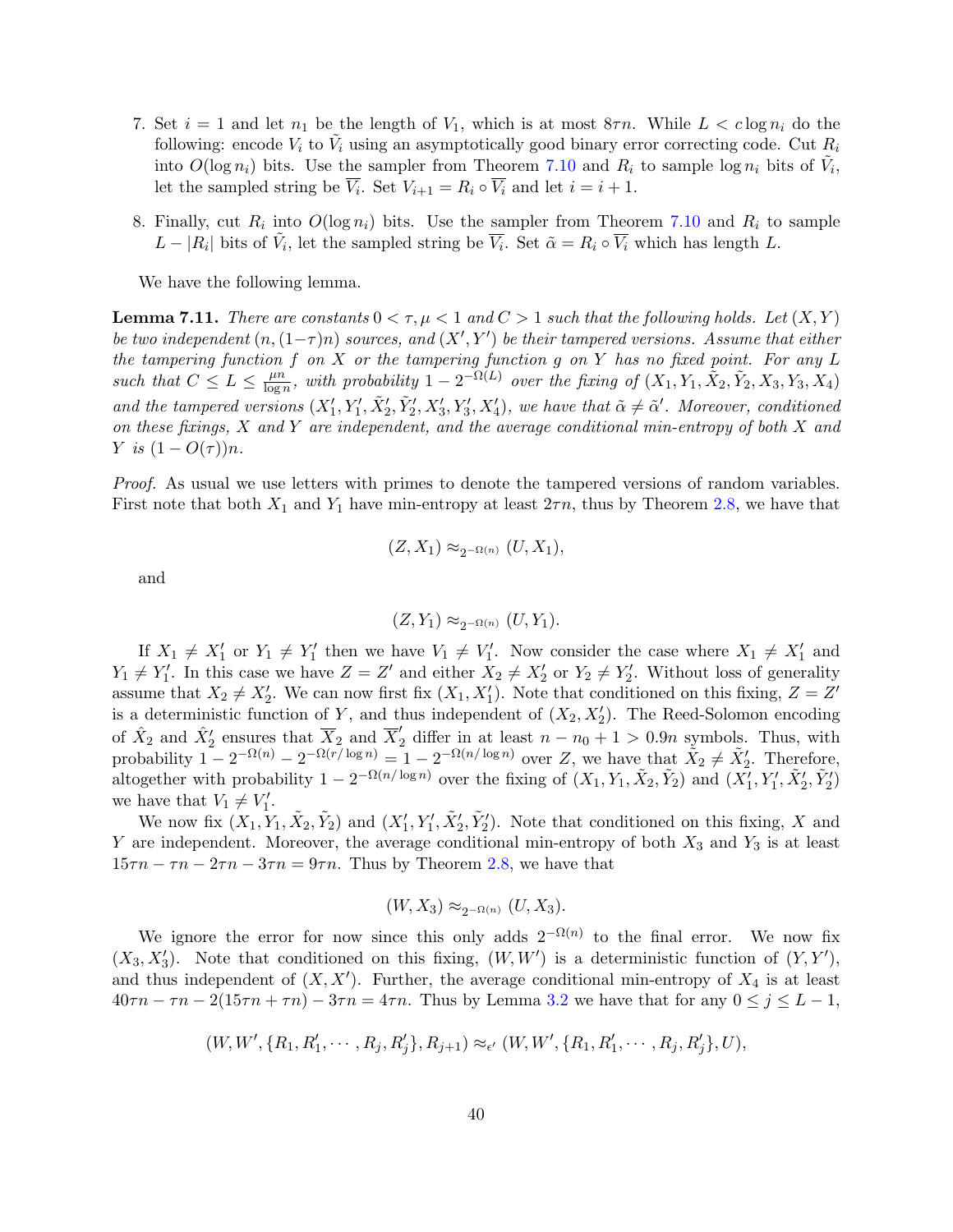where  $\epsilon' = O(L2^{-\Omega(n/\log n)}) = 2^{-\Omega(n/\log n)}$ . Since conditioned on the fixing of  $(W, W')$ , the random variables  $\{R_i, R'_i\}$  are deterministic functions of  $(X, X')$  and independent of  $(Y, Y')$ , we also have that

$$
(Y_3, Y'_3, \{R_1, R'_1, \cdots, R_j, R'_j\}, R_{j+1}) \approx_{\epsilon'} (Y_3, Y'_3, \{R_1, R'_1, \cdots, R_j, R'_j\}, U).
$$

We now further fix  $(Y_3, Y'_3)$ . Note that now we have fixed  $(X_1, Y_1, \tilde{X}_2, \tilde{Y}_2, X_3, Y_3)$  and  $(X'_1, Y'_1, \tilde{X}'_2, \tilde{Y}'_2, X'_3, Y'_3)$ . Ignoring the error for now let's assume that  $V_1 \neq V'_1$  (note that  $(V_1, V'_1)$ ) are now fixed) and for any  $0 \leq j \leq L-1$ ,

$$
(\{R_1, R'_1, \cdots, R_j, R'_j\}, R_{j+1}) = (\{R_1, R'_1, \cdots, R_j, R'_j\}, U).
$$

Let j be the index when the protocol executes step 8. We know that  $j \leq L$  since in each step the length of the string  $V_i$  goes from  $n_i$  to  $O(\log n_i)$ . We have the following observation. For any  $1 \leq i \leq j$ , we have that  $V_i$  is a deterministic function of  $(R_1, \dots, R_{i-1})$ ; similarly,  $V'_i$  is a deterministic function of  $(R'_1, \dots, R'_{i-1})$ . Next, we have the following claim.

**Claim 7.12.** For any  $1 \leq i < j$ , suppose that conditioned on the fixing of  $(R_1, \dots, R_{i-1}), (R'_1, \dots, R'_{i-1})$ we have  $V_i \neq V'_i$ , then with probability  $1 - 2^{-\Omega(\log n_i)}$  over the further fixing of  $(R_i, R'_i)$ , we have  $V_{i+1} \neq V'_{i+1}$ . Suppose that conditioned on the fixing of  $(R_1, \dots, R_{j-1}), (R'_1, \dots, R'_{j-1})$  we have  $V_j \neq V'_j$ , then with probability  $1 - 2^{-\Omega(L)}$  over the further fixing of  $(R_j, R'_j)$ , we have  $\tilde{\alpha} \neq \tilde{\alpha}'$ .

*Proof of the claim.* Suppose that conditioned on the fixing of  $(R_1, \dots, R_{i-1}), (R'_1, \dots, R'_{i-1})$  we have  $V_i \neq V'_i$ . Note that now  $(V_i, V'_i)$  is also fixed. We know that  $R_i$  is still uniform. Again, we have two cases. First, if  $R_i \neq R'_i$ , then we definitely have  $V_{i+1} \neq V'_{i+1}$ . Otherwise, we have  $R_i = R'_i$ . The encoding of  $V_i$  and  $V'_i$  ensures that at least a constant fraction of bits in  $\tilde{V}_i$  and  $\tilde{V}_i$  $'$  are different. Thus by Theorem [7.10](#page-39-2) with probability  $1 - 2^{-\Omega(\log n_i)}$  over the further fixing of  $(R_i, R'_i)$ , we have that  $\overline{V_i} \neq \overline{V_i}'$  and thus  $V_{i+1} \neq V'_{i+1}$ .

For the case of  $i = j$ , the argument is the same, except now we are sampling  $L - O(\log n_i)$  bits, and the probability that  $\overline{V}_i \neq \overline{V}_i'$  is  $2^{-\Omega(L-O(\log n_j))} = 2^{-\Omega(L)}$  since  $L \geq c \log n_j$ .  $\Box$ 

Now we are basically done. Since we start with  $V_1 \neq V'_1$ , at the end the probability that  $\tilde{\alpha} \neq \tilde{\alpha}'$ is at least

$$
\Pi_{i=1}^{j-1} (1 - 2^{-\Omega(\log n_i)}) \cdot (1 - 2^{-\Omega(L)}).
$$

Note that for any  $1 \leq i < j$  we have  $n_{i+1} = O(\log n_i)$ , so  $2^{-\Omega(\log n_i)} \leq 2^{-\Omega(\log n_i)}/2$ . Thus the terms  $2^{-\Omega(\log n_i)}$  form at least a geometric expression and hence this probability is at least  $1 - O(2^{-\Omega(L)}) = 1 - 2^{-\Omega(L)}$ . Adding back all the errors, and noticing that  $C \le L \le \frac{\mu n}{\log n}$  $\frac{\mu n}{\log n}$  for some properly chosen constants C and  $\mu$ , the final error is still  $1 - 2^{-\Omega(L)}$ . Moreover, since the size of each random variable in  $(X_1, Y_1, \tilde{X}_2, \tilde{Y}_2, X_3, Y_3, X_4)$  is at most  $O(\tau n)$ , conditioned on the fixing of  $(X_1, Y_1, \tilde{X}_2, \tilde{Y}_2, X_3, Y_3, X_4)$  and the tampered versions  $(X'_1, Y'_1, \tilde{X}'_2, \tilde{Y}'_2, X'_3, Y'_3, X'_4)$ , the average conditional min-entropy of both X and Y is  $(1 - O(τ))n$ .  $\Box$ 

We now use the above advice generator to give a new construction of non-malleable two-source extractors. Let  $(X, Y)$  be two independent  $(n, (1 - \gamma)n)$  sources with  $\gamma \leq \tau$  where  $\tau$  is the constant in Lemma [7.11.](#page-40-0)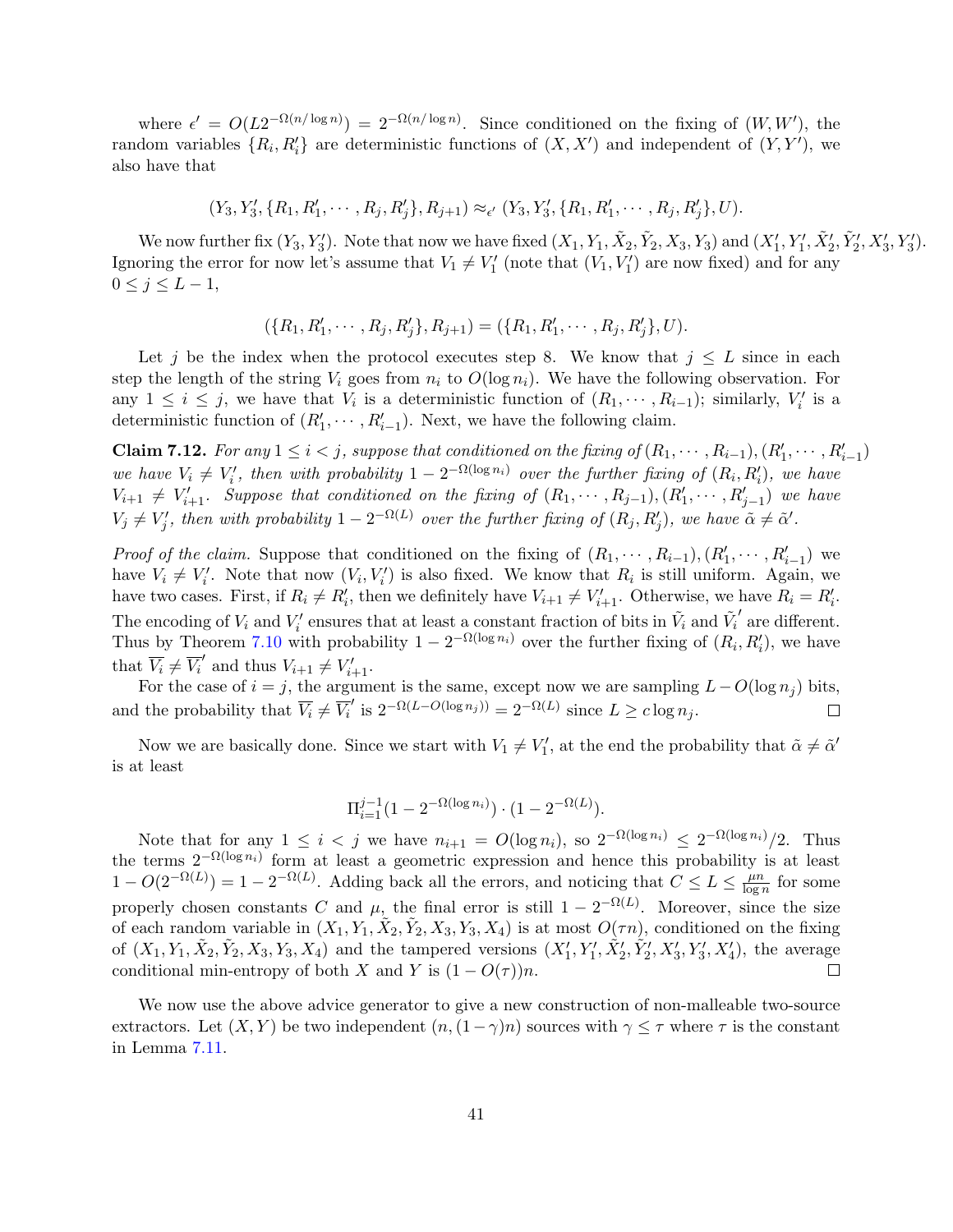- Let AdvGen be the advice generator from Lemma [7.11](#page-40-0) for some error  $\epsilon_1$ .
- Let AdvCB be the correlation breaker with advice from Lemma [5.6](#page-28-0) with error some  $\epsilon_2$ , using the merger from Lemma [4.9.](#page-19-1)
- Let IExt be the invertible linear seeded extractor form Theorem [7.7.](#page-38-0)
- 1. Compute  $\tilde{\alpha} = \mathsf{AdvGen}(X, Y)$ .
- 2. Consider the unused part of X. Divide it into  $(X_5, X_6, X_7)$  where  $X_5, X_6$  has length  $\alpha n, \beta n$ for some constants  $\beta > \alpha > \gamma$ , and  $X_7$  is the rest of X with length at least  $n/2$ . Similarly, divide the unused part of Y into  $(Y_5, Y_6, Y_7)$  where  $Y_5, Y_6$  has length  $\alpha n, \beta n$  and  $Y_7$  is the rest of Y with length at least  $n/2$  (this can be ensured by choosing  $\alpha, \beta, \gamma$  to be small enough).
- 3. Compute  $V = \mathsf{AdvCB}(X_5, Y_5, \tilde{\alpha})$  which outputs  $d = O(\log(n/\epsilon_2))$  bits.
- 4. Finally compute  $W = \text{IExt}(Y_6, V)$  which outputs  $\Omega(n)$  bits.

We need the following proposition.

**Proposition 7.13.** [\[CG14b\]](#page-49-5) Let D and D' be distributions over the same finite space  $\Omega$ , and suppose they are  $\epsilon$ -close to each other. Let  $E \subseteq \Omega$  be any event such that  $D(E) = p$ . Then, the conditional distributions  $D|E$  and  $D'|E$  are  $(\epsilon/p)$ -close.

We now have the following theorem.

<span id="page-42-0"></span>**Theorem 7.14.** Assume that either the tampering function f on X or the tampering function g on Y has no fixed point. There exist a constant  $C > 1$  such that as long as  $n \geq C \frac{\log \log(1/\epsilon_1)}{\log \log \log(1/\epsilon_1)}$  $\frac{\log \log (1/\epsilon_1)}{\log \log \log (1/\epsilon_1)} \log (n/\epsilon_2),$ the above non-malleable two-source extractor gives a non-malleable code with error  $\epsilon_1+O(\log(1/\epsilon_1)\sqrt{\epsilon_2})$ and rate  $\Omega(\log(1/\epsilon_2)/n)$ .

*Proof.* First note that by Lemma [7.11,](#page-40-0) conditioned on the fixing of  $H = (X_1, Y_1, \tilde{X}_2, \tilde{Y}_2, X_3, Y_3, X_4)$ and the tampered versions  $H' = (X'_1, Y'_1, \tilde{X}'_2, \tilde{Y}'_2, X'_3, Y'_3, X'_4),$  X and Y are independent, and the average conditional min-entropy of both X and Y is  $(1 - O(\gamma))n$ . If in addition we have that  $\tilde{\alpha} \neq \tilde{\alpha}'$ , then we will apply Lemma [5.6](#page-28-0) and Lemma [4.9.](#page-19-1) Note that in order to set the error of the advice generator to be  $\epsilon_1$ , we need to set the advice length to be  $L = O(\log(1/\epsilon_1))$  by Lemma [7.11.](#page-40-0) Thus in Lemma [5.6](#page-28-0) we need to merge  $L = O(\log(1/\epsilon_1))$  rows.

Again, as in Theorem [6.9,](#page-35-0) we know that when we apply the correlation breaker to  $X_5$  and  $Y_5$ , the entropy loss of both of them is  $O(\gamma n)$ . By choosing  $\alpha, \beta, \gamma$  appropriately we can ensure that  $X_5$  and  $Y_5$  have sufficient entropy in them. We choose  $a = 2$  in Lemma [4.9](#page-19-1) and thus we obtain a correlation breaker with  $m = O(\log(n/\epsilon_2))$ ,  $d_1 = O(\log(n/\epsilon_2))$  and  $d_2 = \log(n/\epsilon_2)2^{O(\sqrt{\log t})}$  where t is the parameter in Construction [5.5](#page-27-0) with  $t \leq L$ . Note that this also satisfies that  $d_1 \geq 4m$  and  $m \geq c \log(d_2/\epsilon)$  as required by Lemma [5.6.](#page-28-0)

Now we need to ensure that

$$
(\alpha - O(\gamma))n \geq c \frac{\log L}{\log t} \log(n/\epsilon_2) + \max\{8 \frac{\log L}{\log t} d_1, 2t \cdot d' + 4d_2\} + 5\ell + 4\log(1/\epsilon_2),
$$

where  $d' = O(\log(n/\epsilon_2))$ . We choose  $t = \frac{\log L}{\log \log n}$  $\frac{\log L}{\log \log L}$  and this gives us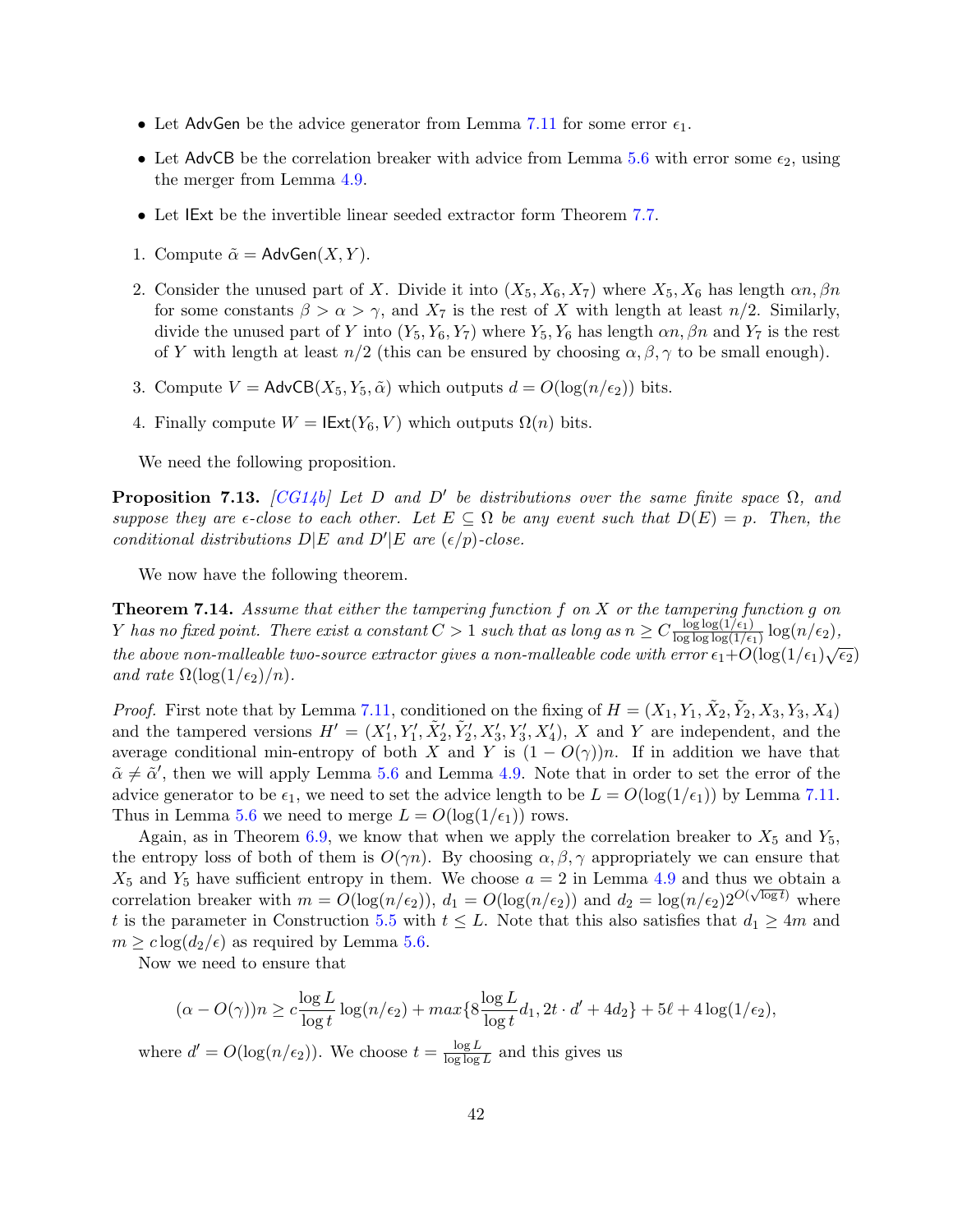$$
n \ge C \frac{\log L}{\log \log L} \log (n/\epsilon_2),
$$

for some constant  $C > 1$ . That is, we need

$$
n \ge C \frac{\log \log(1/\epsilon_1)}{\log \log \log(1/\epsilon_1)} \log(n/\epsilon_2),
$$

for some constants  $C > 1$ . As long as this condition is satisfied, conditioned on the event that  $\tilde{\alpha} \neq \tilde{\alpha}'$ , we have that

$$
(V, V', H, H', X, X') \approx_{O(L\epsilon_2)} (U, V', H, H', X, X').
$$

By choosing  $\beta > \alpha$  appropriately, we can ensure that conditioned on the fixing of the previous random variables in the computation,  $Y_6$  has entropy  $\Omega(n)$  and  $(V, V')$  is a deterministic function of  $(X, X')$  and thus independent of  $(Y, Y')$ . Thus eventually we get

$$
(W, W', H, H', X, X') \approx_{O(L\epsilon_2)} (U, W', H, H', X, X').
$$

However, note that our construction is a two-source extractor itself. Thus, regardless of whether  $\tilde{\alpha} \neq \tilde{\alpha}'$ , we have that

$$
(W, H, H', X, X') \approx_{O(L\epsilon_2)} (U, H, H', X, X').
$$

We can cut the output length of the extractor to be  $m = \Theta(\log(1/\epsilon_2))$  such that for any s in We can cut the output length of the extractor to be  $m = O(\log(1))$ <br>the support, we have  $Pr[U = s] = 2^{-m} = \sqrt{\epsilon_2}$ . Thus we have for any s,

$$
(H,H',X,X'|W=s) \approx_{O(L\sqrt{\epsilon_2})} (H,H',X,X'|U=s).
$$

This means for any s,

$$
(H, H', X, X'|W = s) \approx_{O(L\sqrt{\epsilon_2})} (H, H', X, X').
$$

Let A be the event that  $\tilde{\alpha} \neq \tilde{\alpha}'$ . Note that  $Pr[A] \geq 1 - \epsilon_1$ . Since A is determined by  $(H, H')$ , we have that for any s,  $|\Pr[A|W = s] - \Pr[A]| \le O(L\sqrt{\epsilon_2}).$ 

We now consider the probability distribution  $(W'|W = s, A)$ . This time we first condition on A. Note that conditioned on this event, we have

$$
(W, W', H, H', X, X') \approx_{O(L\epsilon_2)} (U, W', H, H', X, X').
$$

Thus again here we have that for any s,

$$
(W', H, H', X, X'|W = s) \approx_{O(L\sqrt{\epsilon_2})} (W', H, H', X, X').
$$

Therefore, we have for any s,

$$
(W'|W = s, A) \approx_{O(L\sqrt{\epsilon_2})} (W'|A).
$$

We can now bound the statistical distance between  $(W'|W = s)$  and W'. We have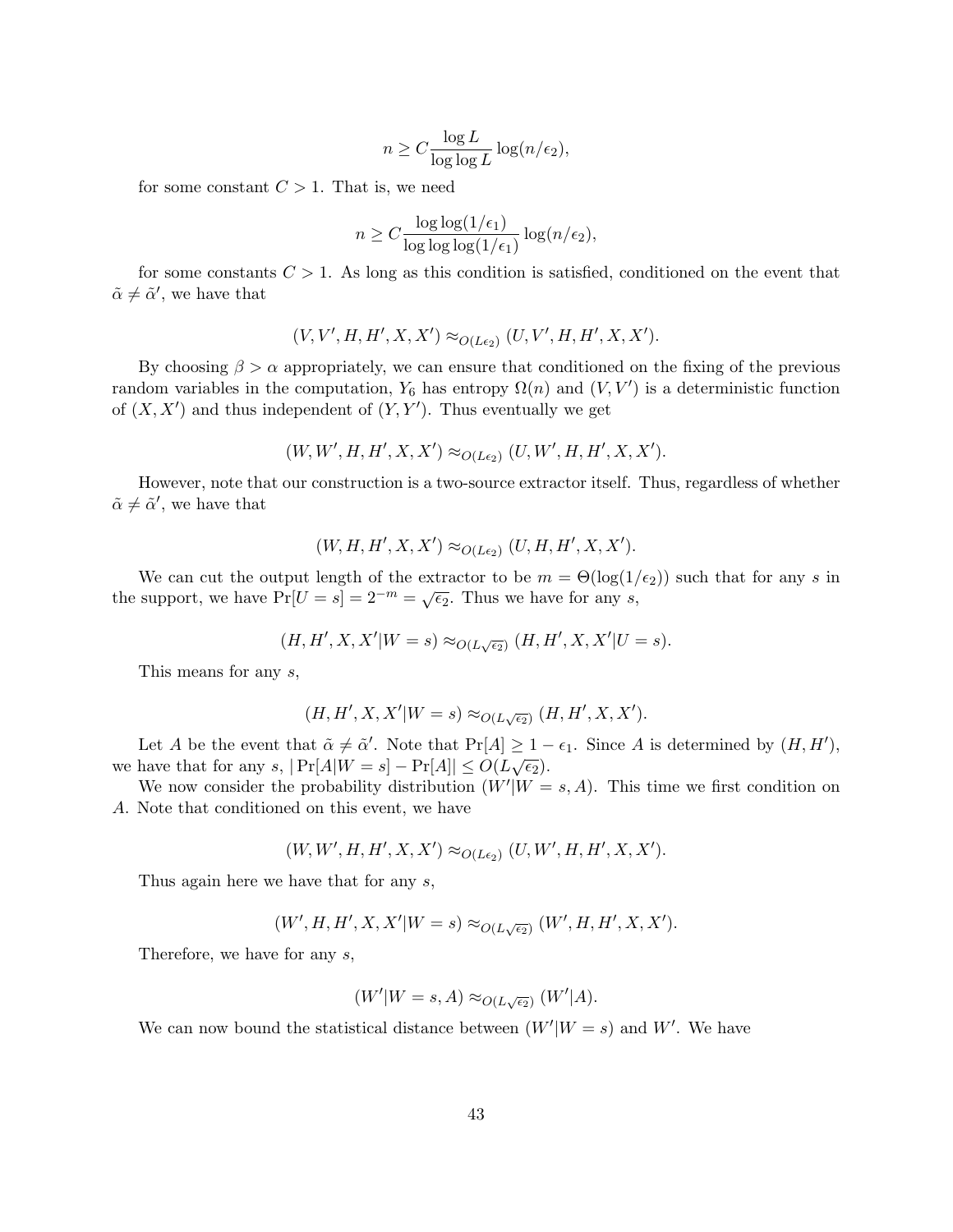$$
| (W'|W = s) - W' |
$$
  
\n
$$
= | (\Pr[A|W = s] (W'|W = s, A) + \Pr[\bar{A}|W = s] (W'|W = s, \bar{A}) ) - (\Pr[A](W'|A) + \Pr[\bar{A}](W'|\bar{A}) )|
$$
  
\n
$$
\leq |\Pr[A] ((W'|W = s, A) - W'|A) | + | (\Pr[A|W = s] - \Pr[A])(W'|W = s, A) |
$$
  
\n
$$
+ |\Pr[\bar{A}] ((W'|W = s, \bar{A}) - (W'|\bar{A})) | + | (\Pr[\bar{A}|W = s] - \Pr[\bar{A}] )(W'|W = s, \bar{A}) |
$$
  
\n
$$
\leq |\Pr[A] ((W'|W = s, A) - W'|A) | + |\Pr[\bar{A}] ((W'|W = s, \bar{A}) - (W'|\bar{A})) | + O(L\sqrt{\epsilon_2})
$$
  
\n
$$
\leq | ((W'|W = s, A) - W'|A) | + \Pr[\bar{A}]
$$
  
\n
$$
\leq \epsilon_1 + O(L\sqrt{\epsilon_2}).
$$

Note that the distribution of  $W'$  is a fixed probability distribution which is independent of s. Thus the construction gives a non-malleable code with error  $\epsilon_1 + O(L\sqrt{\epsilon_2}) = \epsilon_1 + O(\log(1/\epsilon_1)\sqrt{\epsilon_2})$ , and the rate of the code is  $\Omega(\log(1/\epsilon_2)/n)$ . П

We need to use the following simple inequality:

<span id="page-44-0"></span>Fact 7.15. For any  $0 < x \leq 1/3$ , we have  $1 - 3x \leq \frac{1-x}{1+x} < \frac{1+x}{1-x} \leq 1 + 3x$ .

We now have the following lemma, which gives a construction of non-malleable codes in the general case.

<span id="page-44-1"></span>**Lemma 7.16.** Assume  $2Ext : \{0,1\}^n \times \{0,1\}^n \rightarrow \{0,1\}^m$  satisfies the following conditions:

- It is a two-source extractor for entropy  $n \log(1/\epsilon')$  with error  $\epsilon' \leq 2^{-(m+2)}$ .
- It is a non-malleable two-source extractor for entropy  $n \log(1/\epsilon')$ , which gives a non-malleable code in the two-split state model with error  $\epsilon$  when either the tampering function f or the tampering function g has no fixed point.

Then 2Ext gives non-malleable code in the two-split state model with error  $\epsilon + 2^{m+4} \epsilon'$ .

*Proof.* Consider the tampering function  $f: \{0,1\}^n \to \{0,1\}^n$  and  $g: \{0,1\}^n \to \{0,1\}^n$ . Let X and Y be two independent uniform distributions on  $\{0,1\}^n$ , let  $p_0 = \Pr[f(X) = X]$ ,  $q_0 = \Pr[g(Y) = Y]$ ,  $p_1 = Pr[f(X) \neq X] = 1-p_0$  and  $q_1 = Pr[g(Y) \neq Y] = 1-q_0$ . Let the subsource of X conditioned on  $f(X) = X$  be  $X_0$ , and the subsource of X conditioned on  $f(X) \neq X$  be  $X_1$ . Thus  $X = p_0X_0 + p_1X_1$ . Similarly, we can define the subsources  $Y_0, Y_1$  of Y such that  $Y = q_0 Y_0 + q_1 Y_1$ .

Consider the pairs of subsources  $(X_0, Y_0)$ ,  $(X_0, Y_1)$ ,  $(X_1, Y_0)$ , and  $(X_1, Y_1)$ , which have probability mass  $p_0q_0$ ,  $p_0q_1$ ,  $p_1q_0$  and  $p_1q_1$  respectively. Note that we have

$$
(X,Y) = p_0 q_0(X_0,Y_0) + p_0 q_1(X_0,Y_1) + p_1 q_0(X_1,Y_0) + p_1 q_1(X_1,Y_1).
$$

Let  $W = 2\text{Ext}(X, Y)$ . Consider any  $s \in \{0, 1\}^m$  and the uniform distribution on the pre-image of  $W = s$  in  $(X, Y)$ , call it  $Z_s$ . For any  $i, j \in \{0, 1\}$ , let the subsource  $Z_{ij}$  stand for the uniform distribution on the pre-image of  $W = s$  in  $(X_i, Y_j)$ . Further let  $r_{ij} = Pr[2\text{Ext}(X_i, Y_j) = s]$ . Then we have

$$
Z_s = \frac{\sum_{i,j} p_i q_j r_{ij} Z_{ij}}{\sum_{i,j} p_i q_j r_{ij}} = \sum_{i,j} \alpha_{ij} Z_{ij},
$$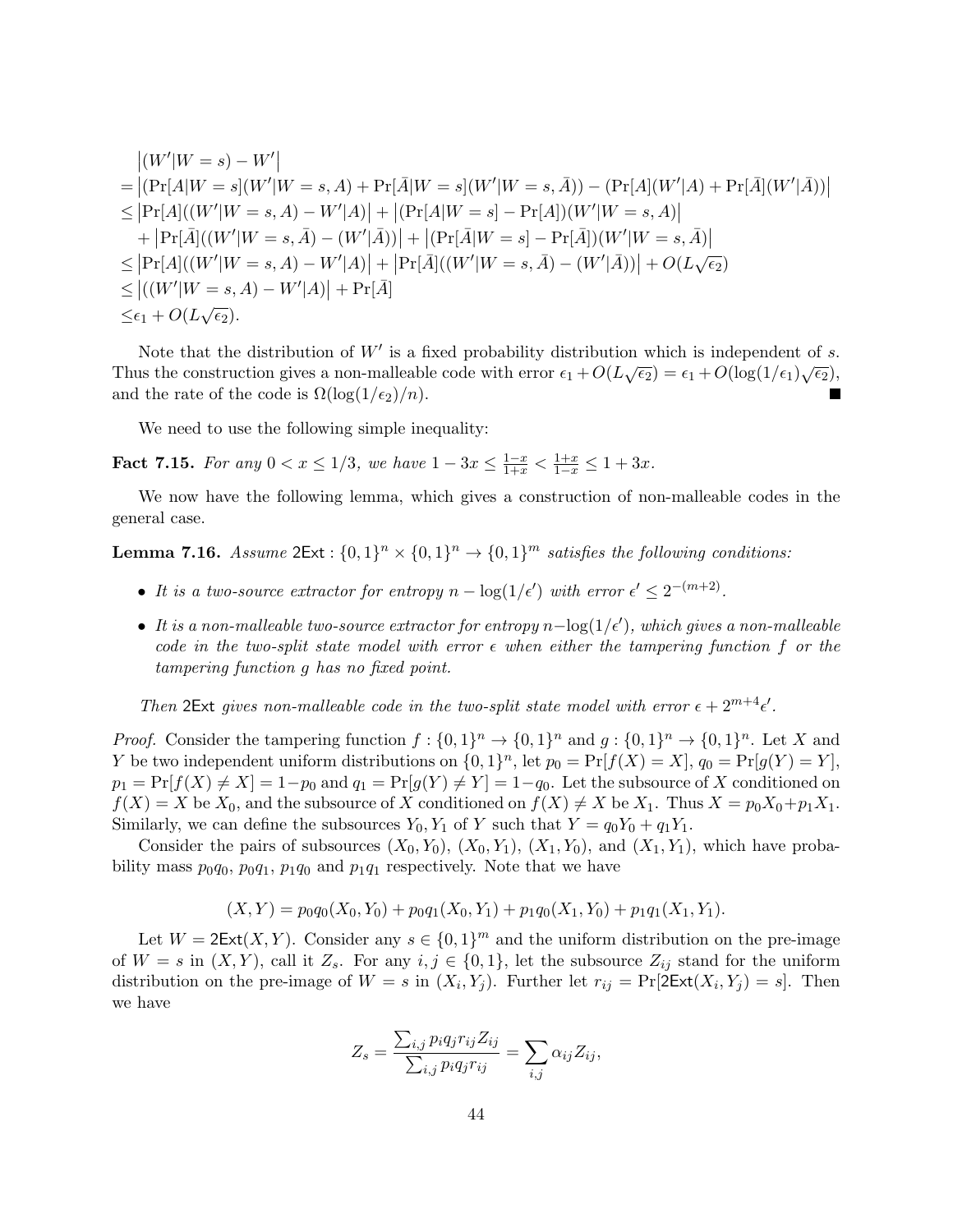where  $\alpha_{ij} = \frac{p_i q_j r_{ij}}{\sum_{i} p_i q_i}$  $\frac{p_i q_j r_{ij}}{i,j\ p_i q_j r_{ij}}.$ We now have the following claim.

**Claim 7.17.** For any  $i, j \in \{0, 1\}$ , we have

- If either  $p_i < \epsilon'$  or  $q_j < \epsilon'$ , then  $\alpha_{ij} \leq 2^{m+1}\epsilon'$ .
- Otherwise,  $|\alpha_{ij}/(p_iq_j) 1| \leq 2^{m+2} \epsilon'$

Proof of the claim. Note that  $\sum_{i,j} p_i q_j r_{ij} = \Pr[W = s]$ , and we have  $\Pr[W = s] \ge 2^{-m} - \epsilon' >$  $2^{-(m+1)}$ . Thus if either  $p_i < \epsilon'$  or  $q_j < \epsilon'$ , we have

$$
\alpha_{ij} = \frac{p_i q_j r_{ij}}{\sum_{i,j} p_i q_j r_{ij}} < 2^{m+1} \epsilon'.
$$

Otherwise, both  $p_i \ge \epsilon'$  and  $q_j \ge \epsilon'$ . This means that both  $X_i$  and  $Y_j$  have min-entropy at least  $n - \log(1/\epsilon')$ . Therefore we have  $|r_{ij} - 2^{-m}| \leq \epsilon'$ . Note that  $\alpha_{ij}/(p_i q_j) = r_{ij}/\Pr[W = s]$  and we also have  $|\Pr[W = s] - 2^{-m}| \leq \epsilon'$ . Since  $\epsilon' \leq 2^{-(m+2)}$  by Fact [7.15](#page-44-0) we have that

$$
|\alpha_{ij}/(p_i q_j) - 1| \le 2^{m+2} \epsilon'.
$$

We now consider the distribution  $2\text{Ext}(T(Z_s))$ , where for any distribution Z on  $\{0,1\}^n\times\{0,1\}^n$ ,  $T(Z)$  stands for the distribution  $(f(x), g(y))$  where  $(x, y)$  is sampled from Z. Note that  $2\text{Ext}(Z_s)$ is fixed to s and and  $2\text{Ext}(T(Z_s))$  is the distribution of the decoded message after tampering. We have that  $T(Z_s) = \sum_{i,j} \alpha_{ij} T(Z_{ij})$  and  $2Ext(T(Z_s)) = \sum_{i,j} \alpha_{ij} 2Ext(T(Z_{ij}))$ . We will show that this distribution is close to the following distribution. For any  $i, j \in \{0, 1\}$  that are not both 0, if either  $p_i < \epsilon'$  or  $q_j < \epsilon'$ , we define the distribution  $D_{ij}$  on  $\{0,1\}^m$  to be a fixed constant (e.g.,  $Pr[D_{ij} = 0^m] = 1$ ; otherwise since both  $X_i$  and  $Y_j$  have min-entropy at least  $n - log(1/\epsilon')$ , 2Ext gives a non-malleable code and thus  $2\text{Ext}(T(Z_{ij}))$  is  $\epsilon$ -close to a distribution  $D_{ij}$  independent of s. We let  $D_{00}$  be the distribution obtained by the identity function, i.e., for any s,  $D_{00}$  is fixed to be  $I(s) = s$ . We now claim that  $2\text{Ext}(T(Z_s))$  is close to the distribution  $\sum_{i,j} p_i q_j D_{ij}$ . We have

$$
\left| 2\mathrm{Ext}(T(Z_s)) - \sum_{i,j} p_i q_j D_{ij} \right| = \left| \sum_{i,j} \alpha_{ij} 2\mathrm{Ext}(T(Z_{ij})) - \sum_{i,j} p_i q_j D_{ij} \right| \leq \sum_{i,j} |\alpha_{ij} 2\mathrm{Ext}(T(Z_{ij})) - p_i q_j D_{ij}|.
$$

For any  $i, j \in \{0, 1\}$ , if either  $p_i < \epsilon'$  or  $q_j < \epsilon'$ , we have the following bound.

$$
|\alpha_{ij}\textnormal{2Ext}(T(Z_{ij})) - p_iq_jD_{ij}| \leq |\alpha_{ij}\textnormal{2Ext}(T(Z_{ij}))| + |p_iq_jD_{ij}| \leq 2^{m+1}\epsilon' + \epsilon' < 2^{m+2}\epsilon'.
$$

Otherwise if  $i, j$  are not both 0 we have the following bound.

$$
|\alpha_{ij}2\text{Ext}(T(Z_{ij})) - p_iq_jD_{ij}| \leq p_iq_j|2\text{Ext}(T(Z_{ij})) - D_{ij}| + |(\alpha_{ij} - p_iq_j)2\text{Ext}(T(Z_{ij}))| \leq p_iq_j\epsilon + 2^{m+2}\epsilon'.
$$

For the case of  $i = j = 0$ , we have that for any  $(x, y) \in \text{Supp}(Z_{00}), f(x) = x$  and  $g(y) = y$ . Thus  $2\text{Ext}(T(Z_{ij})) = s = D_{00}$  and we have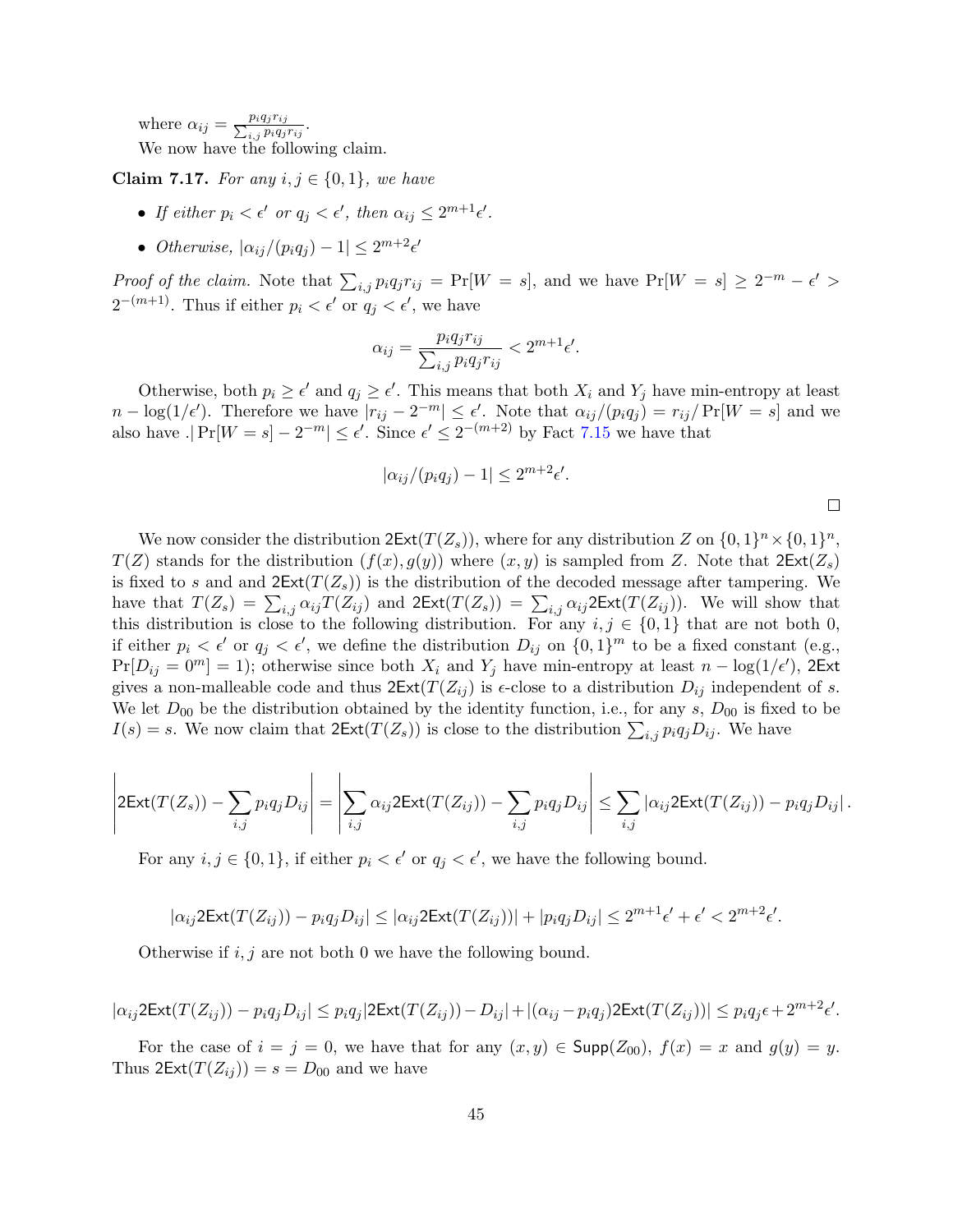$$
|\alpha_{ij} 2\text{Ext}(T(Z_{ij})) - p_i q_j D_{ij}| \leq p_i q_j |2\text{Ext}(T(Z_{ij})) - D_{ij}| + |(\alpha_{ij} - p_i q_j) 2\text{Ext}(T(Z_{ij}))| \leq 2^{m+2} \epsilon'.
$$

Therefore altogether we have

$$
\left| 2\mathrm{Ext}(T(Z_s)) - \sum_{i,j} p_i q_j D_{ij} \right| \leq \sum_{i,j} (p_i q_j \epsilon + 2^{m+2} \epsilon') = \epsilon + 2^{m+4} \epsilon'.
$$

Since  $\sum_{i,j} p_i q_j D_{ij}$  is obtained by  $G(s)$  where G is a fixed probability distribution on the identity function and constant functions (the distribution of  $G$  only depends on  $f$  and  $g$ , but not on  $s$ ), this implies that we have a non-malleable code in the 2 split-state model with error  $\epsilon + 2^{m+4} \epsilon'$ .  $\Box$ 

We now have the following theorem.

**Theorem 7.18.** There are constants  $0 < \eta, \mu < 1$  such that for any  $n \in \mathbb{N}$  and  $2^{-\frac{\mu n}{\log n}} \leq \epsilon \leq \eta$ there exists an explicit non-malleable code in the 2-split-state model with block length 2n, rate  $\Omega(\frac{\log \log \log(1/\epsilon)}{\log \log(1/\epsilon)})$  and error  $\epsilon$ .

Proof. We combine Theorem [7.14](#page-42-0) and Lemma [7.16.](#page-44-1) Note that in Theorem [7.14,](#page-42-0) the construction is itself a two-source extractor for entropy  $(1-\gamma)n$  with error  $O(\log(1/\epsilon_1)\epsilon_2)$ . To apply Theorem [7.14,](#page-42-0) we just need to ensure that

$$
n \ge C \frac{\log \log(1/\epsilon_1)}{\log \log \log(1/\epsilon_1)} \log(n/\epsilon_2)
$$

for some constant  $C > 1$ . We set  $\epsilon_1 = \epsilon/2$  and  $\epsilon_2 = 2^{-\Omega(\frac{\log \log \log(1/\epsilon)n}{\log \log(1/\epsilon)})}$ . Note that

$$
C \frac{\log \log(1/\epsilon_1)}{\log \log \log(1/\epsilon_1)} \log(n/\epsilon_2) = O(\frac{\log \log(1/\epsilon)}{\log \log \log(1/\epsilon)} \log n) + O(\frac{\log \log(1/\epsilon)}{\log \log \log(1/\epsilon)} \log(1/\epsilon_2)).
$$

Since  $2^{-\frac{\mu n}{\log n}} \leq \epsilon$  we have  $\frac{\log \log(1/\epsilon)}{\log \log \log(1/\epsilon)} \log n = O(\frac{\log^2 n}{\log \log n})$  $\frac{\log^2 n}{\log \log n}$ ). Thus we can set  $\epsilon_2 = 2^{-\Omega(\frac{\log \log \log(1/\epsilon)n}{\log \log(1/\epsilon)})}$ to satisfy the inequality. Now we apply Lemma [7.16.](#page-44-1) We can set  $\epsilon' = O(\log(1/\epsilon_1)\epsilon_2)$  since by Theorem [7.14](#page-42-0) the construction is both a two-source extractor and a non-malleable two-source extractor for entropy  $(1 - \gamma)n$ , and as long as  $\epsilon \leq \eta$  for some appropriately chosen  $\eta < 1$  we have  $\log(1/\epsilon') \leq \gamma n$ . Since in Theorem [7.14](#page-42-0) we set the output of the extractor to be  $m = \Theta(\log(1/\epsilon_2))$ such that  $2^{-m} = \sqrt{\epsilon_2}$ , we have that  $\epsilon' \leq 2^{-(m+2)}$  and  $2^{m+4}\epsilon' = O(\log(1/\epsilon_1)\sqrt{\epsilon_2})$ . Thus by Lemma [7.16](#page-44-1) the final error of the non-malleable code is

$$
\epsilon_1 + O(\log(1/\epsilon_1)\sqrt{\epsilon_2}) + 2^{m+4}\epsilon' = \epsilon/2 + O(\log(1/\epsilon)\sqrt{\epsilon_2}).
$$

Finally, notice that

$$
\sqrt{\epsilon_2} = 2^{-\Omega(\frac{\log\log\log(1/\epsilon)n}{\log\log(1/\epsilon)})} \leq \alpha \frac{\epsilon}{\log(1/\epsilon)}
$$

for any arbitrary constant  $\alpha > 0$ , since the latter is at least  $\frac{1}{n} 2^{-\frac{\mu n}{\log n}}$  and  $\epsilon_2$  is  $2^{-\Omega(\frac{n \log \log n}{\log n})}$ . Thus the final error of the non-malleable code is at most  $\epsilon/2 + \epsilon/2 = \epsilon$ , while the rate of the code, by Theorem [7.14,](#page-42-0) is  $\Omega(\log(1/\epsilon_2)/n) = \Omega(\frac{\log \log \log(1/\epsilon)}{\log \log(1/\epsilon)})$ . ×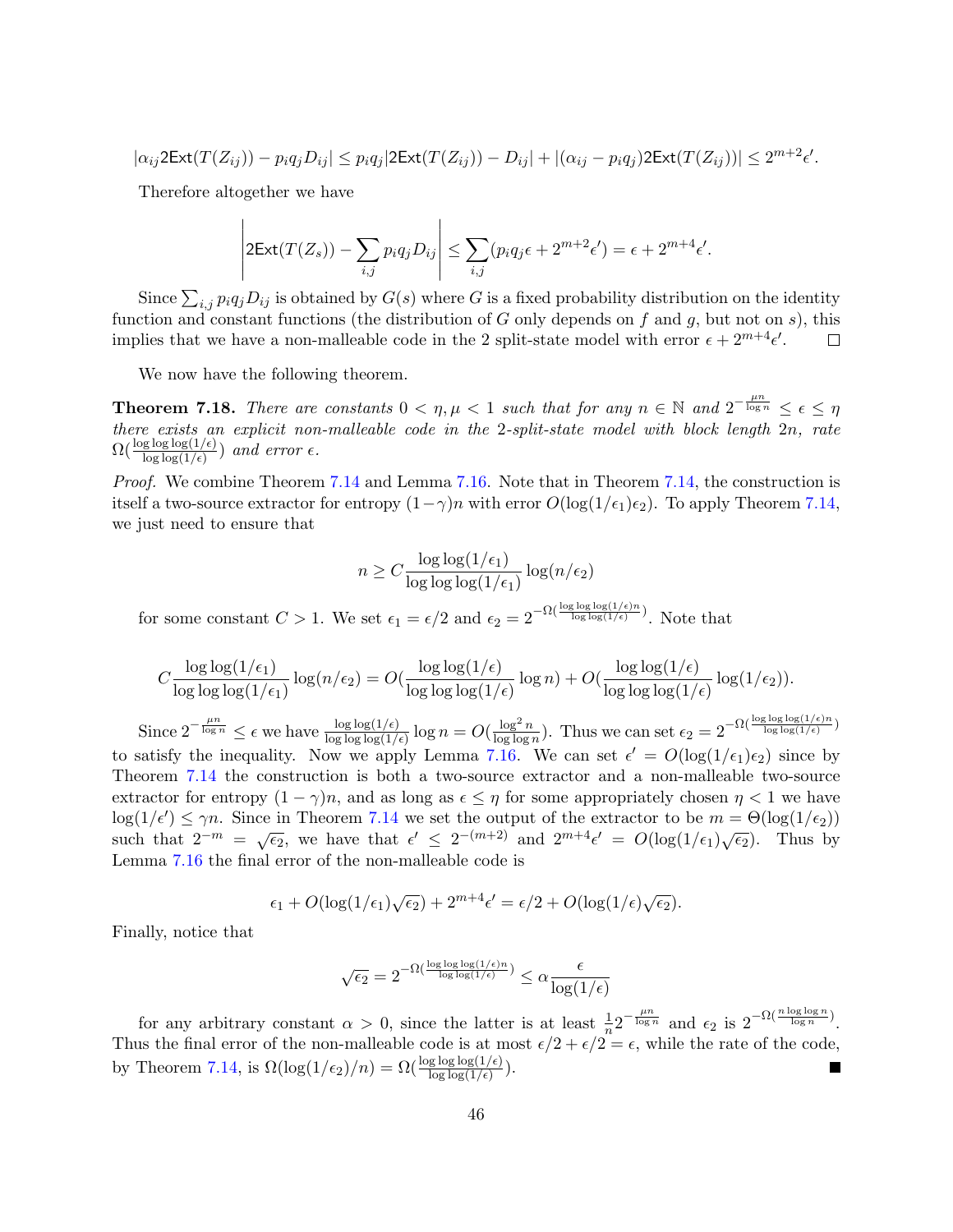Next, we show how to achieve better error in the non-malleable two-source extractor and nonmalleable codes. Recall that a bottleneck for error is the use of Reed-Solomon code in the construction. In order to get better error, we instead use a binary linear error correcting code and its generating matrix. It is easy to show using standard probabilistic argument that there exists a binary generating matrix that satisfies our requirements.

**Theorem 7.19.** There exists constants  $0 < \alpha, \beta < 1$  such that for any  $n \in \mathbb{N}$  there exists an  $n \times m$  matrix over  $\mathbb{F}_2$  with  $n = \beta m$  which is the generating matrix of an asymptotically good code. Furthermore, Any sub-matrix formed by taking  $\alpha n$  columns and the last  $n/2$  rows has full column rank. In addition, for some  $\epsilon = 2^{-O(n)}$ , an  $\epsilon$ -biased sample space over nm bits generates such a matrix with probability  $1 - 2^{-\Omega(n)}$ .

*Proof.* We take an  $\epsilon$ -biased sample space over nm bits for some  $\epsilon = 2^{-O(n)}$ . First, consider the sum of the rows over any non-empty subset of the rows. The sum is an  $m$ -bit string such that any non-empty parity is  $\epsilon$ -close to uniform. Thus by the XOR lemma it is  $2^{m/2}\epsilon$ -close to uniform. We know a uniform m-bit string has weight  $d = m/4$  with probability at least  $1 - 2^{-\Omega(m)}$ . Thus for this string the probability is at least  $1 - 2^{-\Omega(m)} - 2^{m/2} \epsilon$ . By a union bound the total failure probability is at most  $2^{n}(2^{-\Omega(m)} + 2^{m/2} \epsilon) = 2^{-\Omega(n)}$  by an appropriate choice of  $\beta$  and  $\epsilon = 2^{-O(n)}$ .

Next, consider any sub-matrix formed by taking  $\beta m$  columns and the last  $n/2$  rows, if it's truly uniform, then the probability that it has full column rank is at least  $1 - \alpha n 2^{\alpha n - n/2} \geq 1 - 2^{-n/4}$  for  $\alpha$  < 1/5. Now by a union bound the total failure probability is at most

$$
\binom{m}{\alpha n}(2^{-n/4}+\epsilon)\leq \left(\frac{em}{\alpha n}\right)^{\alpha n}2^{-n/4+1}=\left(\frac{e}{\beta\alpha}\right)^{\alpha n}2^{-n/4+1},
$$

if we choose  $\epsilon < 2^{-n/4}$ . Note that for a fixed  $\beta$ , the quantity  $(\frac{e}{\beta \alpha})^{\alpha}$  goes to 1 as  $\alpha$  goes to 0. Thus we can choose  $\alpha$  small enough such that this failure probability is also  $2^{-\Omega(n)}$ . Therefore altogether the failure probability is  $2^{-\Omega(n)}$ .

Note that an  $\epsilon$ -biased sample space over nm bits can be generated using  $O(\log(n m/\epsilon)) = O(n)$ bits if  $\epsilon = 2^{-O(n)}$ . Now for any length  $n \in \mathbb{N}$ , we can compute the generating matrix (either using an  $\epsilon$ -biased sample space or compute it deterministically in  $2^{O(n)}$  time) once in the pre-processing step, and when we do encoding and decoding of the non-malleable code, all computation can be done in polynomial time.

Combining Theorem [7.6](#page-37-1) and Theorem [6.9,](#page-35-0) we immediately obtain the following theorem.

**Theorem 7.20.** For any  $n \in \mathbb{N}$  there exists a non-malleable code with efficient encoder/decoder in the 2-split-state model with block length  $2n$ , rate  $\Omega(\log \log n / \log n)$  and error  $= 2^{-\Omega(n \log \log n / \log n)}$ .

## <span id="page-47-0"></span>8 Discussion and Open Problems

Several natural open problems remain here. The most intriguing one is how far we can push our new techniques. As mentioned above, one bottleneck here is that the computation of the merger is not a small space computation. If one can find a more succinct way to represent the computation, then it will certainly lead to further improvements (e.g., decrease the entropy requirement in twosource extractors to  $O(\log n \sqrt{\log \log n})$ . If in addition we can find a way to apply the recursive construction as in Nisan's generator [\[Nis92\]](#page-52-8), then it is potentially possible to decrease the entropy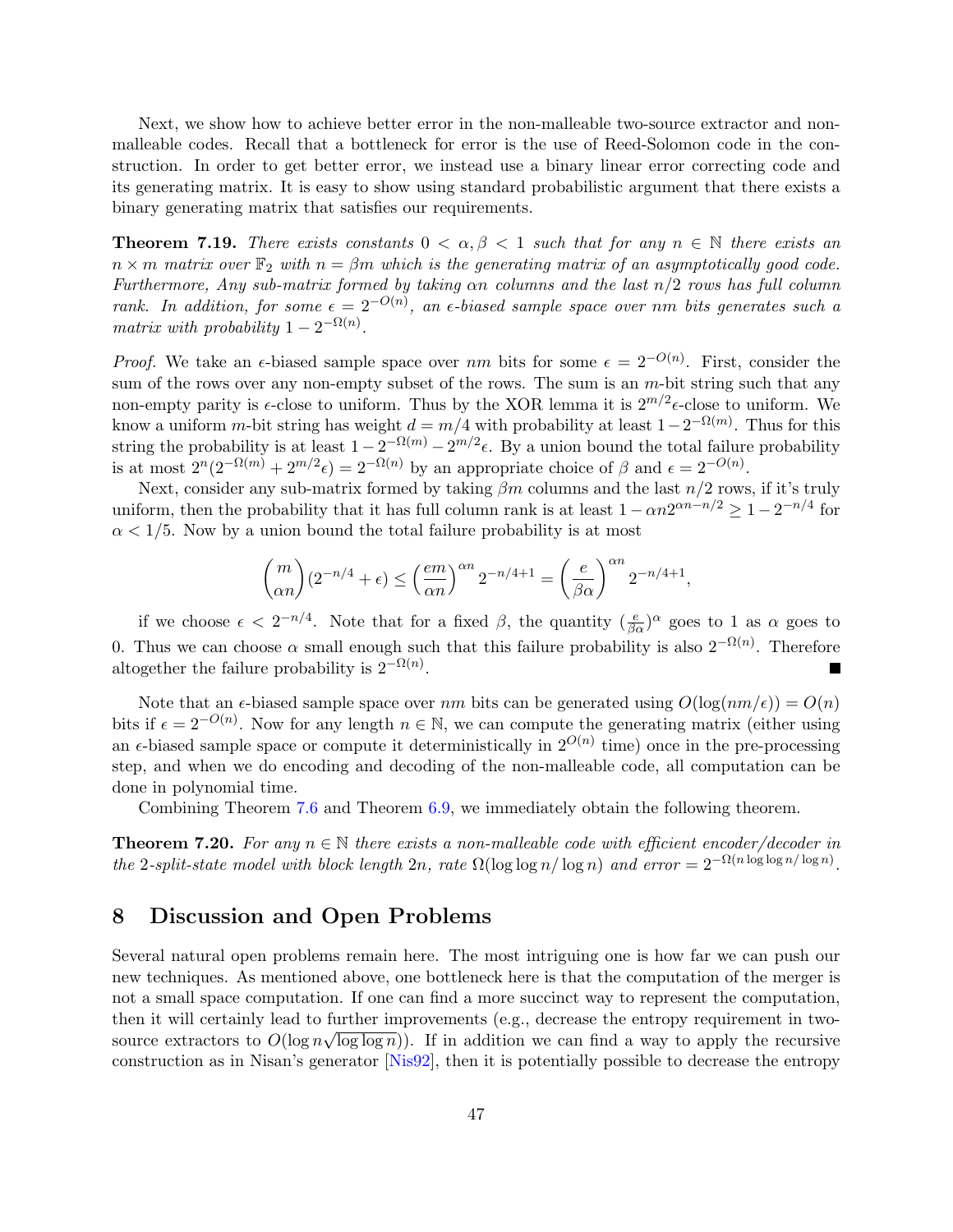requirement in two-source extractors to  $O(\log n \log \log \log n)$ . We also believe our approach has the potential to eventually achieve truly optimal (up to constants) constructions. In addition, our techniques of treating the errors separately in non-malleable two-source extractors, may be useful in helping improve the rate of non-malleable codes for other classes of tampering functions (e.g., the affine tampering function and small depth circuits studied in [\[CL17\]](#page-49-12)).

# References

- <span id="page-48-10"></span>[ADKO15] D. Aggarwal, Y. Dodis, T. Kazana, and M. Obremski. Non-malleable reductions and applications. In Proceedings of the 47th Annual ACM Symposium on Theory of Computing, 2015.
- <span id="page-48-8"></span>[ADL14] Divesh Aggarwal, Yevgeniy Dodis, and Shachar Lovett. Non-malleable codes from additive combinatorics. In Proceedings of the 46th Annual ACM Symposium on Theory of Computing, 2014.
- <span id="page-48-9"></span>[Agg14] Divesh Aggarwal. Affine-evasive sets modulo a prime. Technical Report 2014/328, Cryptology ePrint Archive, 2014.
- <span id="page-48-5"></span>[BADTS17] Avraham Ben-Aroya, Dean Doron, and Amnon Ta-Shma. Explicit two-source extractors for near-logarithmic min-entropy. In Proceedings of the 49th Annual ACM Symposium on Theory of Computing, 2017.
- <span id="page-48-6"></span>[BBR88] Charles H. Bennett, Gilles Brassard, and Jean-Marc Robert. Privacy amplification by public discussion. SIAM Journal on Computing, 17(2):210–229, April 1988.
- <span id="page-48-1"></span>[BIW04] Boaz Barak, R. Impagliazzo, and Avi Wigderson. Extracting randomness using few independent sources. In Proceedings of the 45th Annual IEEE Symposium on Foundations of Computer Science, pages 384–393, 2004.
- <span id="page-48-2"></span>[BKS+05] Boaz Barak, Guy Kindler, Ronen Shaltiel, Benny Sudakov, and Avi Wigderson. Simulating independence: New constructions of condensers, Ramsey graphs, dispersers, and extractors. In Proceedings of the 37th Annual ACM Symposium on Theory of Computing, pages 1–10, 2005.
- <span id="page-48-3"></span>[Bou05] Jean Bourgain. More on the sum-product phenomenon in prime fields and its applications. International Journal of Number Theory, 1:1–32, 2005.
- <span id="page-48-4"></span>[BRSW06] Boaz Barak, Anup Rao, Ronen Shaltiel, and Avi Wigderson. 2 source dispersers for  $n^{o(1)}$  entropy and Ramsey graphs beating the Frankl-Wilson construction. In Proceedings of the 38th Annual ACM Symposium on Theory of Computing, 2006.
- <span id="page-48-0"></span>[CG88] Benny Chor and Oded Goldreich. Unbiased bits from sources of weak randomness and probabilistic communication complexity. SIAM Journal on Computing, 17(2):230–261, 1988.
- <span id="page-48-7"></span>[CG14a] Mahdi Cheraghchi and Venkatesan Guruswami. Capacity of non-malleable codes. In ITCS, pages 155–168, 2014.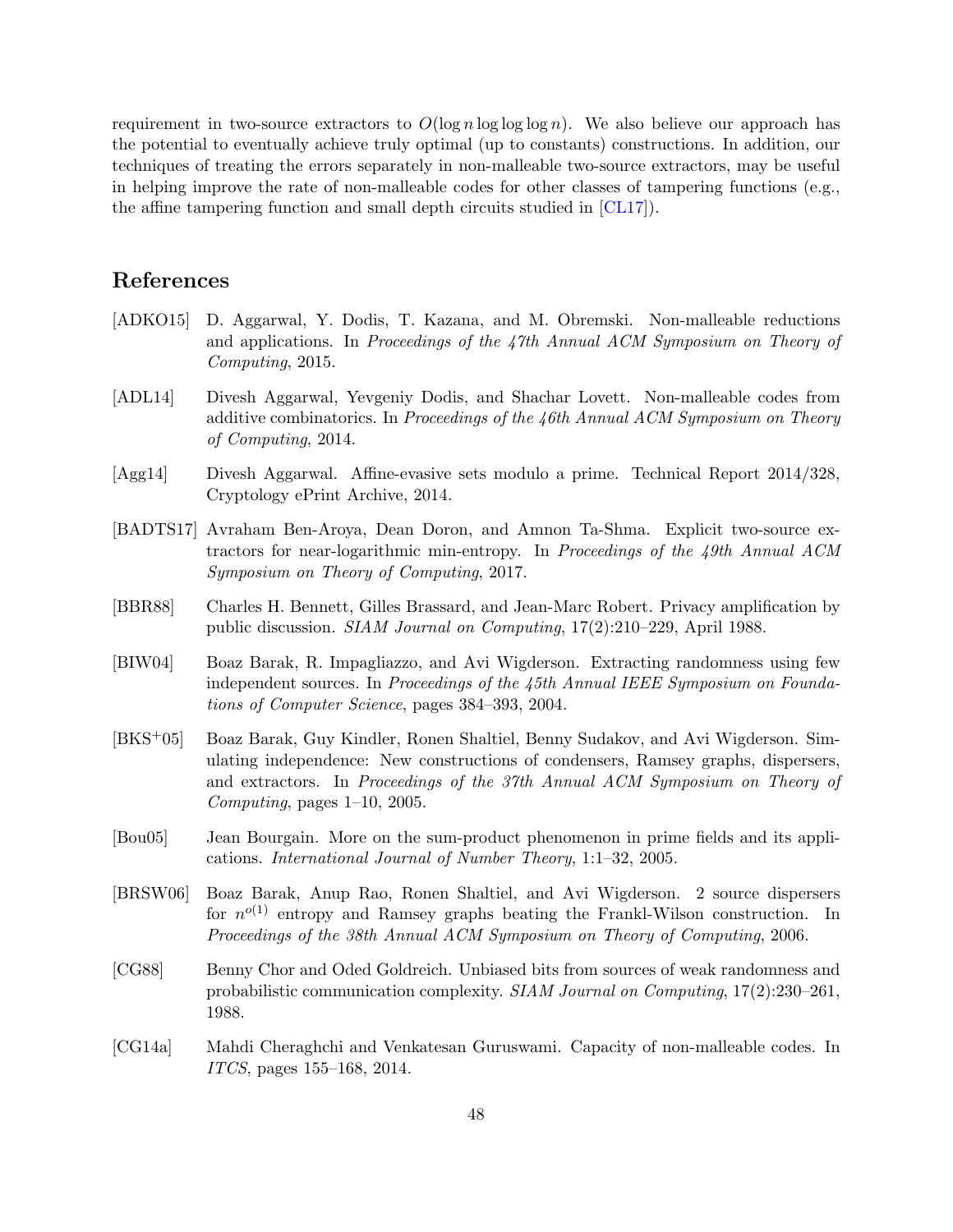- <span id="page-49-5"></span>[CG14b] Mahdi Cheraghchi and Venkatesan Guruswami. Non-malleable coding against bit-wise and split-state tampering. In TCC, pages 440–464, 2014.
- <span id="page-49-8"></span>[CGL16] Eshan Chattopadhyay, Vipul Goyal, and Xin Li. Non-malleable extractors and codes, with their many tampered extensions. In Proceedings of the  $48th$  Annual ACM Symposium on Theory of Computing, 2016.
- <span id="page-49-6"></span>[CKOR10] N. Chandran, B. Kanukurthi, R. Ostrovsky, and L. Reyzin. Privacy amplification with asymptotically optimal entropy loss. In Proceedings of the 42nd Annual ACM Symposium on Theory of Computing, pages 785–794, 2010.
- <span id="page-49-2"></span>[CL16] Eshan Chattopadhyay and Xin Li. Explicit non-malleable extractors, multi-source extractors and almost optimal privacy amplification protocols. In *Proceedings of the* 57th Annual IEEE Symposium on Foundations of Computer Science, 2016.
- <span id="page-49-12"></span>[CL17] Eshan Chattopadhyay and Xin Li. Non-malleable codes and extractors for small-depth circuits, and affine functions. In Proceedings of the  $49th$  Annual ACM Symposium on Theory of Computing, 2017.
- <span id="page-49-0"></span>[Coh15] Gil Cohen. Local correlation breakers and applications to three-source extractors and mergers. In Proceedings of the 56th Annual IEEE Symposium on Foundations of Computer Science, 2015.
- <span id="page-49-3"></span>[Coh16a] Gil Cohen. Making the most of advice: New correlation breakers and their applications. In Proceedings of the 57th Annual IEEE Symposium on Foundations of Computer Science, 2016.
- <span id="page-49-9"></span>[Coh16b] Gil Cohen. Non-malleable extractors - new tools and improved constructions. In Proceedings of the 31st Annual IEEE Conference on Computational Complexity, 2016.
- <span id="page-49-10"></span>[Coh16c] Gil Cohen. Non-malleable extractors with logarithmic seeds. Technical Report TR16- 030, ECCC, 2016.
- <span id="page-49-4"></span>[Coh17] Gil Cohen. Two-source extractors for quasi-logarithmic min-entropy and improved privacy amplification protocols. In Proceedings of the 49th Annual ACM Symposium on Theory of Computing, 2017.
- <span id="page-49-7"></span>[CRS14] Gil Cohen, Ran Raz, and Gil Segev. Non-malleable extractors with short seeds and applications to privacy amplification. *SIAM Journal on Computing*,  $43(2):450-476$ , 2014.
- <span id="page-49-1"></span>[CS16] Gil Cohen and Leonard Schulman. Extractors for near logarithmic min-entropy. In Proceedings of the 57th Annual IEEE Symposium on Foundations of Computer Science, 2016.
- <span id="page-49-11"></span>[CZ14] Eshan Chattopadhyay and David Zuckerman. Non-malleable codes against constant split-state tampering. In Proceedings of the 55th Annual IEEE Symposium on Foundations of Computer Science, pages 306–315, 2014.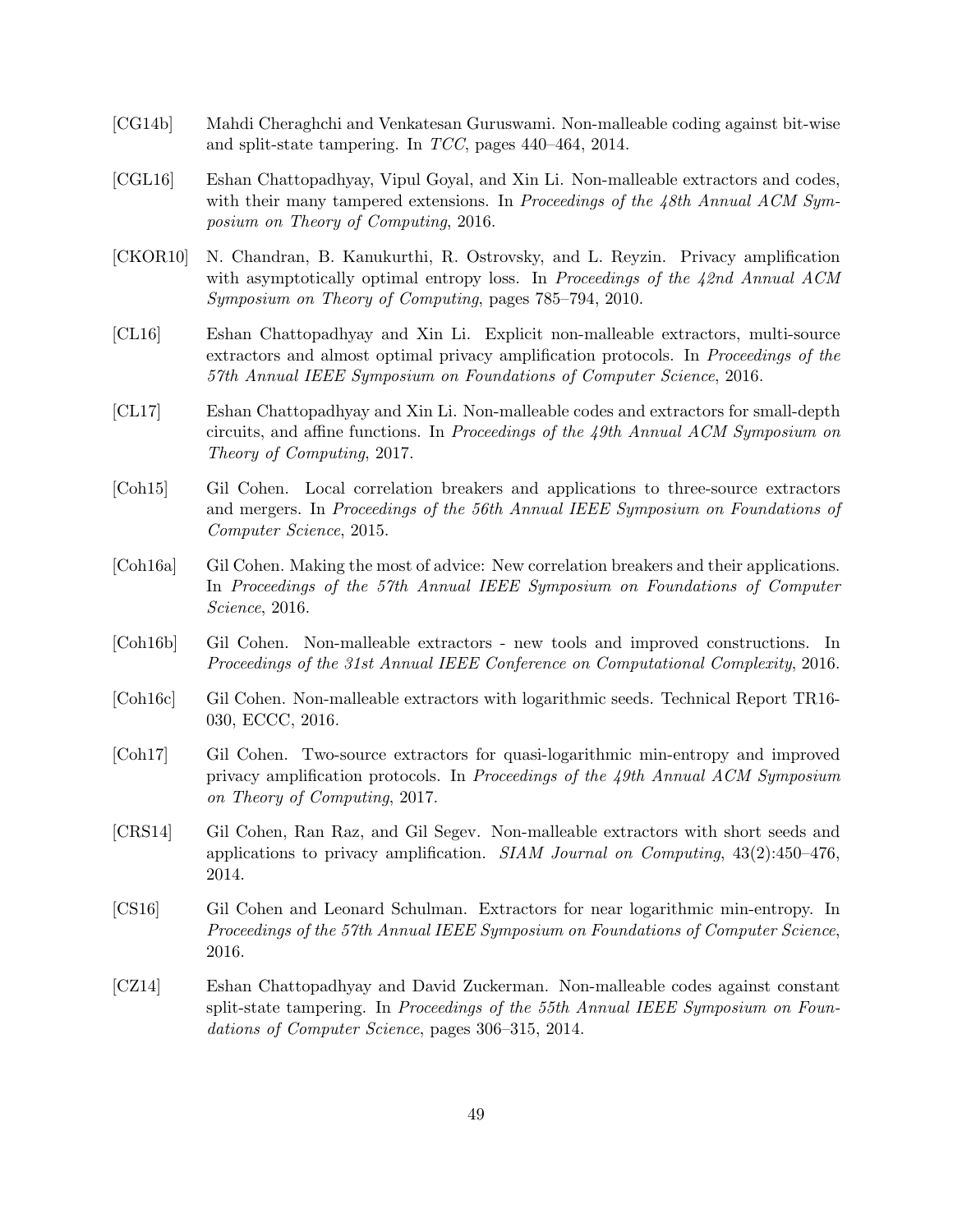- <span id="page-50-5"></span>[CZ16] Eshan Chattopadhyay and David Zuckerman. Explicit two-source extractors and resilient functions. In Proceedings of the 48th Annual ACM Symposium on Theory of Computing, 2016.
- <span id="page-50-10"></span>[DKO13] Stefan Dziembowski, Tomasz Kazana, and Maciej Obremski. Non-malleable codes from two-source extractors. In CRYPTO  $(2)$ , pages 239–257, 2013.
- <span id="page-50-8"></span>[DKRS06] Y. Dodis, J. Katz, L. Reyzin, and A. Smith. Robust fuzzy extractors and authenticated key agreement from close secrets. In Advances in Cryptology — CRYPTO '06, 26th Annual International Cryptology Conference, Proceedings, pages 232–250, 2006.
- <span id="page-50-3"></span>[DKSS09] Zeev Dvir, Swastik Kopparty, Shubhangi Saraf, and Madhu Sudan. Extensions to the method of multiplicities, with applications to kakeya sets and mergers. In *Proceedings* of the 50th Annual IEEE Symposium on Foundations of Computer Science, 2009.
- <span id="page-50-7"></span>[DLWZ14] Yevgeniy Dodis, Xin Li, Trevor D. Wooley, and David Zuckerman. Privacy amplification and non-malleable extractors via character sums. SIAM Journal on Computing, 43(2):800–830, 2014.
- <span id="page-50-12"></span>[DORS08] Y. Dodis, R. Ostrovsky, L. Reyzin, and A. Smith. Fuzzy extractors: How to generate strong keys from biometrics and other noisy data. SIAM Journal on Computing, 38:97–139, 2008.
- <span id="page-50-13"></span>[DP07] Stefan Dziembowski and Krzysztof Pietrzak. Intrusion-resilient secret sharing. In Proceedings of the 48th Annual IEEE Symposium on Foundations of Computer Science, FOCS '07, pages 227–237, Washington, DC, USA, 2007. IEEE Computer Society.
- <span id="page-50-9"></span>[DPW10] Stefan Dziembowski, Krzysztof Pietrzak, and Daniel Wichs. Non-malleable codes. In ICS, pages 434–452, 2010.
- <span id="page-50-2"></span>[DW08] Zeev Dvir and Avi Wigderson. Kakeya sets, new mergers and old extractors. In Proceedings of the 49th Annual IEEE Symposium on Foundations of Computer Science, 2008.
- <span id="page-50-6"></span>[DW09] Yevgeniy Dodis and Daniel Wichs. Non-malleable extractors and symmetric key cryptography from weak secrets. In Proceedings of the 41st Annual ACM Symposium on Theory of Computing, pages 601–610, 2009.
- <span id="page-50-4"></span>[Erd47] P. Erdős. Some remarks on the theory of graphs. Bulletin of the American Mathematics Society, 53:292–294, 1947.
- <span id="page-50-11"></span>[GMW18] Divya Gupta, Hemanta K. Maji, and Mingyuan Wang. Constant-rate non-malleable codes in the split-state model. Technical Report Report 2017/1048, Cryptology ePrint Archive, 2018.
- <span id="page-50-0"></span>[GS18] Tom Gur and Igor Shinkar. An entropy lower bound for non-malleable extractors. Technical Report TR18-008, ECCC, 2018.
- <span id="page-50-1"></span>[GUV09] Venkatesan Guruswami, Christopher Umans, and Salil Vadhan. Unbalanced expanders and randomness extractors from Parvaresh-Vardy codes. Journal of the  $ACM$ , 56(4), 2009.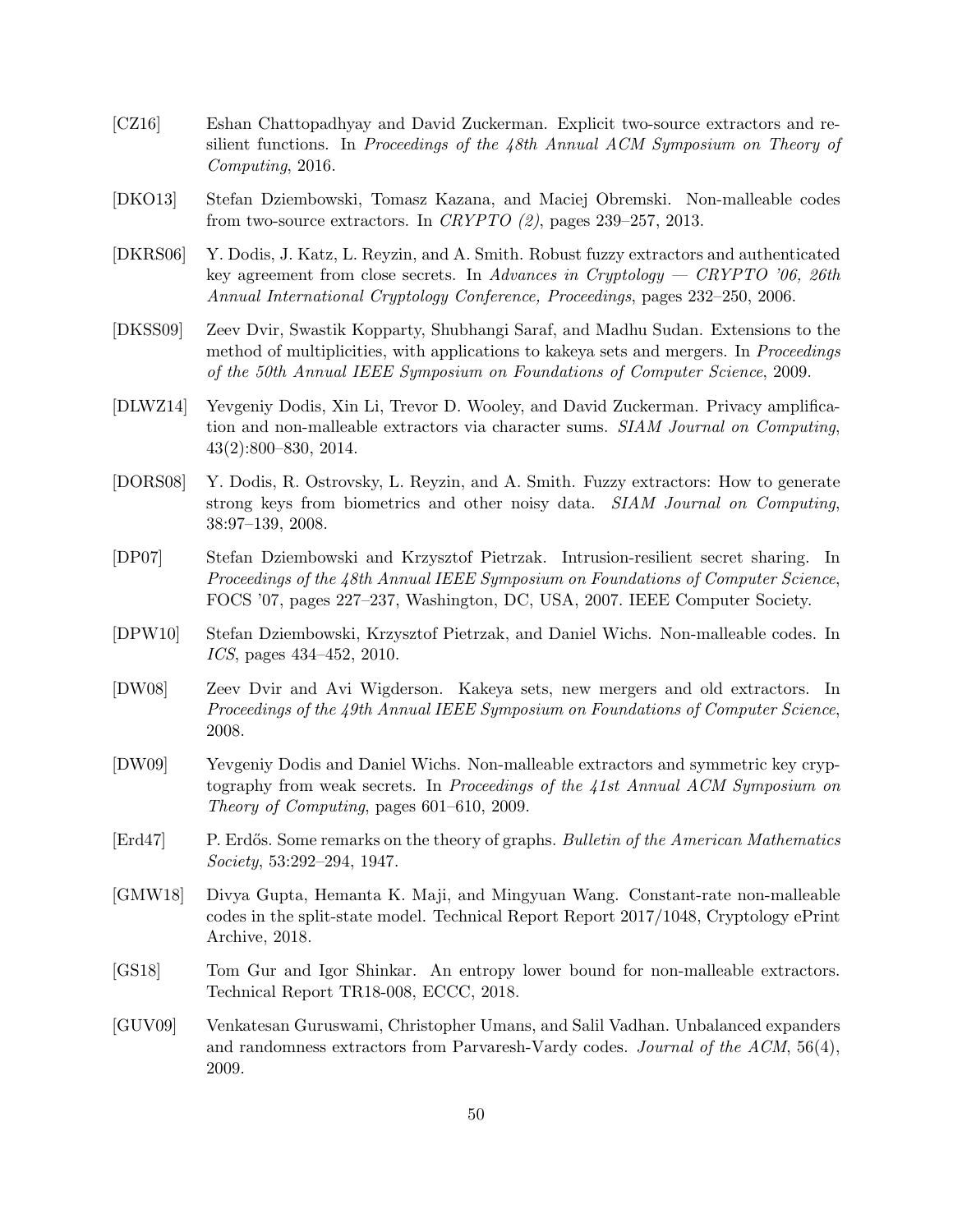- <span id="page-51-2"></span>[KLR09] Yael Kalai, Xin Li, and Anup Rao. 2-source extractors under computational assumptions and cryptography with defective randomness. In Proceedings of the 50th Annual IEEE Symposium on Foundations of Computer Science, pages 617–628, 2009.
- <span id="page-51-1"></span>[KLRZ08] Yael Tauman Kalai, Xin Li, Anup Rao, and David Zuckerman. Network extractor protocols. In Proceedings of the 49th Annual IEEE Symposium on Foundations of Computer Science, pages 654–663, 2008.
- <span id="page-51-12"></span>[KOS17] Bhavana Kanukurthi, Lakshmibhavana Obbattu, and Sruthi Sekar. Four-state nonmalleable codes with explicit constant rate. In Fifteenth IACR Theory of Cryptography Conference, 2017.
- <span id="page-51-9"></span>[KR09] B. Kanukurthi and L. Reyzin. Key agreement from close secrets over unsecured channels. In EUROCRYPT 2009, 28th Annual International Conference on the Theory and Applications of Cryptographic Techniques, 2009.
- <span id="page-51-3"></span>[Li11] Xin Li. Improved constructions of three source extractors. In Proceedings of the 26th Annual IEEE Conference on Computational Complexity, pages 126–136, 2011.
- <span id="page-51-10"></span>[Li12a] Xin Li. Design extractors, non-malleable condensers and privacy amplification. In Proceedings of the 44th Annual ACM Symposium on Theory of Computing, pages 837–854, 2012.
- <span id="page-51-4"></span>[Li12b] Xin Li. Non-malleable extractors, two-source extractors and privacy amplification. In Proceedings of the 53rd Annual IEEE Symposium on Foundations of Computer Science, pages 688–697, 2012.
- <span id="page-51-6"></span>[Li13a] Xin Li. Extractors for a constant number of independent sources with polylogarithmic min-entropy. In Proceedings of the 54th Annual IEEE Symposium on Foundations of Computer Science, pages 100–109, 2013.
- <span id="page-51-5"></span>[Li13b] Xin Li. New independent source extractors with exponential improvement. In Proceedings of the 45th Annual ACM Symposium on Theory of Computing, pages 783–792, 2013.
- <span id="page-51-11"></span>[Li15a] Xin Li. Non-malleable condensers for arbitrary min-entropy, and almost optimal protocols for privacy amplification. In 12th IACR Theory of Cryptography Conference, pages 502–531. Springer-Verlag, 2015. LNCS 9014.
- <span id="page-51-7"></span>[Li15b] Xin Li. Three source extractors for polylogarithmic min-entropy. In Proceedings of the 56th Annual IEEE Symposium on Foundations of Computer Science, 2015.
- <span id="page-51-8"></span>[Li16] Xin Li. Improved two-source extractors, and affine extractors for polylogarithmic entropy. In Proceedings of the 57th Annual IEEE Symposium on Foundations of Computer Science, 2016.
- <span id="page-51-0"></span>[Li17] Xin Li. Improved non-malleable extractors, non-malleable codes and independent source extractors. In Proceedings of the 49th Annual ACM Symposium on Theory of Computing, 2017.